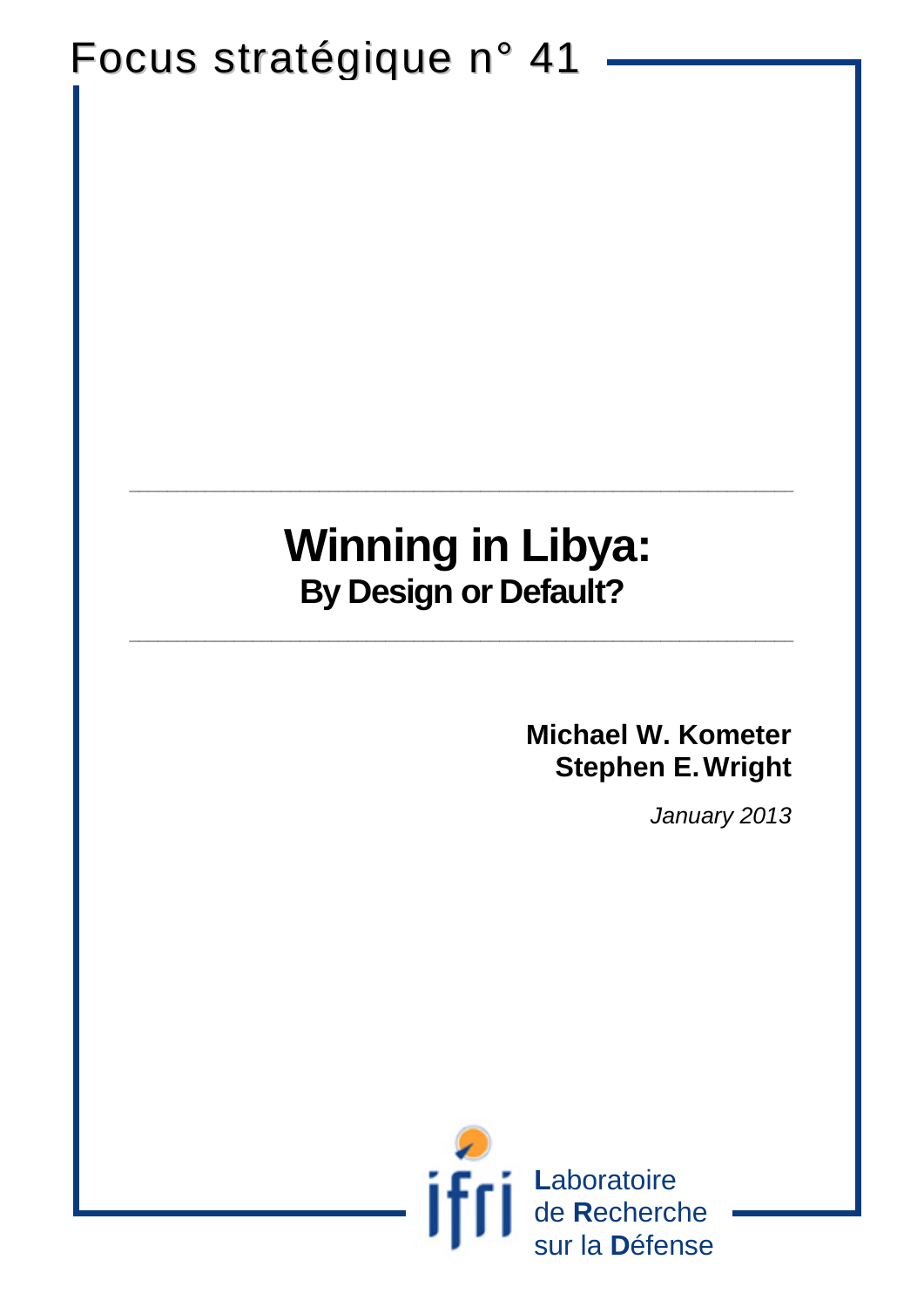The Institut français des relations internationales (Ifri) is a research center and a forum for debate on major international political and economic issues. Headed by Thierry de Montbrial since its founding in 1979, Ifri is a nongovernmental, non-profit organization.

As an independent think tank, Ifri sets its own agenda, publishing its findings regularly for a global audience.

Using an interdisciplinary approach, Ifri brings together political and economic decision-makers, researchers and internationally renowned experts to animate its debate and research activities.

With office in Paris and Brussels, Ifri stands out as one of the rare French think tanks to have positioned itself at the very heart of the European debate.

*The conclusions and opinions expressed in this document are those of the authors. They do not reflect the official position of the US Government, Department of Defense, the United States Air Force, or Air University.*

#### ISBN: 978-2-36567-120-0 © Ifri – 2013 – All rights reserved

**All requests for information, reproduction or distribution may be addressed to:** [publications@ifri.org.](mailto:publications@ifri.org)

Ifri 27 rue de la Procession 75740 Paris Cedex 15 – FRANCE Tel : +33 (0)1 40 61 60 00 Fax :  $+33(0)140616060$ Email: [ifri@ifri.org](mailto:ifri@ifri.org)

Ifri-Bruxelles Rue Marie-Thérèse, 21 1000 – Bruxelles – BELGIQUE Tel : +32 (0)2 238 51 10 Fax:  $+32(0)22385115$ Email : [info.bruxelles@ifri.org](mailto:info.bruxelles@ifri.org)

**Website : www.ifri.org**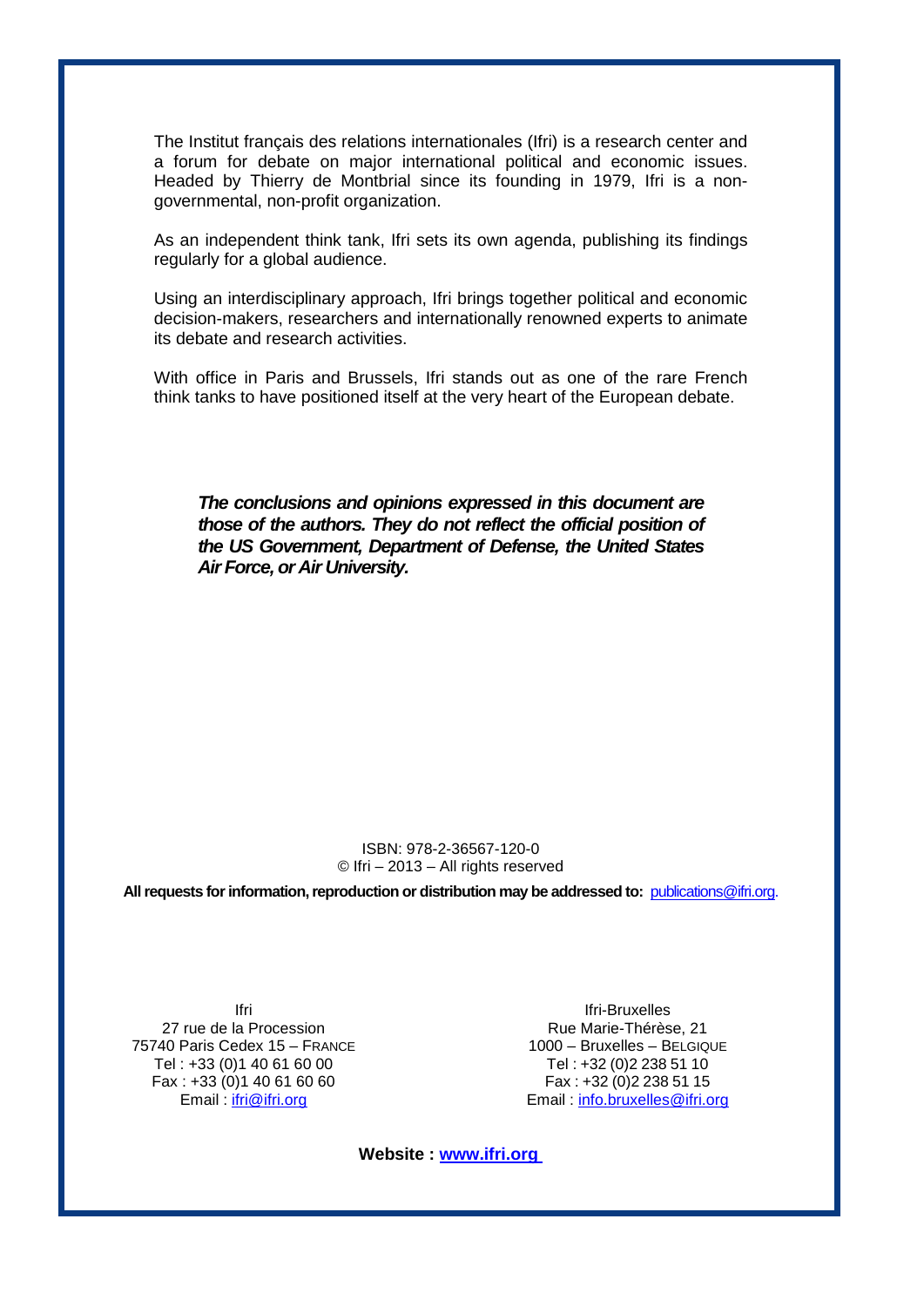Resolving today's security problems requires an integrated approach. Analysis must be cross-cutting and consider the regional and global dimensions of problems, their technological and military aspects, as well as their media linkages and broader human consequences. It must also strive to understand the far reaching and complex dynamics of military transformation, international terrorism or post-conflict stabilization. Through the "**Focus stratégique**" series Ifri's Security Studies Center aims to do so, offering new perspectives on the major international security issues in the world today.

Bringing together researchers from the Security Studies Center and outside experts, the "**Focus stratégique**" alternates general works with the more specialized analysis carried out by the team of the Defense Research Unit (LRD or *Laboratoire de Recherche sur la Défense*).

#### *The authors*

Michael W. "Meter" Kometer received his Ph.D. in Systems Engineering from the Massachusetts Institute of Technology. He is a Principal Systems Engineer with the MITRE Corporation and a former Professor of Air and Space Technology at the School of Advanced Air and Space Studies, Maxwell AFB, AL. He retired from the USAF as a colonel in 2012.

Stephen E. "Wilbur" Wright received his Ph.D. in International Relations from The Fletcher School of Law & Diplomacy, Tufts University. He is a Professor of Political Science and International/National Security Studies at the School of Advanced Air and Space Studies, Maxwell AFB, AL. He retired from the USAF as a colonel in 2007.

### *Editorial Board*

Editor: Etienne de Durand Deputy-Editor: Elie Tenenbaum Editorial assistant: Fanny Alarcon

### *How to quote this article*

Michael W. Kometer, Stephen E. Wright, "Winning in Libya: By Design or Default?", *Focus stratégique*, No. 41, January 2013.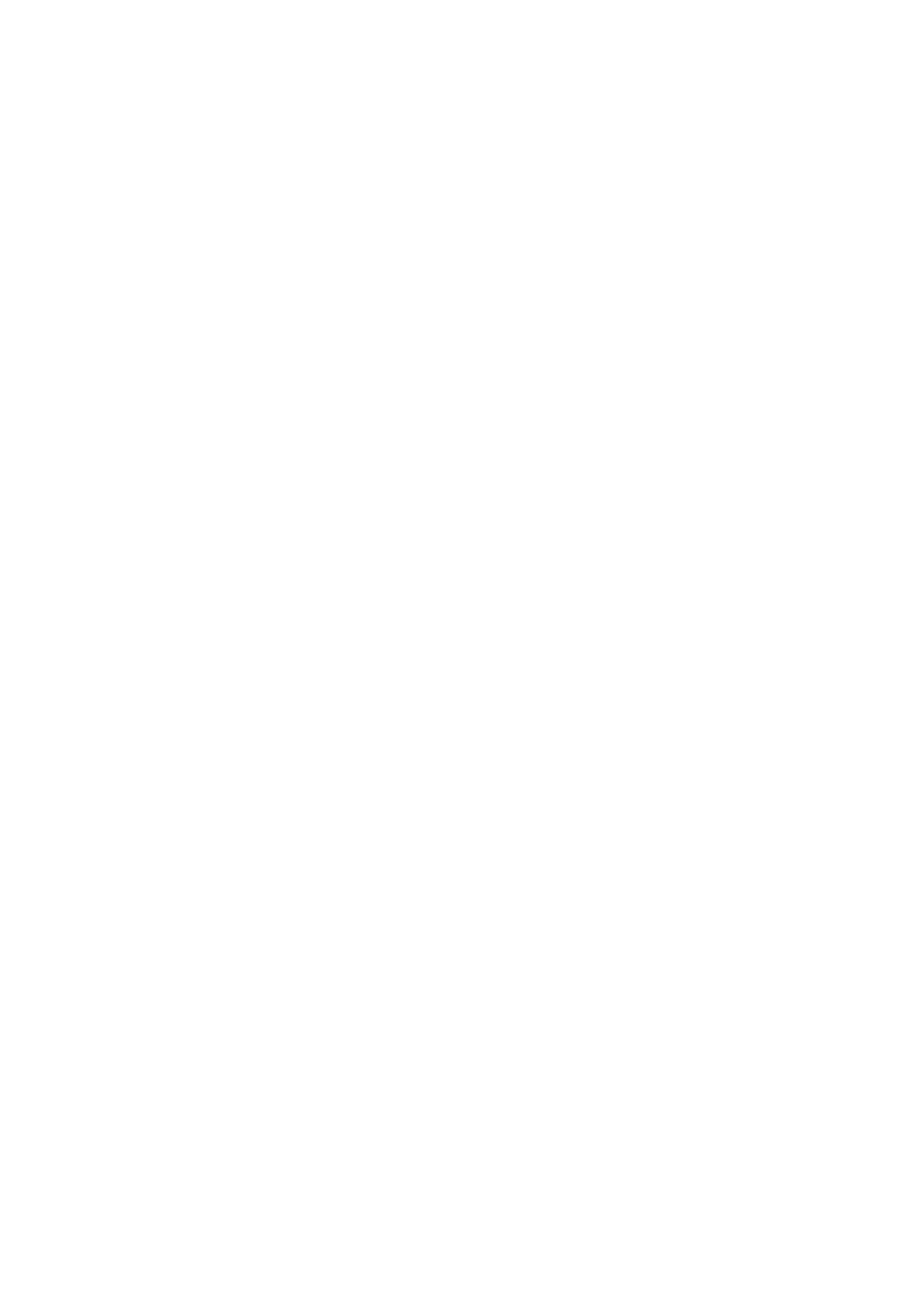### **Table of Contents**

| Perspectives on Success in Libya _____________________________<br>Translating Guidance into Plans and Getting Started ___________ 13 | 11<br>21 |  |    |
|--------------------------------------------------------------------------------------------------------------------------------------|----------|--|----|
|                                                                                                                                      |          |  | 29 |
|                                                                                                                                      |          |  |    |
|                                                                                                                                      | 39       |  |    |
|                                                                                                                                      | 41       |  |    |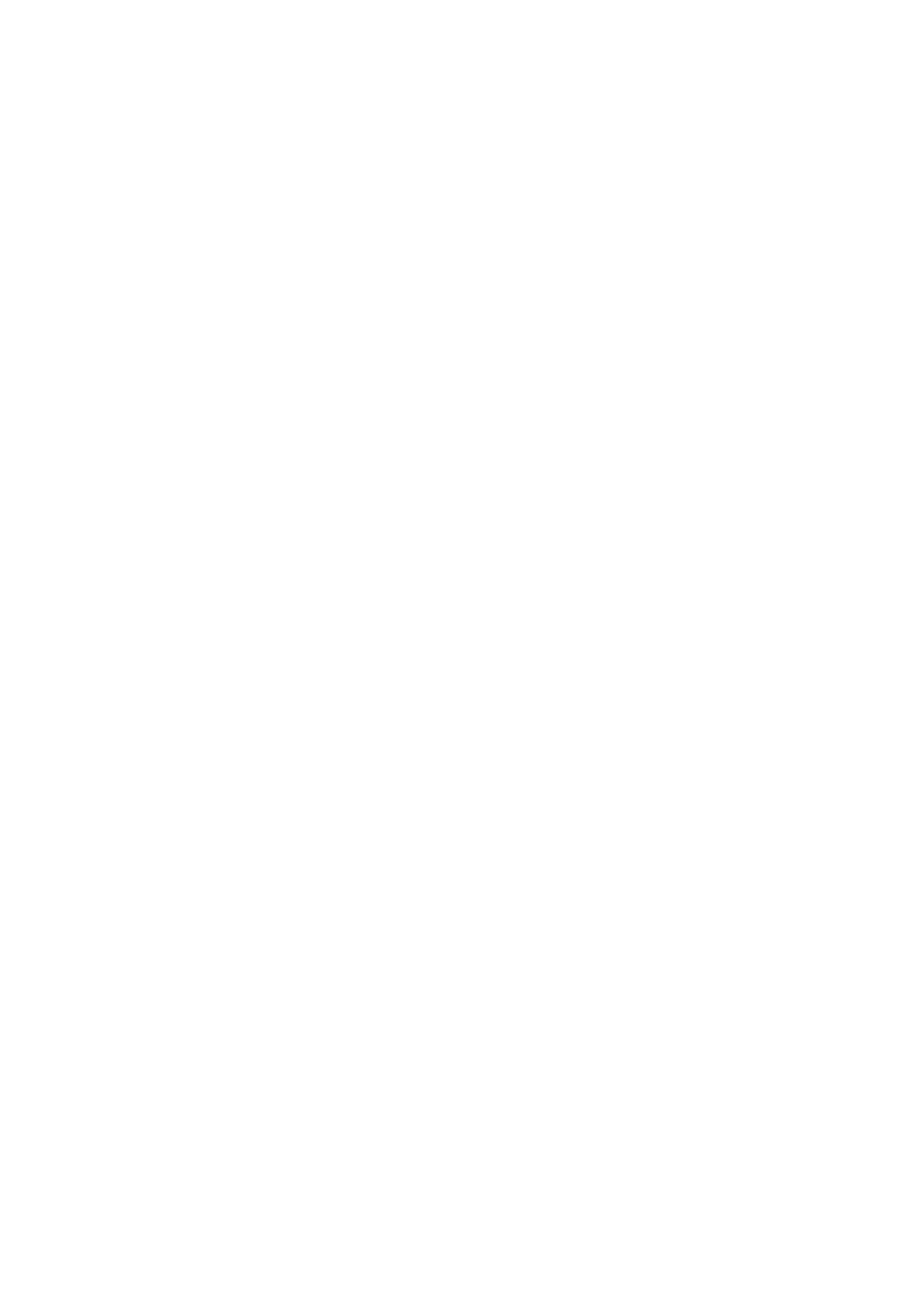The 2011 insurgency in Libya brought about the demise of Supreme Leader Mouammar Qadhafi. A NATO-led coalition operated to meet a unique United Nations mandate including an arms embargo, no-fly zone, and the requirement to protect the population from armed attack. While the United Nations Security Council resolutions did not direct regime change, many key political leaders saw it as a highly desired outcome of the conflict. This divergence in objective led to a lack of clear political guidance at the strategic level, which often translated into somewhat inconsistent military planning at the operational level. The authors contend that this confusion tends to demonstrate that the means as well as the final result were reached by default rather than by design. The gap that was experienced between policy and military operations may impact NATO's future operations and political cohesion. In turn, the Libyan case, which underlines the need to develop consistent strategy and military plans, may deliver insights for strategists and planners, especially for the air component.

\* \* \*

L'insurrection libyenne de 2011 provoque la chute finale du Guide Suprême Mouammar Kadhafi. Suite à un mandat unique des Nations Unies, une coalition menée par l'OTAN est chargée de mettre en œuvre un embargo sur les armes, une zone d'exclusion aérienne et les conditions nécessaires à la protection de la population contre les attaques armées. Alors que les résolutions du Conseil de Sécurité des Nations Unies n'avaient pas prescrit de changement de régime, de nombreux acteurs politiques considéraient cette issue comme souhaitable. Cette divergence en termes d'objectifs a suscité un manque de direction politique claire au niveau stratégique qui s'est souvent traduit par une certaine incohérence dans la planification opérationnelle. Les auteurs soutiennent que cette confusion tend à démontrer que les moyens mis en œuvre, tout comme le résultat final, ont été atteints par défaut plutôt qu'à dessein. Ce fossé entre décisions politiques et opérations militaires pourrait avoir un impact sur les futures opérations de l'OTAN et sur la cohésion politique de l'Alliance. Ainsi, le cas libyen, qui souligne le besoin de renforcer la cohérence stratégique et opérationnelle, vient offrir des leçons aux décideurs politiques et militaires, notamment en matière de puissance aérienne.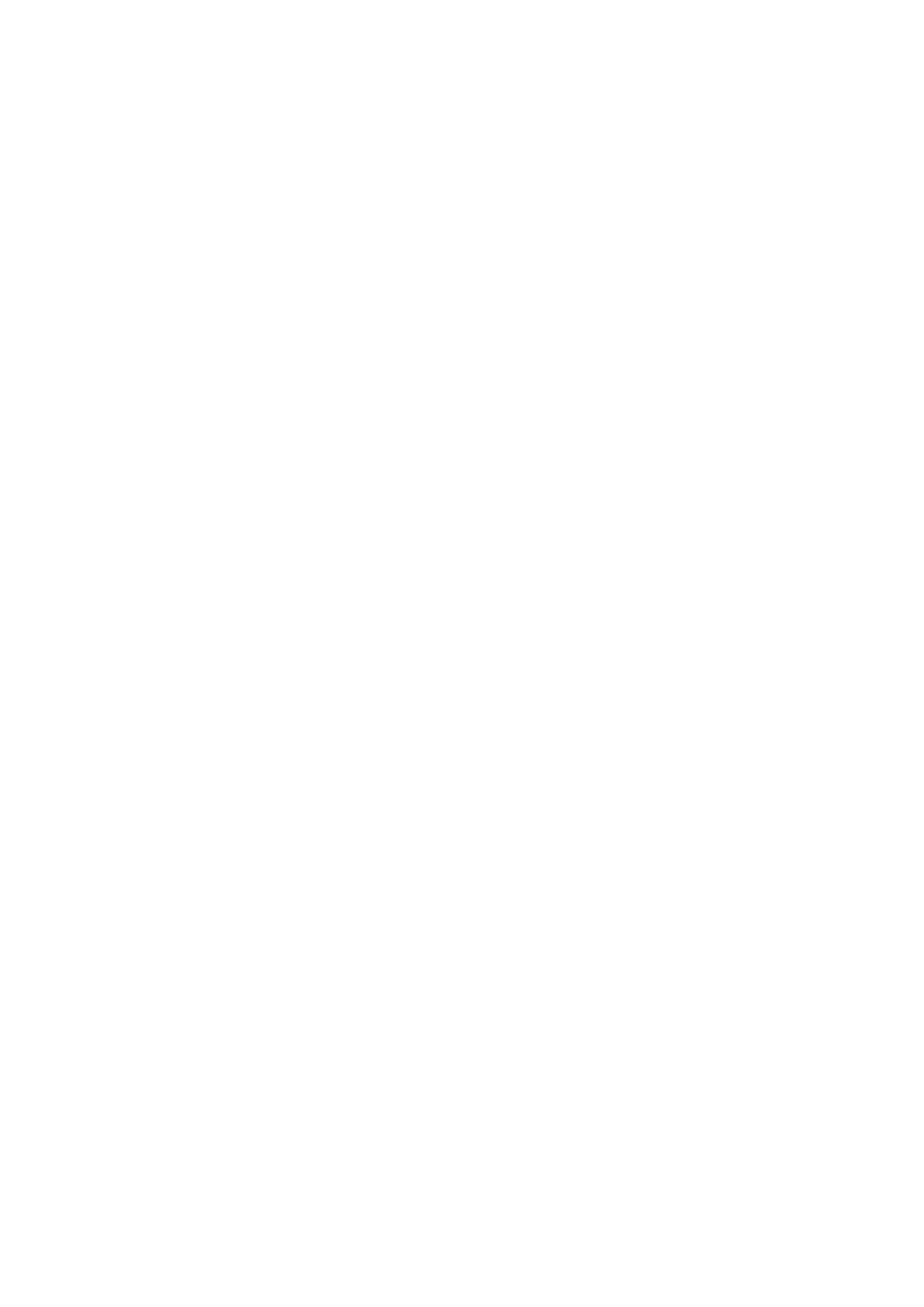<span id="page-8-0"></span>n one of the final acts of airpower in the 2011 Libyan operation, the NATO In one of the final acts of airpower in the 2011 Libyan operation, the NATO<br>coalition nicely encapsulated its contribution to the entire civil war. As the<br>state of the contribution of Civil Colored Museums rebel noose tighten around his hometown of Sirte, Colonel Muammar Qadhafi put together a large convoy and made a desperate escape attempt on 20 October 2011. Sensor operators directing a US-owned Predator watched the convoy shoot at rebel positions on its way westward, headed toward Wadi Jarif, 25 miles away. Unaware of the actual identification of the vehicles' occupants, those in the North Atlantic Treaty Organization's (NATO's) command and control chain nevertheless declared the convoy a threat to civilians in the city and designated it a target. The Predator pilots fired on the lead vehicle, causing the convoy to change directions. Simultaneously, a NATO Airborne Warning and Control System (AWACS) passed targeting information to a pair of French jets, one of whom hit the center of the convoy with two 500-lb laser guided bombs, leaving it shattered. Injured and shocked, Qadhafi and his guards and family left the stranded vehicles and tried to find cover in a nearby culvert. Eventually rebel forces found them and, controversially, dealt with them as they saw fit. $1$ 

Over the course of the conflict, NATO airpower had become the protector and enabler to these same rebels, essentially acting as an air component for the rebel ground forces. Those planning and executing the early days and weeks of the US-led *Odyssey Dawn* (OOD) and the NATOled *Unified Protector* (OUP) strove to remain within the bounds of the mandate given them by United Nations Security Council Resolutions (UNSCRs) 1970 and 1973. Indeed, it appears NATO-led air operations eventually helped to accomplish the UN mandate – and more. Although key political leaders in the North Atlantic Council (NAC) came to see regime change as inevitable and desirable, they denied this outcome was a goal of military action. However, as the Qadhafi convoy attack illustrates, the evolving political and military situation was such that the NATO-led coalition ended up facilitating regime change, doing so in a manner that caused many to believe that this outcome had been the intent all along – with strategic consequences.

<span id="page-8-1"></span><sup>1</sup> Ben Farmer, "Gaddafi's Final Hours: NATO and the SAS Helped Rebels Drive Hunted Leader into Endgame in a Desert Drain", *The Telegraph,* 22 October 2011, available at:

[http://www.telegraph.co.uk/news/worldnews/africaandindianocean/libya/8843684/G](http://www.telegraph.co.uk/news/worldnews/africaandindianocean/libya/8843684/Gaddafis-final-hours-Nato-and-the-SAS-helped-rebels-drive-hunted-leader-into-endgame-in-a-desert-drain.html) [addafis-final-hours-Nato-and-the-SAS-helped-rebels-drive-hunted-leader-into](http://www.telegraph.co.uk/news/worldnews/africaandindianocean/libya/8843684/Gaddafis-final-hours-Nato-and-the-SAS-helped-rebels-drive-hunted-leader-into-endgame-in-a-desert-drain.html)[endgame-in-a-desert-drain.html.](http://www.telegraph.co.uk/news/worldnews/africaandindianocean/libya/8843684/Gaddafis-final-hours-Nato-and-the-SAS-helped-rebels-drive-hunted-leader-into-endgame-in-a-desert-drain.html)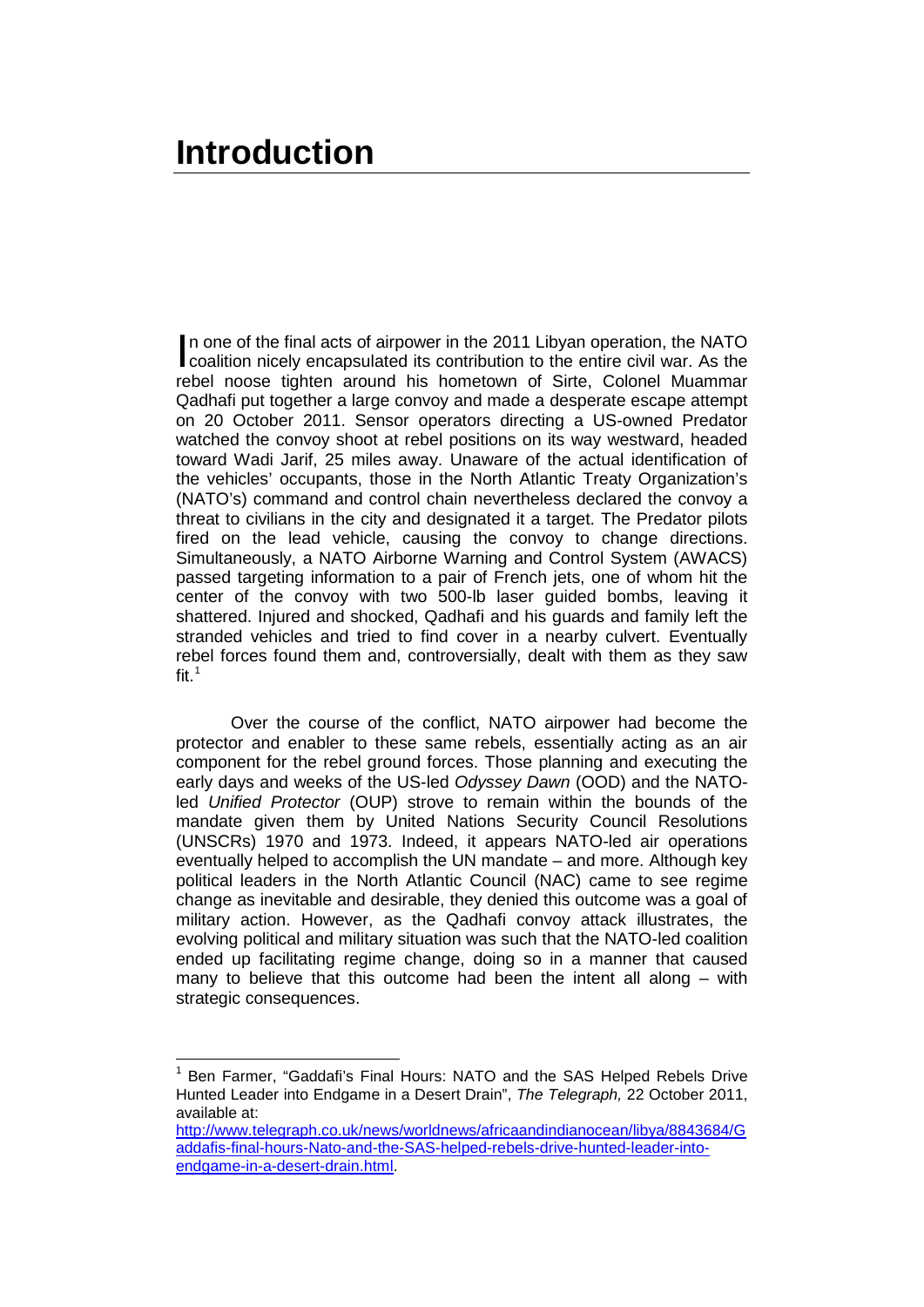

Did the results occur by design or by default? This paper will argue it was more the latter than the former, and will analyze why this happened and what we can learn from it.

In short, it happened because, unsurprisingly, in this "war of the coalition of the willing," airpower's ability to generate effects outpaced coalition consensus building as to overall policy and policy objectives. Policy to govern these efforts was, predictably, ambiguous in the beginning of the operation. The lack of clear guidance at the national/international political level was most felt at the operational level where airpower strategists and planners attempted to develop air operations to meet anticipated guidance. As it had done in the past, the powerful capabilities of airpower got out in front of the political headlights of the policy makers attempting to control efforts and outcomes in war.

The understaffed and inexperienced planners in NATO's air component had all they could do to re-organize, man the combined air operations center 5 (CAOC 5) at Poggio Renatico, and generate air operations in the short time they had to prepare for  $OUP.^2$  $OUP.^2$  Initially, they relied more on standard operating procedures than on any conceptual framework linking actions to strategy. As the NATO-led coalition struggled to clarify its guidance and objectives, rebel forces struggled to coalesce and gain their own impetus against Qadhafi's military. Focused on dismantling the Libyan integrated air defense system (IADS) and attacks on Tripoli to 'keep Qadhafi's head down', CAOC 5 planners defaulted to procedure rather than a well-developed design that tightly linked stated purpose with operational activity. As a result, the deliberately planned air operations sent a misleading strategic message that lacked coherence with the task force's stated purpose and the UN mandate.

Strategists and planners can learn much from this case study. At the strategic level, the need for policy to provide guidance and purpose to military action is an old lesson best highlighted by Clausewitz long ago. At the operational level, the need for planners to create coherent operational designs even when clear guidance is lacking remains more the rule than the exception, especially in wars for objectives other than national survival or vital stakes.<sup>[3](#page-9-1)</sup> This latter point is especially true when using a tool as powerful as airpower to achieve objectives like those in UNSCRs 1970 and 1973.

A better design might not have changed the outcome. That said, a coherent design could have aligned desired ends with the operational ways

<span id="page-9-0"></span> $2$  The paper will draw in elements from both Operations Odyssey Dawn and Unified Protector; however, the primary focus will be on OUP given the very short duration of OOD (six days) from its first operation until the handoff to the NATO-led coalition of OUP.

<span id="page-9-1"></span>Keeping in mind that the stakes involved may indeed be survival/vital to some – the Qadhafi regime and the rebels themselves – while being something different to an international coalition more intent on security and stability. We use these terms to categorize political objectives and not to minimize the tragedy that underlies any use of force activity, whether intended for good or ill.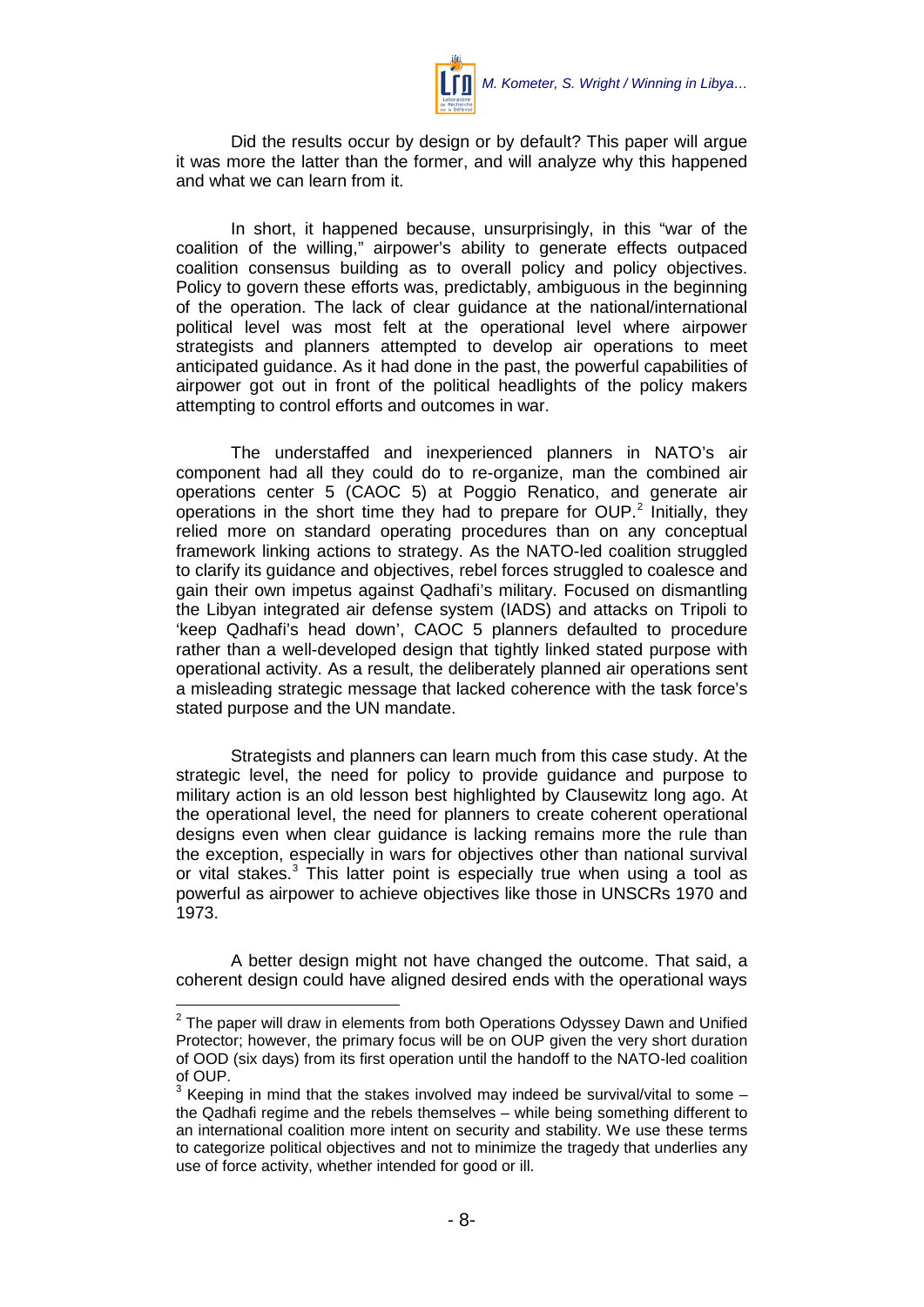

and means, providing the NATO-led coalition with a clear strategic communications message to more clearly align operations with ultimate purpose and avoid some of the negative strategic consequences. This paper will examine perspectives on success in Libya, show that these perspectives were not clear to operational planners in the beginning, analyze what happened as a result of this ambiguity, show the strategic consequences of the actions, and then discuss the importance of Libya as a case study for strategists and planners.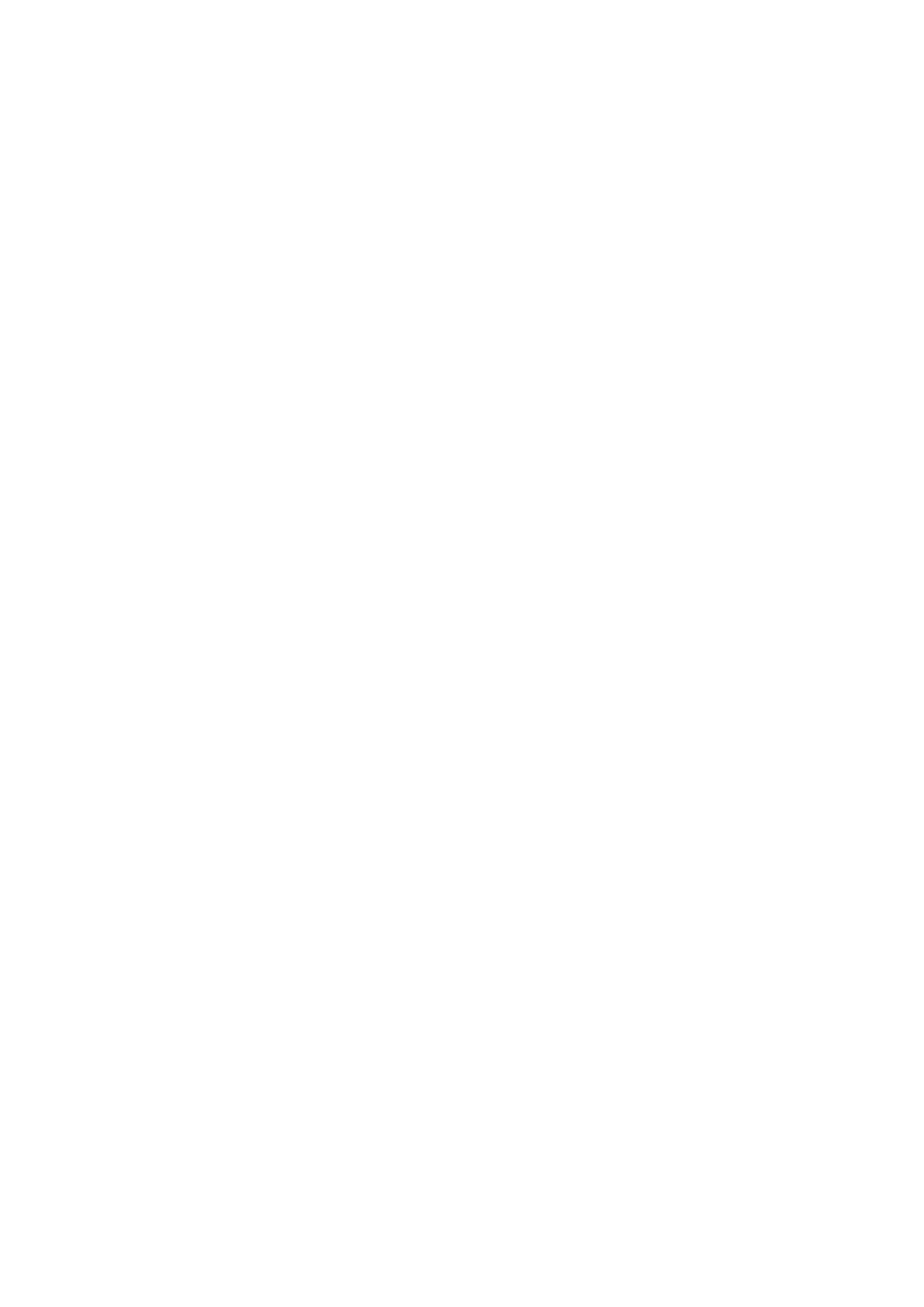### <span id="page-12-0"></span>**Perspectives on Success in Libya**

here are many perspectives as to what constituted the eventual "success" in Libya. Two are discussed here and a third is highlighted, but not discussed in the text. The two perspectives we do discuss include those of the NATO-led coalition policy makers and those of their military contributors. The third perspective is equally important and that is the view of the non-governmental organizations (NGOs) that are often present at the outset of a crisis, are often caught up in the violence of conflict, and are always critical to recovery from conflict and war.<sup>[4](#page-12-1)</sup> T

Most western political decision makers have assessed that the 2011 air operations in Libya were successful in outcome. NATO responded rapidly to a situation that threatened civilians, averted a humanitarian disaster by protecting those civilians, gave local forces the time and space to overthrow Qadhafi, and did it in a low-cost way that shared the burden among as many nations as possible, boosting NATO's credibility as a source of stability in the process.<sup>[5](#page-12-2)</sup> Ivo Daadler, US Ambassador to NATO, and Admiral James Stavridis, Supreme Allied Commander-Europe, observed, "NATO's operation in Libya has rightly been hailed as a model intervention."[6](#page-12-3) President Obama captured the view of many Western leaders in his speech to the United Nations General Assembly stating:

This is how the international community is supposed to work – nations standing together for the sake of peace and security, and individuals claiming their rights. Now, all of us have a responsibility to support the new Libya – the new Libyan government as they confront the challenge of turning this moment of promise into a just and lasting peace for all Libyans.<sup>[7](#page-12-4)</sup>

<span id="page-12-1"></span><sup>&</sup>lt;sup>4</sup> In a statement titled, "A Call to Congress for a Cease-fire in Libya", US nongovernmental organizations called for an end to the military intervention in Libya in August 2011, two months before the end of operations in Libya by the NATO-led coalition. This statement is representative of concerns expressed by NGOs with regard to operations in Libya. The statement can be found at [https://salsa.democracyinaction.org/o/1552/images/Libya%20Ceasefire%20NGO%](https://salsa.democracyinaction.org/o/1552/images/Libya%20Ceasefire%20NGO%20Statement.pdf)

<span id="page-12-2"></span>[<sup>20</sup>Statement.pdf.](https://salsa.democracyinaction.org/o/1552/images/Libya%20Ceasefire%20NGO%20Statement.pdf)<br><sup>5</sup> See Anders Fogh Rasmussen, *Secretary General's Annual Report 2011*, available at: http://www.nato.int/cps/en/natolive/opinions 82646.htm.

<span id="page-12-3"></span> $6$  Ivo Daalder and James G. Stavridis, "NATO's Victory in Libya: The Right Way to Run an Intervention", *Foreign Affairs*, March/April 2012, p. 2.

<span id="page-12-4"></span>Barack Obama, "Remarks by President Obama in Address to the United Nations General Assembly", (General Assembly of the United Nations), September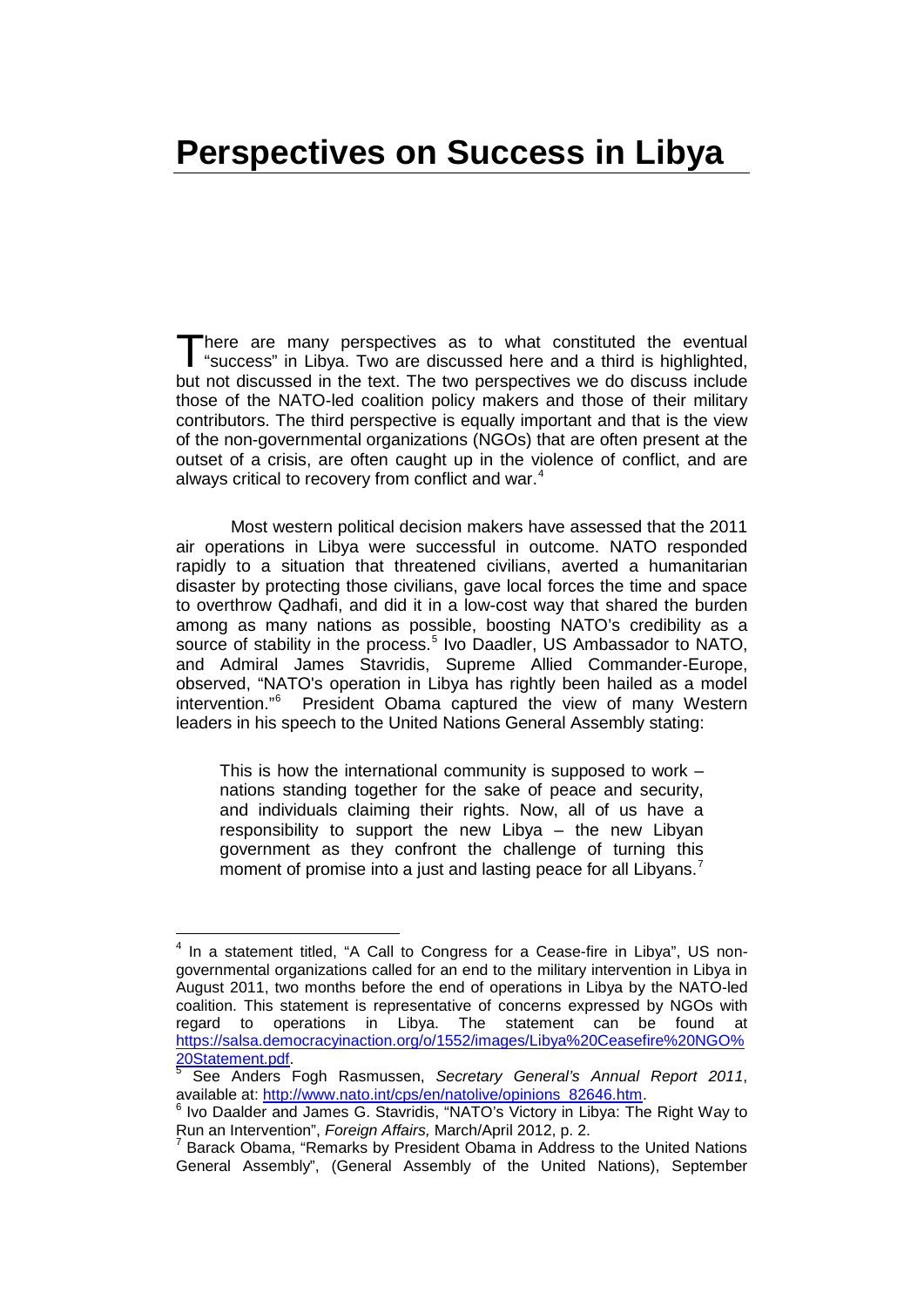

In military spheres, however, the analysis has been less glowing. Some writers have glossed over the actual difficulties at the operational level to claim that OOD exhibited a successful implementation of joint planning procedures to accomplish the military objectives of establishing a no-fly zone, protecting civilians, and transitioning to another command – eventually NATO.<sup>[8](#page-13-0)</sup> But these were interim goals at best, accomplished over the first two weeks of the conflict.

A preliminary analysis by Joint and Coalition Operational Analysis (JCOA) found challenges to operations at the operational level. One key challenge involved the translation of shifting and uncertain strategic guidance into coherent operational plans. Another main task encompassed the formation of coalitions around under-resourced commands (in both OOD and OUP). A third difficult effort proved to be the protection of civilians without adequate ISR or a ground perspective. Finally, coalitions struggled with the sharing of information among their partners and in adapting command and control (C2) processes to the ad hoc coalition fight.<sup>[9](#page-13-1)</sup>

Recent writings about OUP are similarly critical, often questioning whether the NATO alliance would be able to operate without substantial underwriting by the US Indeed, the NATO analysis is that the US is the only nation that could contribute the critical ISR, electronic support, and tanker capabilities to conduct such an operation, much less a more intensive one. In addition, there were other shortcomings in the planning, staffing, and execution of OUP.<sup>[10](#page-13-2)</sup>

This difference in assessment is one sign that there was a break in the chain from strategic guidance to operational planning to tactical execution. In textbook military planning, tactical action is undertaken to accomplish objectives, which in the aggregate attain policy goals. The strategists and planners hold this chain together, breaking the strategic guidance down into the tasks assigned to the forces. This is sometimes a very difficult job – one made more challenging when clear policy guidance is missing from the process.

 $\overline{a}$ 

<sup>21, 2011,</sup> available at: [http://www.whitehouse.gov/the-press-](http://www.whitehouse.gov/the-press-office/2011/09/21/remarks-president-obama-address-united-nations-general-assembly)

office/2011/09/21/remarks-president-obama-address-united-nations-general-<br>assembly.<br><sup>8</sup> Gregory, James, Jamy Halassky, City (1988)

<span id="page-13-0"></span>Gregory James, Larry Holcomb, and Chad Manske, "Joint Task Force Odyssey Dawn: A Model for Joint Experience, Training, and Education", *Joint Forces* 

<span id="page-13-1"></span>Joint and Coalition Operational Analysis (JCOA), "Libya: Operation ODYSSEY DAWN (OOD) Executive Summary", September 21, 2011, p. 12.

<span id="page-13-2"></span><sup>10</sup> Eric Schmitt, "NATO Sees Flaws in Air Campaign in Libya", *New York Times*, April 14, 2012, available at; [http://www.nytimes.com/2012/04/15/world/africa/nato](http://www.nytimes.com/2012/04/15/world/africa/nato-sees-flaws-in-air-campaign-against-qaddafi.html?pagewanted=1&_r=1&hp)sees-flaws-in-air-campaign-against-gaddafi.html?pagewanted=1&\_r=1&hp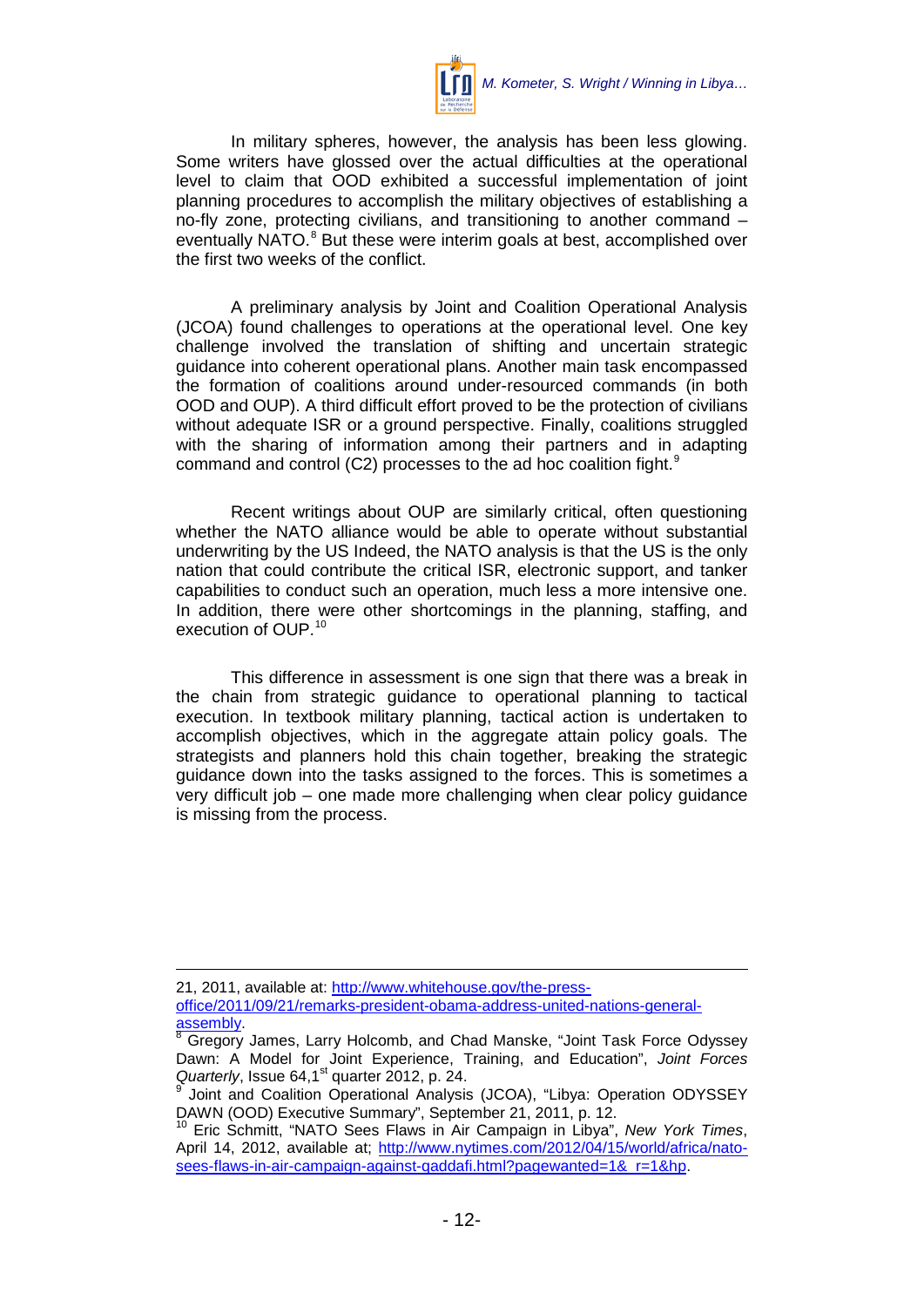### <span id="page-14-0"></span>**Translating Guidance into Plans and Getting Started**

he challenge of translating guidance into plans began even before the The challenge of translating guidance into plans began even before the US and its coalition partners commenced Operation *Odyssey Dawn* on 19 March 2011. The speed with which the UN called for action explains some of the guidance problems for the coalition responses. Just 11 days after riots in Benghazi initiated the crisis, the UN passed UNSCR 1970. This resolution established, among other elements, the requirement to initiate a very broad-based arms embargo and "to facilitate and support the return of humanitarian agencies and make available humanitarian and related assistance."<sup>[11](#page-14-1)</sup> Unfortunately, neither of these resolution elements provided objective outcomes, nor did they offer criteria for judging the success in meeting these demands.

Subsequently, the Security Council rushed to sign UNSCR 1973, doing so just 19 days after releasing Resolution 1970. These days proved critical as the delay in providing operational guidance to military forces left those forces to speculate as to potential missions. Unfortunately, Resolution 1973 was ambiguous as to the political change desired, failing to prescript a desired political change or endstate, despite the fact that several nations had already called for Qadhafi to step down.<sup>[12](#page-14-2)</sup> Its primary goal for the operation was the protection of civilians and civilian populated areas from violence and/or the threat of violence, leaving planners with a mix of ambiguity and specificity. The resolution directed nations to protect civilians by "all necessary measures [...] while excluding an occupation force of any form on any part of Libyan territory."<sup>[13](#page-14-3)</sup> In addition to the previously sanctioned arms embargo, this resolution authorized a no-fly

<span id="page-14-1"></span><sup>11</sup> United Nations Security Council, *Resolution 1970 (2011)*, *Report S/RES/1970 (2011),* February 26, 2011, pp. 3-4 and 7. This resolution also called for referrals to the International Criminal Court, travel bans, and asset freezes. In an odd twist, the UNSCR is specific about the conditions and purpose of these three items.<br><sup>12</sup> For example, on March 2, 2014, US D

<span id="page-14-2"></span><sup>12</sup> For example, on March 3, 2011 US President Obama stated Qadhafi had lost his legitimacy and therefore had to go. See Massimo Calabresi, "Obama on Libya: Gaddafi Must Go; All Options on Table", *Time*, March 4, 2011, available at: [http://www.time.com/time/nation/article/0,8599,2057191,00.html.](http://www.time.com/time/nation/article/0,8599,2057191,00.html) Later in April, President Sarkozy, Prime Minister Cameron, and President Obama got together to make this a joint declaration, see "Allies: 'Gadhafi must go, and go for good'", *MSNBC*, April 15, 2011, available at:

http://www.msnbc.msn.com/id/42602914/ns/world\_news-mideast\_n\_africa/t/allies-<br>gadhafi-must-go-go-good/#.T1JzdsyTbgo.<br><sup>13</sup>. United Nations - Nations -

<span id="page-14-3"></span>United Nations Security Council, *Resolution 1973 (2011)*, March 17, 2011, available at: [http://www.un.org/Docs/sc/unsc\\_resolutions11.htm.](http://www.un.org/Docs/sc/unsc_resolutions11.htm)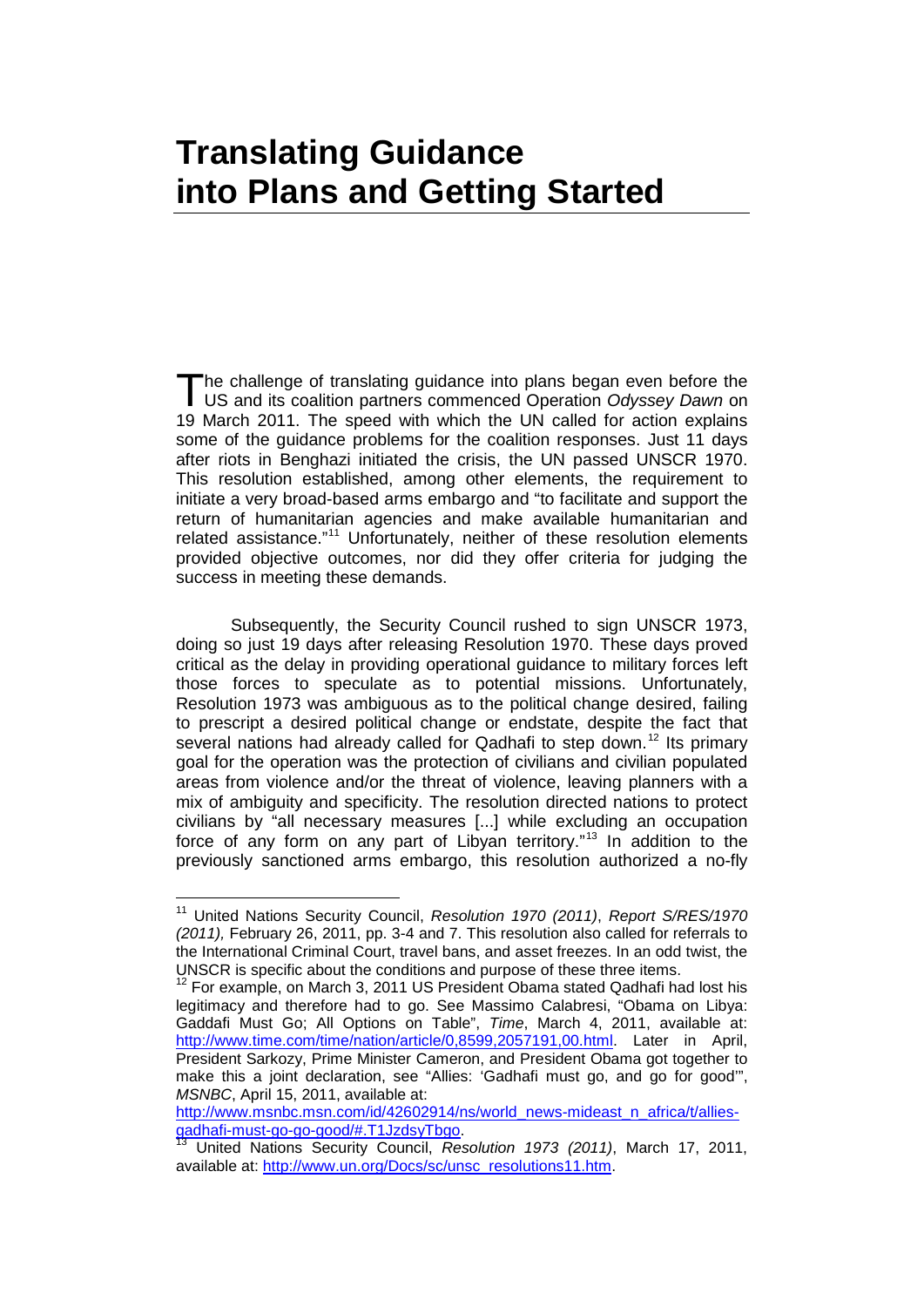

zone. For planners, these activities implied limited use of military force and restrictions to the use of force for those in the military. However, when combined with the phrase "all necessary measures," it was obvious these limited military instruments would have to transform into something different.

This dichotomy in purpose in relation to outcomes and means prompted many questions. Beyond the targets ordinarily associated with a no-fly zone, what was a valid target? If air forces detected conventional armored forces moving toward a populated area, did the mandate authorize an attack? If these armored forces stopped outside the populated area or turned around in retreat, despite their hostile intent, would they cease being valid targets? How would aircrew separate the perpetrators from the victims? Was regime leadership a valid target if its forces were attacking the population? These were all questions military planners in both US European Command (EUCOM) and Africa Command (AFRICOM) were trying to answer.<sup>[14](#page-15-0)</sup> Therefore, both operations had to contend with the fact that political guidance did not prescribe the change necessary for the operations to be successful, but did prescribe to some extent the allowable actions for those operations. While this condition retained political maneuvering room for policy makers, it provided just the opposite of the military's ideal: clear objectives and the leeway to accomplish them in the way the military commander thinks best.

This situation is not new – NATO has seen this before. For example, in operations in Kosovo in 1999, one of the NATO air component's principal complaints was that the political end state was nebulous, while the direction from policy makers on what could and could not be done – given in the form of a target approval process involving political-level actor – was rigid.<sup>[15](#page-15-1)</sup> Military planners want policy makers to tell them the result(s) they should aim for, not how to do their job. However, particularly in coalition operations, the political situation is often so ambiguous that this clarity is unattainable. This condition is often most tenuous in the early days of a crisis and such was the case in Libya in 2011.

The US-led coalition faced several hurdles as it began to plan for operations in Libya. Monitoring the "Arab Spring" phenomena in North Africa, AFRICOM and its air component,  $17<sup>th</sup>$  Air Force (17 AF), prepared to support the US State Department with non-combatant evacuations and humanitarian assistance.<sup>[16](#page-15-2)</sup> At almost the same time the UN released UNSCR 1970, 17 AF received its first planning guidance directing it to deliver plans to implement a no-fly zone (NFZ) "to AFRICOM and the Joint

<span id="page-15-0"></span><sup>14</sup> Grant Bucks, *Airpower in Mass Atrocity Response Operations (MARO)*, Unpublished master's thesis, Maxwell Air Force Base, Alabama, Air University, May 2012, p. 59. Also JCOA, *Executive Summary*, p. 12.

<span id="page-15-1"></span><sup>15</sup> John A. Tirpak, "Short's View of the Air Campaign", *Air Force Magazine*, Vol. 82

<span id="page-15-2"></span><sup>&</sup>lt;sup>16</sup> Margaret H. Woodward, "Defending America's Vital National Interests in Africa" in a speech at the Air Force Association's 2011 Air & Space Conference & Technology Exposition, National Harbor, MD, September 21, 2011, available at: [http://www.af.mil/information/speeches/speech.asp?id=671.](http://www.af.mil/information/speeches/speech.asp?id=671)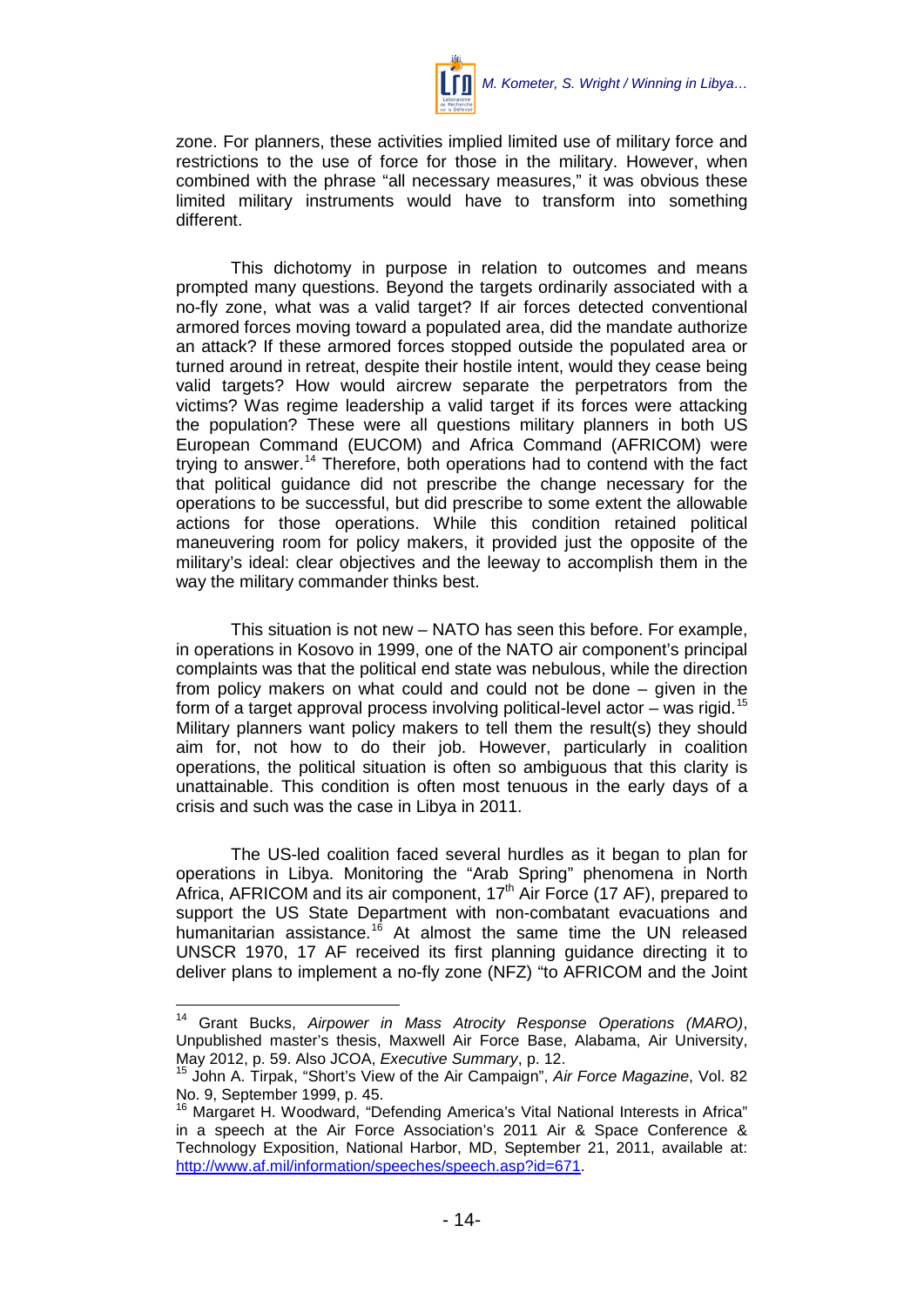

Staff within 36 hours."<sup>[17](#page-16-0)</sup> In just 21 days, this guidance would transform into the first airstrikes against Libyan forces in order to establish the NFZ and begin efforts to protect civilians. The challenge to planners remained the conundrum of protecting civilians "using all necessary measures […] establishing a NFZ and arms embargo […] excluding foreign occupation troops of any kind, anywhere in Libya."[18](#page-16-1) All this with an endstate eventually defined as little more than, "until the international efforts are no longer required."[19](#page-16-2)

Compounding the guidance issue were limitations with AFRICOM and 17 AF. Prior to the Libyan crisis, Africa Command had focused on conducting security cooperation to build relationships and the capacity of other states in the region to combat extremism. This left them with a heavy mix of civilian manning and a poor organization for kinetic operations. In 17 AF, this mission focus translated into a smaller air operations center with less capacity, but all the responsibilities of a larger numbered air force. To overcome this limitation,  $17<sup>th</sup>$  Air Force worked with  $3<sup>rd</sup>$  Air Force to fill the gaps in C2 capability and personnel.<sup>[20](#page-16-3)</sup> Fortunately,  $3<sup>rd</sup>$  AF commander Lt Gen Gorenc and 17<sup>th</sup> AF commander Maj Gen Woodward had worked with Lt Gen Desclaux and Maj Gen Charaix during Exercise Austere Challenge 10, where they investigated AOC operations from dispersed locations. These relationships helped pave the way for work-arounds between coalition partners.<sup>[21](#page-16-4)</sup>

Even with these work-around efforts, the nebulous task drove multiple planning endeavors. Originally planning only for a non-combatant evacuation operation, AFRICOM eventually produced multiple plans based on vocal or email guidance leading up to the eventual operations that included significant kinetic operations. Planners in AFRICOM were also extremely confused about the end state to which they were aiming, since they had no formal definition of this end state from higher up the chain.<sup>[22](#page-16-5)</sup> What strategic guidance did come left them almost as confused as before. Major General Margaret Woodward, 17<sup>th</sup> Air Force Commander, observed, "almost every day brought new planning guidance with new objectives, approaches and priorities."<sup>[23](#page-16-6)</sup> In fact, the strategic outcome set forth for Operation *Odyssey Dawn* proved little more than to transition the effort to someone else.

<span id="page-16-0"></span><sup>17</sup> *Ibid.*

<span id="page-16-1"></span><sup>18</sup> From multiple paragraphs in UNSCR 1973. Margaret Woodward, "Defending America's Vital National Interests in Africa", *Air Force Speeches*, September 21, 2011.

<span id="page-16-2"></span><sup>&</sup>lt;sup>19</sup> Ralph Jodice, "Operation Unified Protector (OUP) Mission Brief", presentation to School of Advanced Air and Space Studies, Maxwell Air Force Base, Alabama, February 29, 2012. Hereafter referred to as Jodice, "Op Unified Protector (OUP) Mission Brief".

JCOA, *Executive Summary*, pp. 6-7.

<span id="page-16-4"></span><span id="page-16-3"></span><sup>21</sup> Email exchange with John Shapland, Col, USAF, 435 AGOW/CC, July 12, 2012.

<span id="page-16-5"></span><sup>22</sup> JCOA, *Executive Summary*, pp. 4-5.

<span id="page-16-6"></span><sup>23</sup> Margaret Woodward, "Defending America's Vital National Interests in Africa", *Air Force Speeches*, September 21, 2011.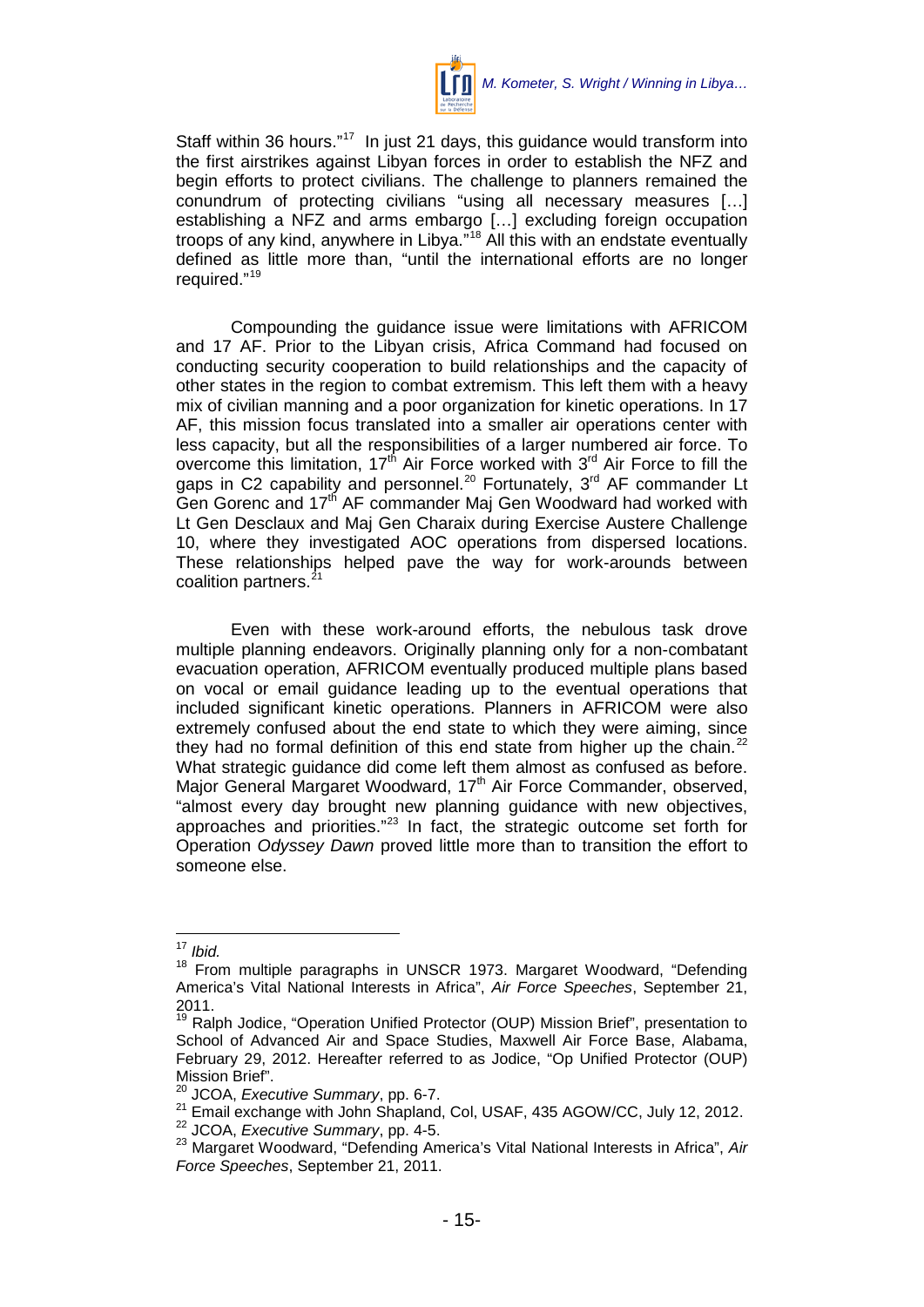

Therefore, in just 21 days, the air component to AFRICOM put their plan into action. Their main mission was to set up a no-fly zone and then hand off the operation to someone else. Planners at Ramstein Air Base, Germany were familiar with the actions involved in taking down an integrated air defense system (IADS). Although this was made more complicated by the lack of information on Libya's forces because of the "friendly" status of Libya since 2003, they could at least get to work establishing the NFZ. $^{24}$  $^{24}$  $^{24}$  The main planned attacks were those on the IADS and its associated command and control sites – the targets necessary to set up a no-fly zone and gain and maintain control of the air in a secure manner. Cruise missiles from US and UK ships struck Qadhafi's air defenses to facilitate this effort. $25$  Then B-2s from the US struck hardened shelters around airfields near Sirte.<sup>[26](#page-17-2)</sup> By day three, US Chairman of the Joint Chiefs of Staff Admiral Mike Mullen had declared that the no-fly zone was in place. $27$ 

Meanwhile, aircrews also executed dynamically tasked missions to target pro-Qadhafi forces that were obviously trying threatening Benghazi and Misrata, the main strongholds of rebel forces. The very first operations were actually a unilateral French attack on Qadhafi's military forces on 19 March.<sup>[28](#page-17-4)</sup> Later that day, as US aircraft encountered radar-warning indications from a surface-to-air missile system in a convoy headed toward Benghazi, the aircrew engaged them as hostile. This became the cue for other fighters in the area to come and destroy dozens of tanks in the next hour.<sup>[29](#page-17-5)</sup> They were able to halt the convoy before entering Benghazi; however, the troops surrounding Misrata entered the city and thus escaped further action from coalition aircrews, enabling them to continue shelling the city for weeks.<sup>[30](#page-17-6)</sup> With the transition of operations to NATO at the end of

<span id="page-17-0"></span> $24$  James Holcomb. and Manske, 25. The US intelligence community had ceased to focus on Libya after Qadhafi gave up the pursuit of nuclear weapons. Thus, as the crisis exploded, the US lacked updated orders of battle for Libyan forces and detailed intelligence about pro and anti Qadhafi factions in Libya.

<span id="page-17-1"></span><sup>25</sup> Jim Garamone, "Coalition Launches Operation Odyssey Dawn", *Defense.gov*., March 19, 2011, available at:<br>http://www.defense.gov/news/newsarticle.aspx?id=63225.

<sup>&</sup>lt;u>http://www.defense.gov/news/newsarticle.aspx?id=63225</u>.<br><sup>26</sup> Steve Inskeep, "B-2 Bombers From Missouri Hit Libyan Targets", *NPR Morning Edition*, March 21, 2011, available at:

<span id="page-17-3"></span><span id="page-17-2"></span>[http://www.npr.org/2011/03/21/134726240/No-Fly-Zone-Enforcer.](http://www.npr.org/2011/03/21/134726240/No-Fly-Zone-Enforcer) <sup>27</sup> Tom Cohen, "Mullen: No-fly zone effectively in place in Libya", *CNN*, March 20, 2011, available at:

[http://edition.cnn.com/2011/WORLD/africa/03/20/us.mullen.libya/index.html?iref=N](http://edition.cnn.com/2011/WORLD/africa/03/20/us.mullen.libya/index.html?iref=NS1)

<span id="page-17-4"></span><sup>&</sup>lt;mark>S1</mark>.<br><sup>28</sup> Col. Rich Howard, USAF, was an Air National Guard augmentee acting as the Chief of Combat Operations in the  $3<sup>rd</sup>$  AF CAOC at the time. He describes being given 12 minutes notice of the strike by the French liason. Apparently, President Sarkozy was concerned that Qadhafi's forces would reach Benghazi before any action could be taken if action remained in normal channels. Interview with Richard Howard, Col (USAF), Naval Warfare Center, Newport Rhode Island, June 21, 2012.

<span id="page-17-5"></span><sup>&</sup>lt;sup>29</sup> Email exchange with Caroom Cameron, Lt Col, USAF, Chief of Current Operations (A3O) for 17th AF during OOD, July 12, 2012.

<span id="page-17-6"></span>Simon Denyer, "Libyan Government promises UN Access to Misurata", *Washington Post*, April 18, 2011, available at: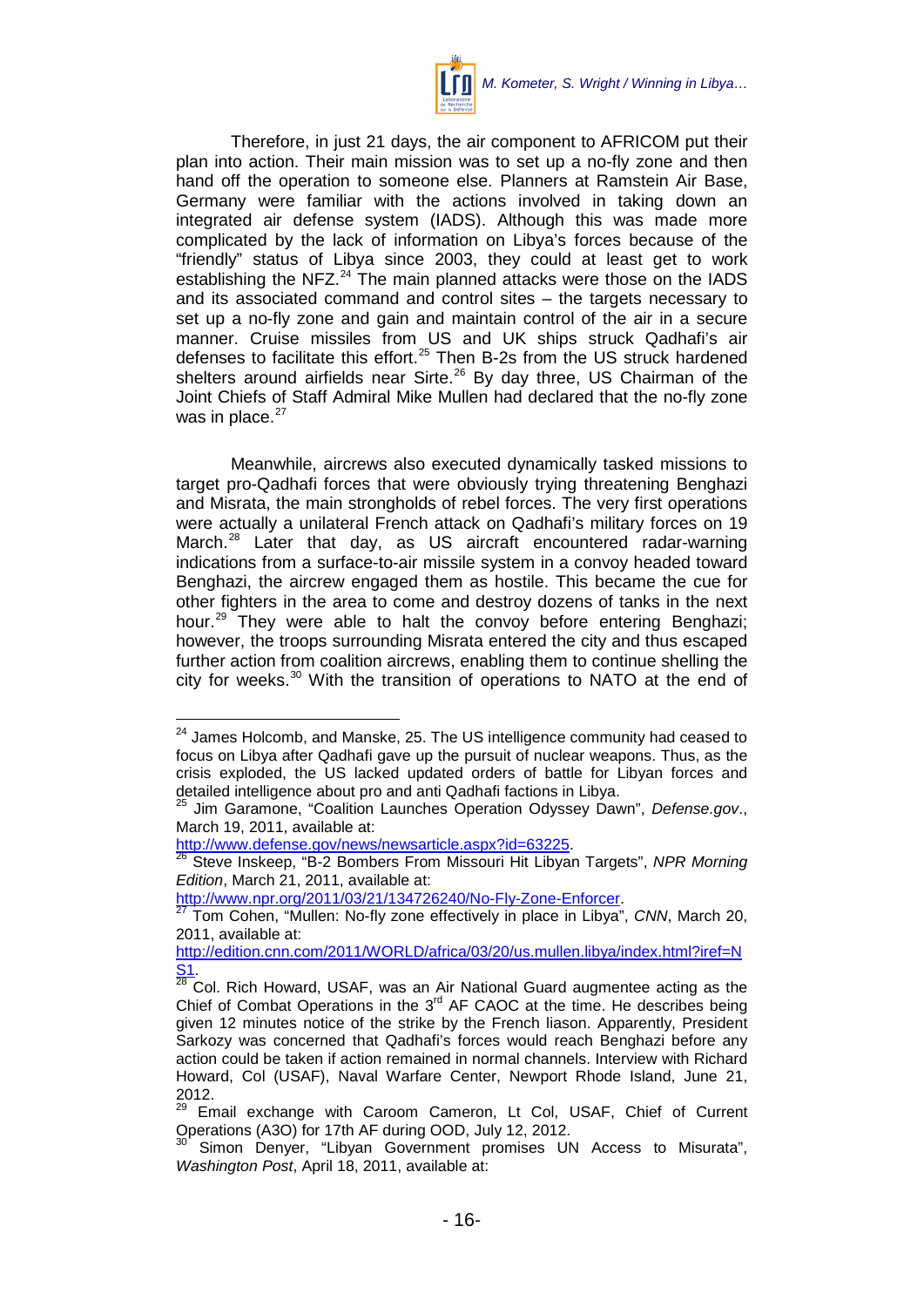

March and beginning of April, OOD was able to claim success in its mission.

The handover of operational control for Libyan operations from the US-led OOD to the NATO-led OUP proved difficult at best for the air component. The evidence shows NATO had significant difficulty planning its air operations for the first two months of OUP. Starting with a lack of manning and experience, the air component commander, Lieutenant General Ralph Jodice, struggled with a split operation with part of his air operations capability located at the Allied Air Command headquarters at Izmir, Turkey. Here, a strategy module produced daily guidance for air operations. The combined air operations center (CAOC – in this case CAOC 5) that would produce the air tasking order and monitor operations in conjunction with this guidance was located at Poggio Renatico, Italy.<sup>[31](#page-18-0)</sup> The total manning at CAOC 5 at the outset of operations was less than 100 people – far fewer than necessary to run a major air effort. $32$ 

General Jodice realized he had to take drastic steps. Since most of the air operations would involve dynamic targeting missions rather than deliberately planned attacks, he decided to move his headquarters from Izmir to Poggio Renatico to gain better access to the information he would need to make the inevitable real-time decisions without slowing down operations.[33](#page-18-2) As a result, while NATO was supposed to be receiving a command transition from OOD after only a 12-day notice, their air component had to re-organize and beef up its manpower in order to be capable of running major air operations. In particular, Jodice had to bring in ISR expertise from Ramstein Air Base, Germany, to develop dynamic targeting information 24 hours a day, a task the CAOC had been completely unprepared to handle. $34$  He also had to import more than 50 communications people to help transform CAOC 5 for the increased responsibilities.<sup>[35](#page-18-4)</sup> No wonder that, as air operations were supposed to start on 29 March, 2011, the Combined Forces Air Component Director was

 $\overline{a}$ 

[http://www.washingtonpost.com/world/libyan-government-promises-un-access-to](http://www.washingtonpost.com/world/libyan-government-promises-un-access-to-misurata-as-desperation-mounts/2011/04/18/AF7g3fzD_story.html)misurata-as-desperation-mounts/2011/04/18/AF7g3fzD\_story.html.<br><sup>31</sup> Ralph Jodice, "Op. Unified", op. cit.

<span id="page-18-1"></span><span id="page-18-0"></span>[<sup>.</sup>](http://www.washingtonpost.com/world/libyan-government-promises-un-access-to-misurata-as-desperation-mounts/2011/04/18/AF7g3fzD_story.html) [31](http://www.washingtonpost.com/world/libyan-government-promises-un-access-to-misurata-as-desperation-mounts/2011/04/18/AF7g3fzD_story.html) Ralph Jodice, "Op. Unified", *op. cit*. <sup>32</sup> Email exchange with Ancel Yarbrough, Col, USAF, Coalition Forces Air Component (CFAC) Director for CAOC 5 during OUP, June 26, 2012. Col Yarbrough related he ramped up from 96 to 220 people by 3 April 2011 – in a matter of weeks. Of these, 30 were devoted to a standing air policing mission unrelated to OUP. To get an idea how few this really is, air operations in DESERT STORM in 1991 consumed over 1000 people in the Tactical Air Control Center (later called the AOC), and OOD operations used over 700 people at Ramstein Air Base, GE.<br><sup>33</sup> Ralph Jodice, "Op. Unified", op. cit.

<span id="page-18-2"></span>

<span id="page-18-3"></span><sup>&</sup>lt;sup>34</sup> Email exchange with Rachel McCaffrey, Col, USAF, HQ USAFE/A2 and CAOC 5 ISRD Chief during OUP, June 26, 2012. Col Yarbrough, the CFAC Director, talked to Col McCaffrey on April 5, 2011, then sent a formal request through NATO channels to bring her to Poggio Renatico to be the ISRD Chief, where she started April 10, 2011.

<span id="page-18-4"></span><sup>&</sup>lt;sup>35</sup> Email exchange with Col. Shapland, July 12, 2012.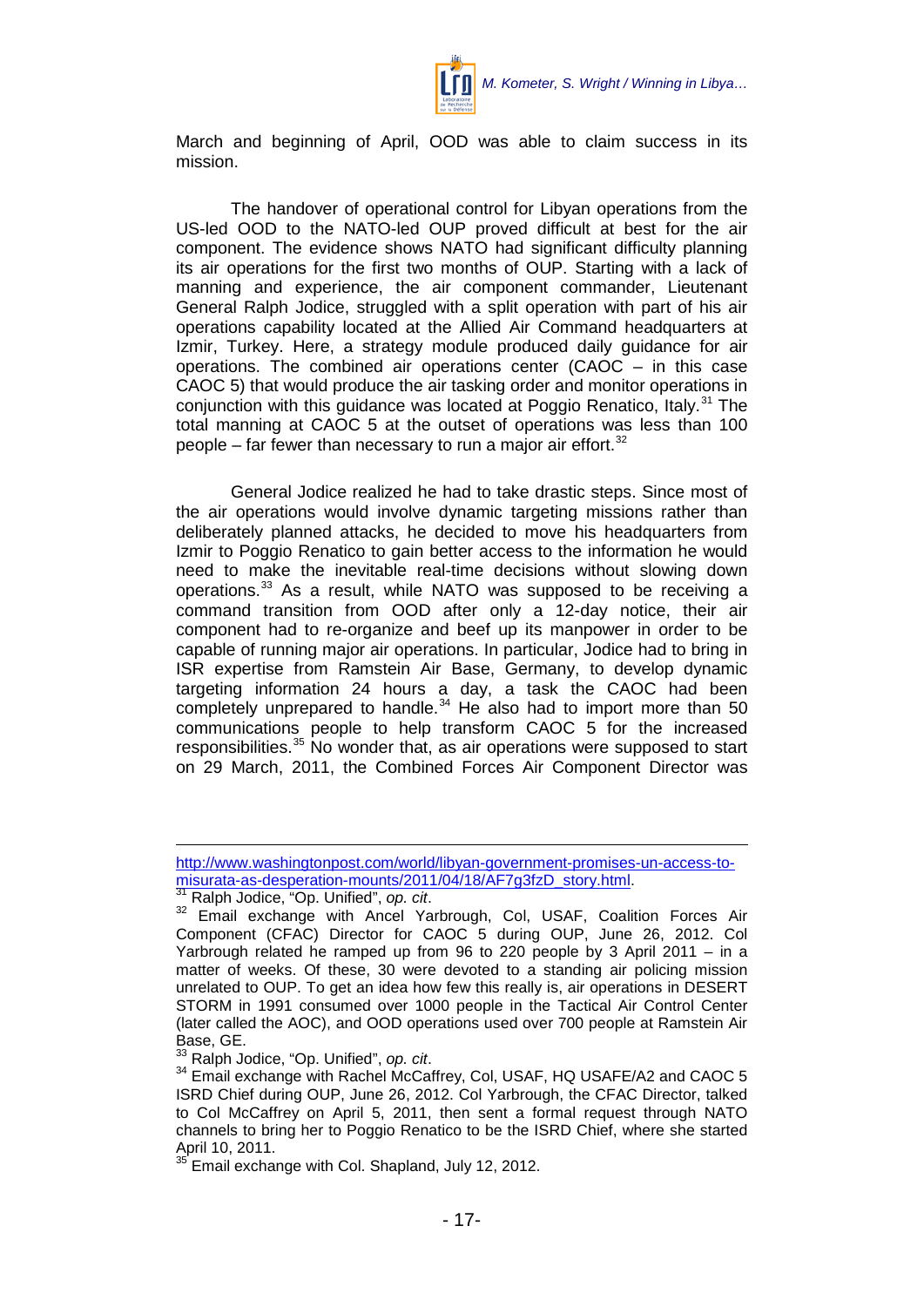

forced to call a halt to the transition, allowing NATO an additional day to shadow OOD operations before taking over responsibilities.<sup>[36](#page-19-0)</sup>

The air component commander and his staff had difficulty translating ambiguous political guidance into solid plans for air operations. General Jodice noted that it was the end of May, 2011– two months after NATO assumed responsibility for air operations – before the air component had a solid strategy for the operation.<sup>[37](#page-19-1)</sup> Until that point, officers at CAOC 5 at Poggio Renatico worked amidst the re-organization and the development of communications and support arrangements to generate sorties to accomplish action aimed at an evolving interpretation of the mandate given them by the UNSCR 1973.<sup>[38](#page-19-2)</sup> They had to do the best they could within the uncertainty, which means standard operating procedures undoubtedly played a big role in generating this action. $39$ 

Even as their understanding evolved, planners had difficulty establishing clear ties between the air action and political goals. Unlike OOD planners, OUP planners did not have a prescribed end date in sight; there would be no handoff of responsibilities. Initially, the guidance to the air component was that the mission would end when the measures in place to protect civilians were no longer needed. After a Berlin Ministerial meeting on 14 April, the end state was refined to include the end of attacks and threats of attacks by the regime, the withdrawal of all forces that were threatening populated areas, and the immediate allowance of access for all humanitarian organizations.<sup>[40](#page-19-4)</sup> In other words, NATO was to keep executing the mission until that mission was no longer needed – its mission tasking *did not* include a requirement to compel a political change.

Complicating air operations planning and execution was the increasingly difficult task to provide protection of civilians. As discussed above, OOD airstrikes had already targeted Libyan forces in the open. As a result, these forces withdrew into Misrata, Brega, and Ajdibiyah, significantly complicating the protection mission for both planners and aircrew. To deal with this mess, NATO's air component had only a fraction of the resources to which modern, US-led coalitions have become accustomed.

The challenge for strategists and planners proved daunting. Although they had assets like Joint Surveillance Targeting Attack and Reconnaissance System (JSTARS) and Predator remotely piloted vehicles (RPVs), they only had 2 RPVs and 150-170 sorties per day to cover an

<span id="page-19-0"></span><sup>&</sup>lt;sup>36</sup> Email exchange with Col. Yarbrough, June 26, 2012. Col. Yarbrough related that the main cause was an incomplete legal transition of command and control authority to NATO.

<span id="page-19-1"></span><sup>37</sup> Ralph Jodice, "Op Unified", *op cit*. Email exchange with Col. Yarbrough, June 26, 2012.

<span id="page-19-2"></span>Recall that the UN levied the requirement for a NFZ and the protection of civilians in this resolution. Email exchange with Col. Yarbrough, June 26, 2012.<br><sup>39</sup> This interpretation is shared by Grant Bucks, *Airpower in Mass, op. cit.*, p. 88.<br><sup>40</sup> Ralph Jodice. "Op. Unified", op. cit.

<span id="page-19-4"></span><span id="page-19-3"></span>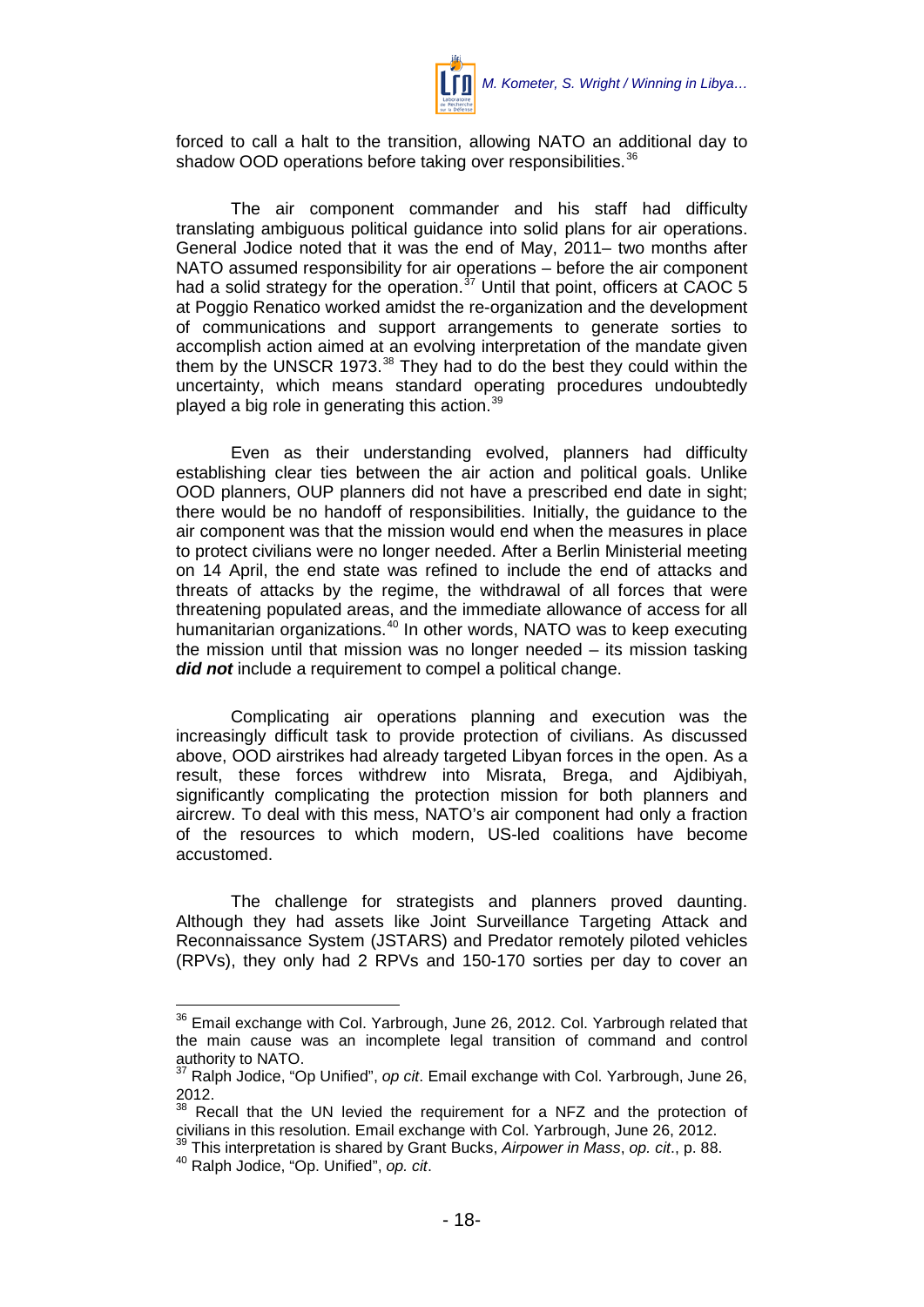

area the size of Alaska.<sup>[41](#page-20-0)</sup> The men and women at Poggio Renatico began to develop ways to deal with the problem, including getting approval to fire at troops in the cities using armed Predators. These procedures allowed for much faster decision-to-action speeds and the use of smaller weapons, reducing the potential for collateral damage. These efforts proved essential to the ensuing fight with Qadhafi regime troops, who sought to foil air operations by pulling close to the civilians.[42](#page-20-1)

<span id="page-20-0"></span><sup>41</sup> Ralph Jodice, "Op. Unified", *op. cit*. Interview with Aaron Clark, Maxwell Air Force Base, Alabama, February 29, 2012.<br><sup>42</sup> Greg Jaffe, Edward Cody, and William Branigin, "McCain visits Benghazi; Libyan

<span id="page-20-1"></span>rebels welcome armed drone aircraft", *Washington Post*, April 21, 2011, available at: [http://www.washingtonpost.com/world/obama-authorizes-predator-drone](http://www.washingtonpost.com/world/obama-authorizes-predator-drone-strikes-in-libya/2011/04/21/AFWELQKE_story.html)strikes-in-libya/2011/04/21/AFWELQKE\_story.html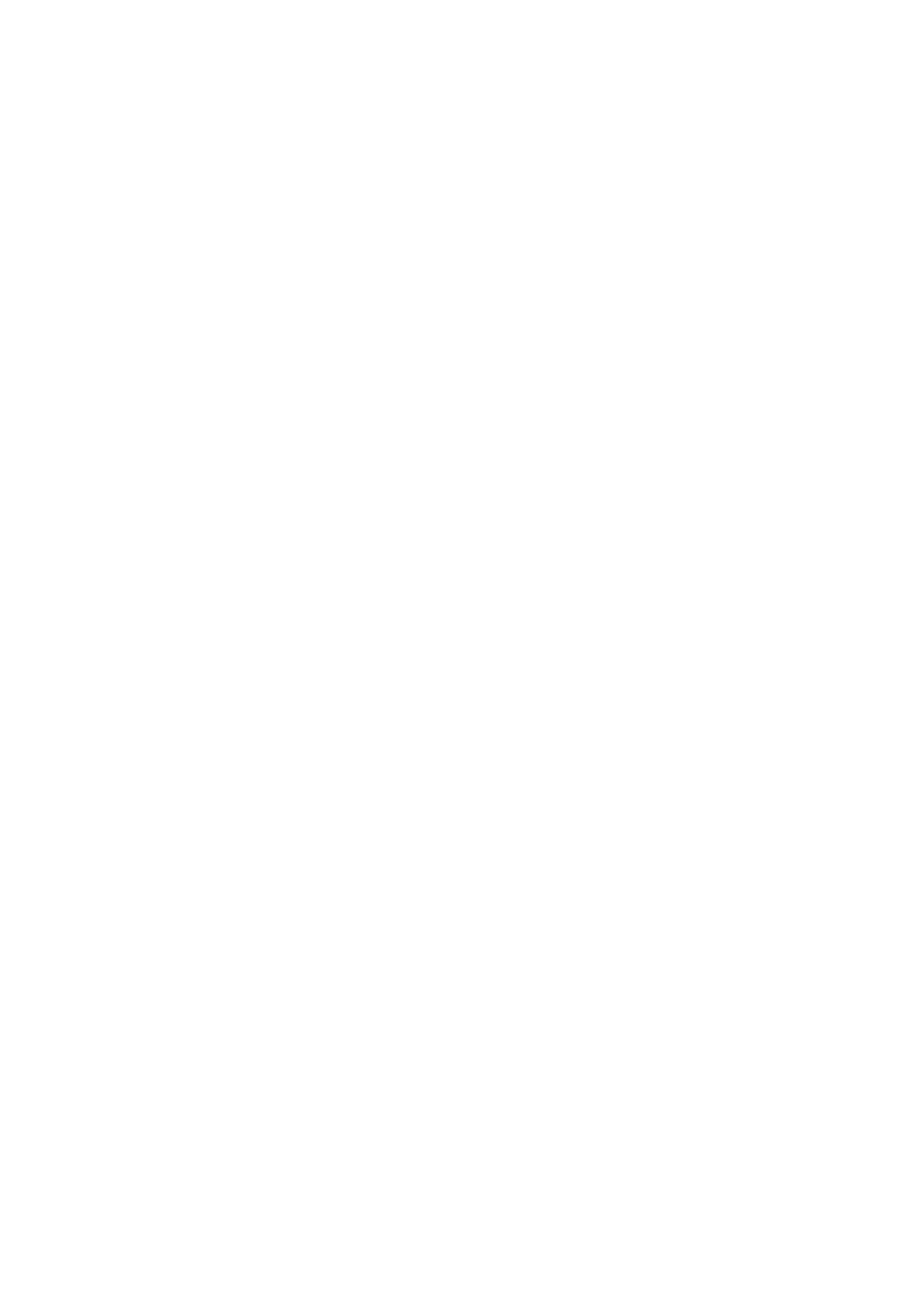<span id="page-22-0"></span>eanwhile, the OUP air component continued its efforts to coerce Meanwhile, the OUP air component continued its efforts to coerce<br>
Qadhafi and continue to pressure his regime.<sup>[43](#page-22-1)</sup> This included<br>
Meanwhile and continue to pressure his regime.<sup>43</sup> This included continuing attacks on command and control facilities and other military targets in and around Tripoli. In retrospect, it is difficult to reconcile these attacks with the efforts to protect civilians, except to realize that there was a continuing call for "pressure" on Tripoli from the chain of command.<sup>[44](#page-22-2)</sup> Presumably, this would have had the effect of coercing Qadhafi into realizing that he needed to step down and put an end to his threats. However, with hindsight this effort appears problematic as it became difficult to discern whether continuing military pressure on Qadhafi was a political imperative, or becoming a default endstate in and of itself.

NATO military leaders had several options or perspectives in terms of pressuring the Qadhafi regime. One possible viewpoint was to cut the troops off from their source of direction. Indeed, Lieutenant General Charles Bouchard, Commander of Joint Task Force *Unified Protector*, pointed to his assessment that "We know we're having an effect – his forces are showing signs of confusion."<sup>[45](#page-22-3)</sup> However, this could just as easily have backfired, causing the regime troops to keep fighting when their leader desired a truce. Without strong political direction, military operations produced their own results – results that could have limited the options of policymakers.

[http://www.news24.com/Africa/News/Nato-vows-to-keep-pressure-on-Gaddafi-](http://www.news24.com/Africa/News/Nato-vows-to-keep-pressure-on-Gaddafi-20110628)

<span id="page-22-1"></span><sup>43</sup> Ralph Jodice, "Op. Unified", *op. cit*.

<span id="page-22-2"></span><sup>&</sup>lt;sup>44</sup> Ralph Jodice interview with Aaron Clark and authors, Maxwell Air Force Base, Alabama, February 29, 2012. This "pressure" on Tripoli/Qadhafi started early in the crisis and persisted. US Ambassador to the UN Susan Rice tied "pressure" with Qadhafi leaving Libya on March 1, 2011 (see David Morgan, "Rice: US will pressure Gaddafi until he leaves", *Reuters,* March 1, 2011, available at[:http://www.reutersreprints.com\)](http://www.reutersreprints.com/). "Libya: Tripoli air strikes keep pressure on Gaddafi", *BBC News Africa*, March 22, 2011, available at:

[http://www.bbc.co.uk/news/world-africa-12814748.](http://www.bbc.co.uk/news/world-africa-12814748) "Nato vows to keep pressure on Gaddafi", *New 24*, June 28, 2011, available at:

[<sup>20110628.</sup>](http://www.news24.com/Africa/News/Nato-vows-to-keep-pressure-on-Gaddafi-20110628) "Nato vows to keep pressure on Gaddafi remnants", *Sofia Echo*, August 31, 2011, available at: http://sofiaecho.com/2011/08/31/1147818 nato-vows-to-<br>keep-pressure-on-gaddafi-remnants<br><sup>45</sup> Leila Eadal "Library D

<span id="page-22-3"></span>Leila Fadel, "Libyan Rebels Reject African Union Cease-fire Proposal", *Washington Post*, April 10, 2011, available at:

[http://www.washingtonpost.com/world/gaddafi-accepts-road-map-for-peace](http://www.washingtonpost.com/world/gaddafi-accepts-road-map-for-peace-proposed-by-african-leaders/2011/04/10/AFbrtuJD_story.html)[proposed-by-african-leaders/2011/04/10/AFbrtuJD\\_story.html.](http://www.washingtonpost.com/world/gaddafi-accepts-road-map-for-peace-proposed-by-african-leaders/2011/04/10/AFbrtuJD_story.html)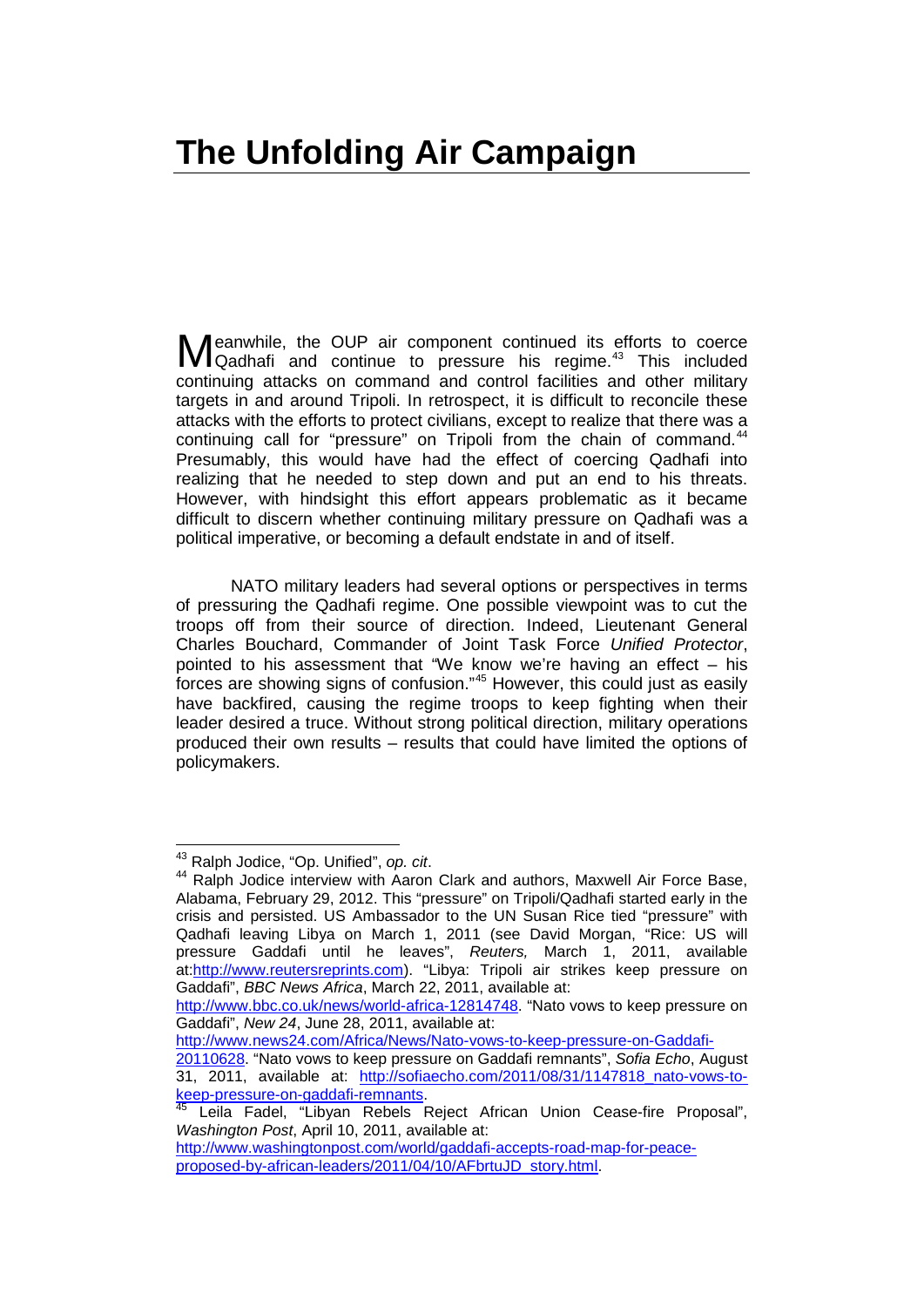

Another reason to pressure Tripoli would have been to try to coerce Qadhafi to accept a truce. This makes sense when, as in Kosovo in 1999, there is a defined political end state where the military's purpose is to coerce one party to the bargaining table to accept a political settlement. However, this type of political analysis of an end state had not been done at the outset of operations, either by planners for OOD or OUP. Nevertheless, it is telling that when Qadhafi offered a ceasefire in late April – without offering to step down – NATO refused to negotiate, demanding "not words but actions."[46](#page-23-0) While focused on a mandate to protect civilians, NATO's operations were most appropriate to forcing some type of political change, but no such acceptable change had been defined and expressly articulated to either the military arm of the coalition or the Qadhafi regime.

Of course, operations to protect civilians were continuing, including strikes by armed Predators inside the cities. However, it would be almost two months before the air component came up with a cogent plan to use its scarce resources in a coherent way to attack the regime forces threatening Libyan civilians. This plan would involve concentrating OUP's limited ISR assets in an area for a time to develop an accurate picture of activity there, then attacking the area with an enhanced situational awareness while moving the ISR assets to the next area.<sup>[47](#page-23-1)</sup>

The stalemate of April through much of June was more political than military in character with predictable results in terms of military operations. Looking back, the pundits at *The Wall Street Journal* appear highly prescient in their mid-April analysis observing, "The US, Britain and France still say their other goal is to topple Gadhafi, but the refusal of the NATOled coalition to make his ouster central to the military effort has only made Gadhafi more likely to resist."<sup>[48](#page-23-2)</sup> The analysts went on to note that such indecision in the coalition, mixed with flagging international support made it likely that Qadhafi would play for time. With the US opting to "lead from

<span id="page-23-0"></span><sup>&</sup>lt;sup>46</sup> Simon Denver and Leila Fadel, "Gaddafi calls for ceasefire as NATO strikes Tripoli", *Washington Post*, April 30, 2011,

http://www.washingtonpost.com/world/gaddafi-calls-for-ceasefire-as-nato-strikes-<br>tripoli/2011/04/30/AFWPndKF story.html#

<span id="page-23-1"></span>tripolization with the story.html 2011/2012. Interview with Ralph Jodice, February 29, 2012.

<span id="page-23-2"></span><sup>&</sup>quot;The Libya Stalemate: What happens when America hedges its bets in a war", *The Wall Street Journal,* April 14, 2011, available at:

[http://online.wsj.com/article/SB10001424052748704529204576256842836936566.](http://online.wsj.com/article/SB10001424052748704529204576256842836936566.html) [html.](http://online.wsj.com/article/SB10001424052748704529204576256842836936566.html) See Raf Casert, "Despite NATO rift, US holds to limited Libya role", *The Guardian,* April 13, 2011, available at:

http://www.guardian.co.uk/world/feedarticle/9594037 See also Alex Spillius, "Libya: Mike Mullen admits stalemate could leave Gaddafi in charge", *The Telegraph,* March 20, 2011, available at:

[http://www.telegraph.co.uk/news/worldnews/africaandindianocean/libya/8393938/Li](http://www.telegraph.co.uk/news/worldnews/africaandindianocean/libya/8393938/Libya-Mike-Mullen-admits-stalemate-could-leave-Gaddafi-in-charge.html) [bya-Mike-Mullen-admits-stalemate-could-leave-Gaddafi-in-charge.html.](http://www.telegraph.co.uk/news/worldnews/africaandindianocean/libya/8393938/Libya-Mike-Mullen-admits-stalemate-could-leave-Gaddafi-in-charge.html) Gaub makes NATO's political objective of getting rid of Qadhafi one of her six key strategic lessons learned. See her report, "Six Strategic Lessons from Libya: NATO's Operation Unified Protector", *NATO Research Paper*, March 2012, available at: [http://www.ndc.nato.int/research/,](http://www.ndc.nato.int/research/) pp. 4-5.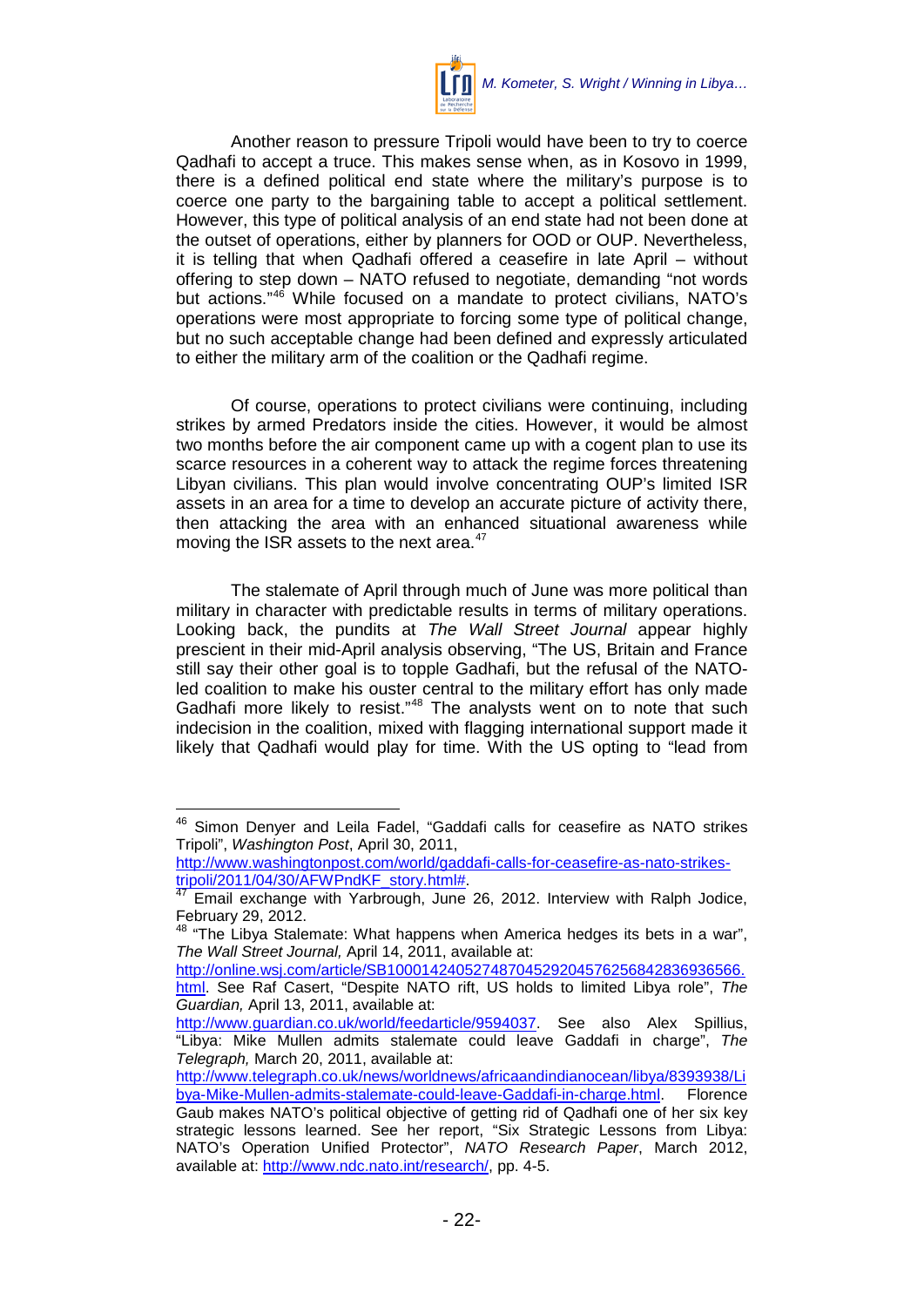

behind," the NATO-led coalition struggled to find political leadership for the operation.

The US "lead from behind" decision requires to place it into context and to understand what this option might mean for the Alliance in the future. As challenging as the international environment was in early 2011, President Obama faced an equally difficult domestic political environment at home. A divided and war weary public was reflected by a similar condition within the US Congress. With presidential and congressional elections looming for 2012, the posturing on both the Republican and Democrat sides of Congress proved fractious for policy makers. Even within the Obama Administration the Secretary of State, Secretary of Defense, and high-ranking general officers called for caution, while the President called for action.<sup>4</sup>

Over the next few months, Obama's domestic challenge grew. By June, members from both sides of the aisle in Congress were pressing the President about adherence to the War Powers Act. This act requires the President to notify Congress of operations if US forces are placed "into hostilities or situations where imminent involvement in hostilities is clearly indicated." In fact, members of the President's own party introduced legislation calling for a vote to halt support for US military operations in Libya.<sup>[50](#page-24-1)</sup> These domestic political challenges limited the policy options available to the President. When coupled with ongoing major combat efforts in Afghanistan and residual operations in Iraq, policy makers found themselves in a difficult position and unable to commit US forces to a leading role in yet a third major conflict. In fact, as the acrimony over the War Powers Act illustrated, Obama's ability to argue the US was only playing a supporting role deflected congressional concern enough that

<span id="page-24-1"></span><span id="page-24-0"></span> $49$  This tension began in early March and continued into the summer with concerns over the legitimacy and challenges of imposing a no-fly zone over Libya shifting to concerns over the War Powers Act. Martha Raddatz and Z. Byron Wolf in their article, "President Obama Wants Options as Pentagon Issues Warnings about Libyan No-Fly Zone," *ABC News*, March 3, 2011, available at: [http://abcnews.go.com.](http://abcnews.go.com/) David E. Sanger and Thom Shanker, "Gates Warns of Risks of a No-Fly Zone", *The New York Times*, March 2, 2011. Both discuss the divisions within the US as tensions built in Libya. Overseas journalists reported on this element of US politics, too. See the article by Nicholas Watt, "US defence secretary Robert Gates slams 'loose talk' about no-fly zones", *The Guardian*, March 3, 2011, available at: [http://www.guardian.co.uk/2011/mar/03/robert-gates](http://www.guardian.co.uk/2011/mar/03/robert-gates-dismisses-no-fly-zone)[dismisses-no-fly-zone.](http://www.guardian.co.uk/2011/mar/03/robert-gates-dismisses-no-fly-zone) This article noted that part of Gates' ire was aimed at British Prime Minister David Cameron for his calls in support of a NFZ operation in Libya. <sup>50</sup> See "Libya and the War Powers Act," *The New York Times*, June 16, 2011, available at: [http://www.nytimes.com/2011/06/17/opinion/17fri1.html.](http://www.nytimes.com/2011/06/17/opinion/17fri1.html) In late May, Democratic Representative Dennis Kucinich introduced a resolution calling for a vote on the Libya intervention citing the War Powers Act as rationale. See Russell Berman, "House to vote on Libya", *The Hill*, May 30, 2011, available at: [http://thehill.com/homenews/house/163839-after-years-of-war-house-holds-voted](http://thehill.com/homenews/house/163839-after-years-of-war-house-holds-voted-to-check-military-action)[to-check-military-action.](http://thehill.com/homenews/house/163839-after-years-of-war-house-holds-voted-to-check-military-action)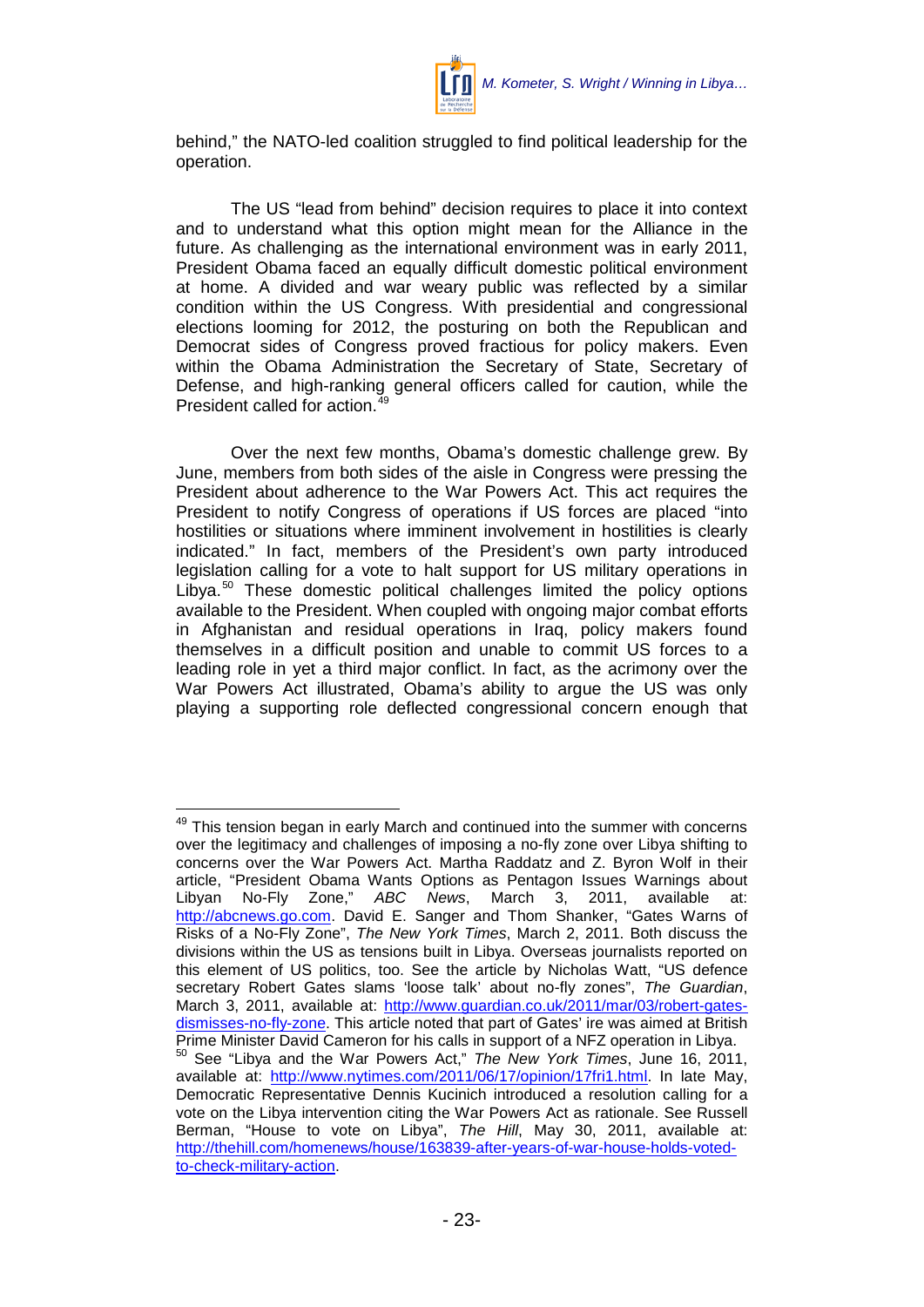

support for the war could continue, albeit in a secondary role for the first time since World War II. $51$ 

With all that politicians and pundits said about "leading from behind," one wonders if this option represents a major shift in US policy, or a ripple resulting from a beleaguered US administration. One could add the "pivot to the east" and Secretary Gates' calls for European Allies to do more regarding their defense expenditures. Will US policy in Europe solidify in the "lead from behind" construct? Over 67 years of history says "no"; however, the current fiscal cliff panic in the US highlights the limitations in US power. The authors have no crystal ball to discern the future, yet note that US policies such as these tend to be Administration policy and not necessarily enduring US policy. At this point, the best the authors can offer is, "We shall see."

The fact that two key NATO Alliance heads of state took leadership roles early on in the conflict eased the US decision to "lead from behind" and mitigated a lack of support by other Allies. Both President Sarkozy of France and Prime Minister David Cameron of the United Kingdom provided early condemnation of the Gadhafi regime and his threats against Libyan citizens.[52](#page-25-1) Similar to Obama, President Sarkozy faced re-election in 2012. His support in April 2011, however, resided only in his ruling political party, while public opinion indicated a 70% disapproval rating.<sup>[53](#page-25-2)</sup> For Sarkozy, the crisis provided an opportunity to look and act presidential and address an important electoral issue, illegal immigration from Africa, while correcting the tarnished image of France after French diplomatic blunders over the "Tunisian Spring".[54](#page-25-3) Unlike President Obama, Prime Minister Cameron received overwhelming support for intervention in Libya, at least from the House of Commons, which "voted by 557 to 13 to support UN-backed action in Libya."[55](#page-25-4) Although the six-hour parliamentary debate raised questions of cost, time, and legitimacy, Cameron convinced Parliament that the risk of a "failed pariah state" on Europe's southern border was "too great to ignore."<sup>[56](#page-25-5)</sup> So, despite Sarkozy's initial reluctance to rely on the

<span id="page-25-0"></span><sup>&</sup>lt;sup>51</sup> See the analysis by the International Institute for Security Studies commentary in "Libya win unlikely to convince war-weary US Congress," *IISS Strategic Comments*, volume 17, August 29, 2011.

 $\frac{52}{12}$  Please refer to the discussion in footnote 49.

<span id="page-25-2"></span><span id="page-25-1"></span><sup>53</sup> Paul Belkin of the US Congressional Research Service provided insightful analysis of French policy under President Sarkozy in his report titled, "France: Factors Shaping Foreign Policy, and Issues in US-French Relations," *Congressional Research Service*, April 14, 2011, available at: [http://www.fas.org/sgp/crs/row/RL32464.pdf.](http://www.fas.org/sgp/crs/row/RL32464.pdf) See page 4 for specific details on Sarkozy's public support.

<span id="page-25-3"></span><sup>54</sup> Soeren Kern, "Why France was so Keen to Attack Libya", *Gatestone Institute*, March 23, 2011, available at: [http://www.gatestoneinstitute.org/1983/france-libya-](http://www.gatestoneinstitute.org/1983/france-libya-attack)

<span id="page-25-4"></span>[attack.](http://www.gatestoneinstitute.org/1983/france-libya-attack) [55](http://www.gatestoneinstitute.org/1983/france-libya-attack) "The full list of how MPs voted on Libya action", *BBC News*, March 22, 2011, http:www.bbc.co.uk/news/uk-politics-12816279.

<span id="page-25-5"></span><sup>56</sup> Adrian Croft, "Cameron tries to calm fears over Libya operation", *Reuters UK*, March 21, 2011, available at: [http://uk.reuters.com/article/2011/03/21/uk](http://uk.reuters.com/article/2011/03/21/uk-libya/britain/parliament-idUKTRE72K75B20110321)[libya/britain/parliament-idUKTRE72K75B20110321.](http://uk.reuters.com/article/2011/03/21/uk-libya/britain/parliament-idUKTRE72K75B20110321)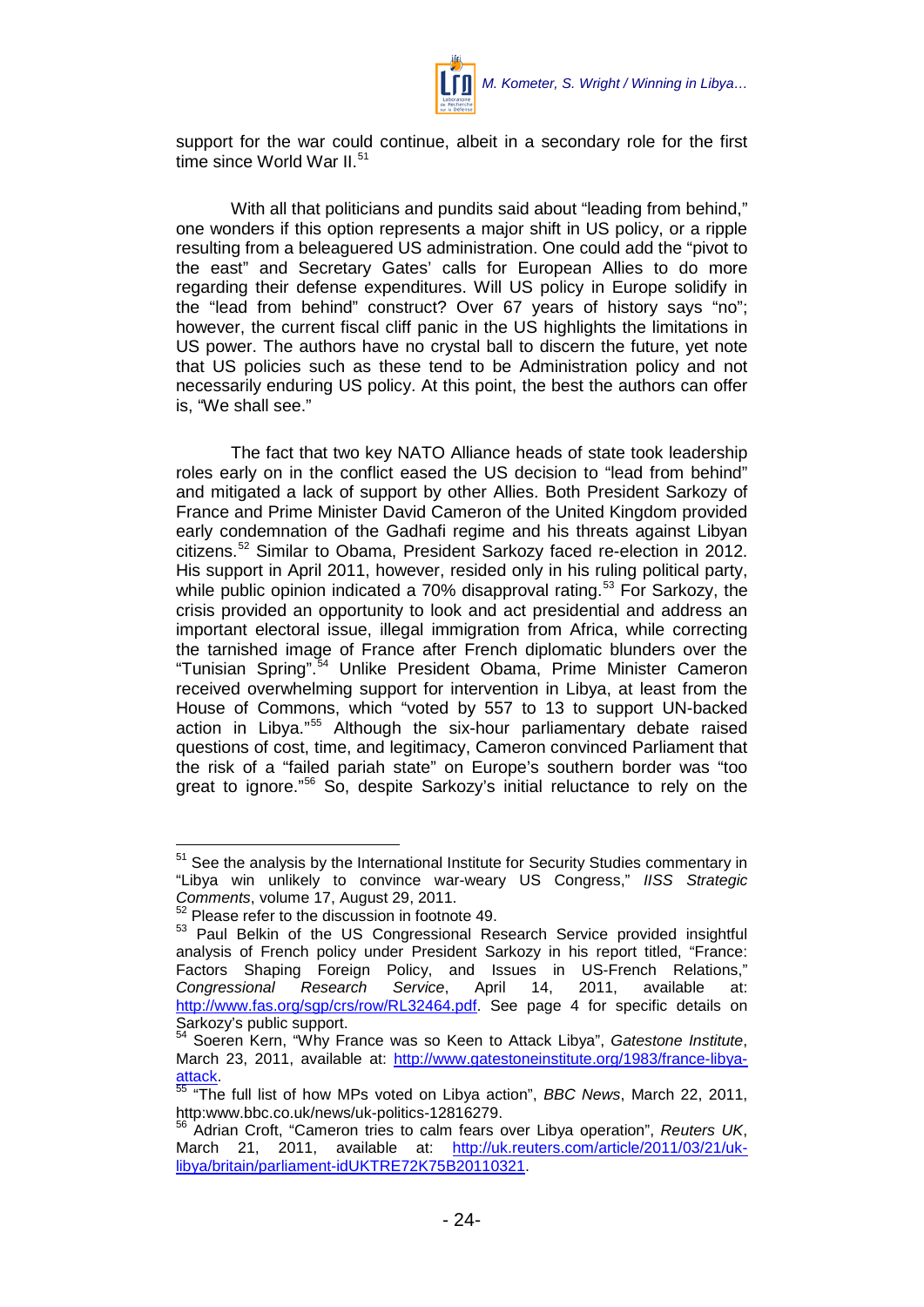

Alliance, the US and UK prevailed in their choice of NATO leadership for the operation.

Reflecting back on the events leading up to the Libyan conflict and the "lead from behind" decision, the question of political "design or default" collides with the question of whether these events represent an anomaly or a new paradigm that emerged from the crisis. It is hard to find "design" in the "lead from behind" option. Obama affirmed US leadership by taking over both the Iraq and Afghanistan conflicts with little change from his predecessor's policies; he took "ownership" of Afghanistan with the decision to surge US forces as part of a re-evaluation of policy and effort. However, he opted for NATO leadership as his domestic rivals challenged his political standing, while winding down one war, ramping up another, and in the middle of the greatest financial crisis since the 1929 depression. Perhaps "default" is too kind a term for the context Obama found himself in as the Arab Spring broke over North Africa.

To consider "anomaly versus new paradigm," one could ask, "Would a "lead from behind" option be practical today?" With his recent re-election, Obama has a reinvigorated domestic mandate that has the opposition willing to consider compromise, the Iraq conflict is essentially over, and Afghanistan is, rightly or wrongly, winding down. Would he choose to "lead from behind" if a Libya-like conflict arose today? Could the European NATO allies take the lead as they prepare to enter another year of Euro crisis? What these questions illustrate is neither "anomaly" nor "new paradigm"; rather, they indicate the uniqueness of every crisis. In addition, with projected reductions in defense expenditures and smaller force structures, not arriving at some new paradigm in the future would be the anomaly.<sup>[57](#page-26-0)</sup>

So, as President Obama worked to contain the domestic challenge in the US, the political conundrum of Allies and partners fighting a stagnating conflict persisted into the summer. By the end of July, the NATO-led coalition had reason to be concerned as two of its primary members, France and the United Kingdom, hoping for a short war and a world without Qadhafi, now seemed willing to entertain a negotiated end to the conflict and the possibility of a Libya with the dictator still in power.<sup>[58](#page-26-1)</sup> The African Union had been pushing for a negotiated settlement since May, especially after South Africa's President Jacob Zuma visited Libya and

<span id="page-26-0"></span><sup>&</sup>lt;sup>57</sup> In this regard, our conclusions are at odds with our colleagues at the Royal United Services Institute. In their Whitehall Report 1-12, the analysts concluded, "The events in Libya in 2011 will be instructive for many years to come, but as noted [in their report, Libya was] likely more a one-off case that as a model." See Adrian Johnson and Saqeb Mueen (eds.), *Whitehall Report 1-12: Short War, Long Shadow – The Political and Military Legacies of the 2011 Libya Campaign,* London, The Royal United Services Institute for Defence and Security Studies, March 2012,  $p. 5.$ 

<span id="page-26-1"></span>Jonathan Steele, "Libya's stalemate shows it is time to tempt Gaddafi out, not blast him out", *The Guardian,* July 26, 2011, available at:

[http://www.guardian.co.uk/commentisfree/2011/jul/26/libya-gaddafi-war-nato](http://www.guardian.co.uk/commentisfree/2011/jul/26/libya-gaddafi-war-nato-ceasefire)[ceasefire.](http://www.guardian.co.uk/commentisfree/2011/jul/26/libya-gaddafi-war-nato-ceasefire)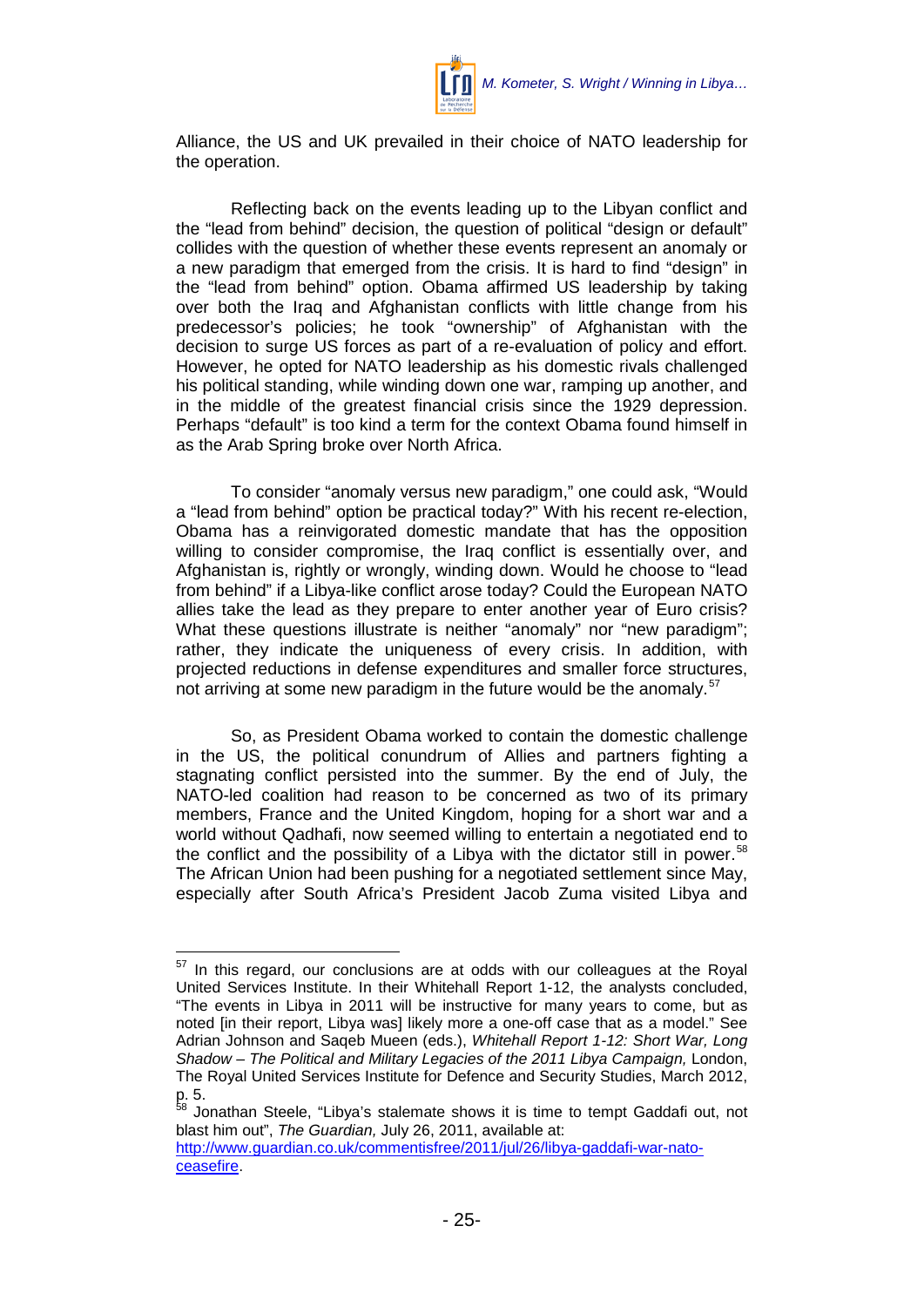

Qadhafi, offering a proposal leaving unresolved the dictator's status.<sup>[59](#page-27-0)</sup> The National Transitional Council rejected the offer.

By July 2011, the coalition air effort developed greater synergy with rebel ground operations. Many analysts have correlated this success to the introduction of Special Forces from Qatar, France, and the United Kingdom.<sup>[60](#page-27-1)</sup> While such collaboration remains unconfirmed, Special Forces capabilities would have provided the air component and rebel ground units with a much needed means to communicate operational plans and requirements, facilitating military action against pro-Qadhafi forces.<sup>[61](#page-27-2)</sup> That is just what some have proposed happened. Rebels were able to attack Tripoli from three directions in a manner that implied some type of coordination that had not been present in the initial stages of the campaign. $62$ 

In addition to Special Forces, both France and the UK deployed attack helicopters to the conflict. These forces primarily conducted precision strike missions against targets in and/or near population centers, providing close-in firepower, while mitigating concerns for collateral damage.<sup>[63](#page-27-4)</sup> Over time, the pro-regime forces adopted tactics to "look like" anti-Qadhafi forces in order to avoid attacks from NATO jet aircraft. The helicopters were able to employ rockets, missiles, and guns in urban areas where pro-regime forces concealed themselves from coalition jet aircraft. These key contributions to the operation came as the coalition entered its third month of stalemate and provided an important complement to other coalition air forces.<sup>[64](#page-27-5)</sup>

It is also probable that the air component got better at finding and attacking the Qadhafi regime forces. In OOD, AFRICOM had approved the

<span id="page-27-0"></span><sup>59</sup> African Union, *Peace and Security Council Report No. <sup>25</sup>*, August 2, 2011, available at: [http://www.iss.co.za/pgcontent.php?UID=31056.](http://www.iss.co.za/pgcontent.php?UID=31056) Also see Li Zhihui, "Qadhafi's Situation is Increasingly More Difficult", *Xinhua Domestic Service,* May 31, 2011, from Open Source Center CPP20110531038008.

<span id="page-27-1"></span><sup>60</sup> Mark Urban, "Inside Story of the UK's Secret Mission to Beat Gaddafi", *BBC*, January 19, 2012, available at: [http://www.bbc.co.uk/news/magazine-16573516.](http://www.bbc.co.uk/news/magazine-16573516)<br><sup>61</sup> Only the Qataris confirmed the presence of ground forces in Libya during the

<span id="page-27-2"></span>operation. See "Qatar admits it had boots on the ground in Libya; NTC seeks further NATO help", Al Arabiya, October 26, 2011, available at: further NATO help", *Al Arabiya*, October 26, 2011, available at: [http://www.alarabiya.net/articles/2011/10/26/173833.html.](http://www.alarabiya.net/articles/2011/10/26/173833.html) Also see "Qatar Admits It Had Boots on Ground in Libya", *DefenseNews,* October 26, 2011, [http://www.defensenews.com/article/20111026/DEFSECT04/110260309/Qatar-](http://www.defensenews.com/article/20111026/DEFSECT04/110260309/Qatar-Admits-Had-Boots-Ground-Libya)[Admits-Had-Boots-Ground-Libya.](http://www.defensenews.com/article/20111026/DEFSECT04/110260309/Qatar-Admits-Had-Boots-Ground-Libya)<br>
<sup>[62](http://www.defensenews.com/article/20111026/DEFSECT04/110260309/Qatar-Admits-Had-Boots-Ground-Libya)</sup> Karen DeYoung and Greg Miller, "Allies Guided Rebel 'Pincer' Assault on

<span id="page-27-3"></span>Tripoli", *Washington Post*, August 22, 2011,

http://www.washingtonpost.com/world/national-security/allies-guided-rebel-pincer-<br>assault-on-tripoli/2011/08/22/gIQAeAMaWJ\_story.html?nay=emailpage.

<span id="page-27-4"></span>assault-on-tripolitecture.<br><sup>63</sup> See "Libya: British, French attack helicopters make first strikes", *Flightglobal*, June 4, 2011, available at: [http://www.flightglobal.com/news/articles/libya-british](http://www.flightglobal.com/news/articles/libya-british-french-attack-helicopters-make-first-strikes-357573)[french-attack-helicopters-make-first-strikes-357573:](http://www.flightglobal.com/news/articles/libya-british-french-attack-helicopters-make-first-strikes-357573)

<span id="page-27-5"></span><sup>64</sup> See "Attack Helicopters Boost NATO Air Ops over Libya", *Aviation International News*, July 18, 2011, available at: [http://www.ainonline.com/aviation-news/ain](http://www.ainonline.com/aviation-news/ain-defense-perspective/2011-07-18/attack-helicopters-boost-nato-air-ops-over-libya)[defense-perspective/2011-07-18/attack-helicopters-boost-nato-air-ops-over-libya.](http://www.ainonline.com/aviation-news/ain-defense-perspective/2011-07-18/attack-helicopters-boost-nato-air-ops-over-libya)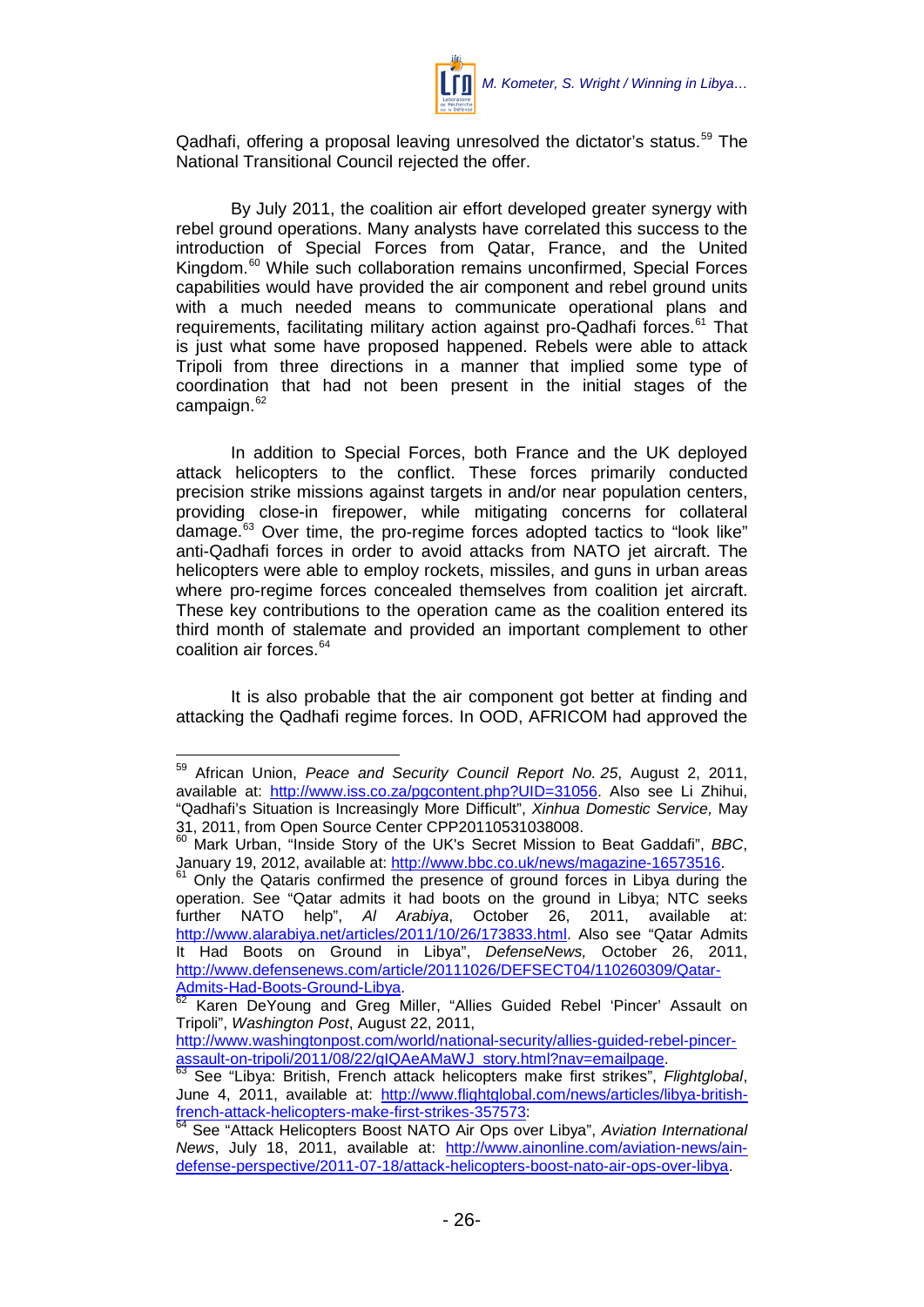

use of strike coordination and reconnaissance (SCAR) to allow aircrew to find and attack these forces on their own, outside a buffer from populated areas. Accustomed to having lots of ISR and ground troops in operations in Iraq and Afghanistan, aircrews were initially reluctant to execute strikes on their own. Added to this, as discussed above, initially NATO had neither the organization nor the ISR capability to execute dynamic targeting, so it took some time for this to evolve as a mission.<sup>[65](#page-28-0)</sup> This mission requires high levels of experience and expertise; pilots would have improved over time.

The opposition troops' organization and coordination seems to have improved over time as well. Partly due to the time bought by NATO efforts, the rebels had time to get better organized. Recruits got training and experience, new weapons, and better communications equipment while their leadership learned to coordinate better. [66](#page-28-1) The three-prong attack on Tripoli mentioned above certainly seems to imply some progress in this command and control, as well as a deepening of trust between NATO and rebel people to allow some sort of information flow. $67$  The slow pace of the campaign and introduction of special operations troops no doubt aided both the rebels' organization and information sharing efforts.

One thing that did not cause this increased effectiveness was a surge in air operations. The average daily sortie count for OUP did not decline significantly until September 2011 and did not go below 100 sorties per day until October, the last month of the operation.<sup>[68](#page-28-3)</sup> Similarly, the average number of strike sorties remained consistent from a high of 60 per day in April (including the first day of operations on 31 March) to 44 sorties per day in August. The sorties per day average did not dip below 40 until October 2011. The targeting during OOD and the beginning of OUP rapidly moved from fixed, deliberate targets to dynamic targets in order to protect civilians from regime forces. Thus, the NATO-led coalition expended the bulk of its strike effort against Qadhafi's fielded forces.

<span id="page-28-0"></span><sup>&</sup>lt;sup>65</sup> Exchange email with Caroom Cameron, July 12, 2012. Although the SCAR mission designation was first officially used in Operation IRAQI FREEDOM in 2003, it is a legacy of other missions in past conflicts, such as the Killer Scouts in Operation DESERT STORM in 1991. When operating over hostile territory, aircrew need something besides friendly ground troops to designate targets. The solution has often been to task experienced pilots to perform armed reconnaissance, becoming familiar with an area, finding targets, and either destroying them or vectoring other aircraft in to do the job. See Mark Welsh, Lt Col, USAF, "Day of the Killer Scouts", *Air Force Magazine* 76, No. 4, April 1993, p. 67. Welsh went on to become General Welsh, commander, USAFE during OOD and OUP, and he confirmed that the missions were very similar, Deborah Kidwell, email to author upon interviewing General Welsh, May 17, 2012.

<span id="page-28-1"></span><sup>&</sup>lt;sup>66</sup> Evan Hill, "Libyan Rebels Get Organized", *AI Jazeera*, April 19, 2011, available<br>at: http://www.aliazeera.com/indepth/features/2011/04/201141942947854663.html.

<span id="page-28-2"></span>Karen DeYoung and Greg Miller, "Allies Guided Rebel 'Pincer' Assault on Tripoli", *Washington Post*, August 22, 2011, available at:

[http://www.washingtonpost.com/world/national-security/allies-guided-rebel-pincer](http://www.washingtonpost.com/world/national-security/allies-guided-rebel-pincer-assault-on-tripoli/2011/08/22/gIQAeAMaWJ_story.html?nav=emailpage)[assault-on-tripoli/2011/08/22/gIQAeAMaWJ\\_story.html?nav=emailpage.](http://www.washingtonpost.com/world/national-security/allies-guided-rebel-pincer-assault-on-tripoli/2011/08/22/gIQAeAMaWJ_story.html?nav=emailpage)<br><sup>68</sup> Data extracted from the daily operational reports filed by NATO for OUP

<span id="page-28-3"></span>available at: [http://www.nato.int/cps/en/natolive/news\\_71994.htm.](http://www.nato.int/cps/en/natolive/news_71994.htm)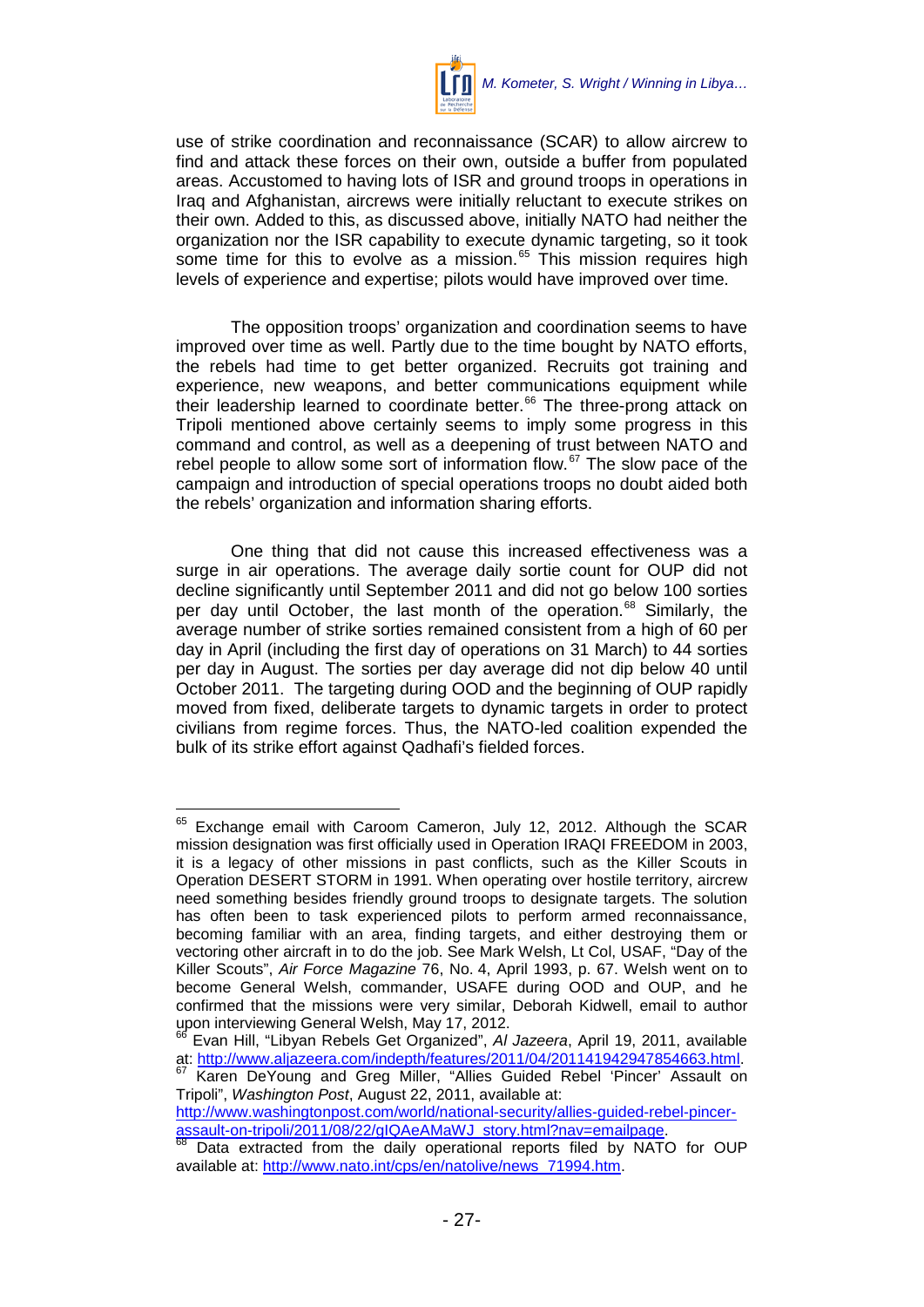

Regardless of the reasons, the increasing synergistic effectiveness between coalition air forces and rebel ground units, combined with the earlier focus on putting pressure on Tripoli, strengthened the impression that the NATO-led coalition was intent on facilitating regime change. No matter how hard the men and women in the air component tried to tie all their actions to the UN mandate to protect civilians, the perception of many in the international community was that they had gone beyond this mandate to actively assist the rebels in their cause of ousting Qadhafi.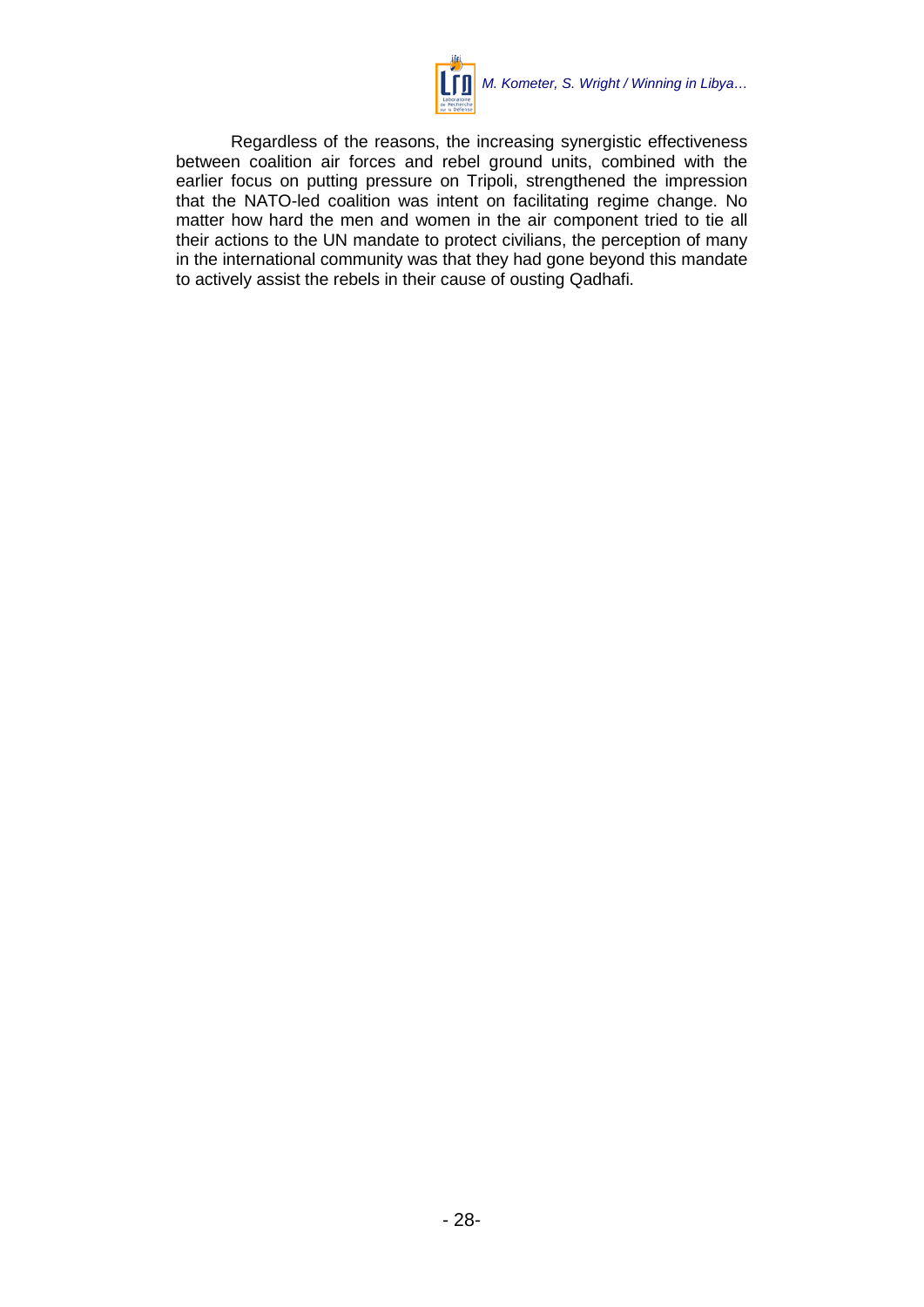### <span id="page-30-0"></span>**Perceptions and Consequences**

oes that matter? The fact is that political level decision makers in the US, UK, France, and other states in NATO were satisfied with the outcome. Whether regime change was initially a military objective or not, it was a political goal in the end. This conflict might have started "ugly," but politically, it ended well.<sup>[69](#page-30-1)</sup> So why does it matter that military action appeared to be aimed at that goal? D

It matters first of all because the long-term effects of the campaign may have actually reduced US and NATO leverage in the international community. Some key political decision-makers and leaders of key national and international non-governmental organizations were not expecting the military action to aim at regime change. In a future conflict, NATO would have to overcome trust issues to avert active resistance to alliance and/or coalition objectives.

Although UNSCR 1973 passed the UN Security Council, it was far from a unanimous decision by the Security Council members at the time. China, Russia, India, Brazil, and Germany abstained from the vote.<sup>[70](#page-30-2)</sup> Germany's abstention was notable, as it indicated that NATO's solidarity on the issue was at best fragile. Later, when the initial bombing of the campaign grew more violent than many expected, several states including Russia, China, and even the League of Arab States – which had called for the no-fly zone – expressed outrage at what they saw as unnecessarily aggressive military action that put civilians at risk.<sup>[71](#page-30-3)</sup>

After the NTC had claimed an end to the war, there was additional outrage that the military effort had led to regime change. Some humanitarian organizations, which had fought for UNSCR 1973, called this result a "disaster," as this result gave the impression they were complicit in

<span id="page-30-1"></span><sup>69</sup> Michael O'Hanlon, "Winning Ugly in Libya", *Foreign Affairs,* March 30, 2011, available at: [http://www.foreignaffairs.com/articles/67684/michael-ohanlon/winning-](http://www.foreignaffairs.com/articles/67684/michael-ohanlon/winning-ugly-in-libya)

<span id="page-30-2"></span>[ugly-in-libya.](http://www.foreignaffairs.com/articles/67684/michael-ohanlon/winning-ugly-in-libya) <sup>70</sup> United Nations Press Release SC/10200, *Security Council Approves 'No-Fly Zone' over Libya, Authorizing 'All Necessary Measures' to Protect Civilians, by Vote of 10 in Favour with 5 Abstentions*, March 17, 2011, available at:<br>http://www.un.org/News/Press/docs/2011/sc10200.doc.htm.

<span id="page-30-3"></span>Ewen MacAskill, Ian Black and Nick Hopkins, "Coalition air strikes see waning support from Arabs, China and Russia", *The Guardian*, March 19, 2011, available at: [http://www.guardian.co.uk/world/2011/mar/20/libya-air-strikes-waning-arab-](http://www.guardian.co.uk/world/2011/mar/20/libya-air-strikes-waning-arab-support)

[support.](http://www.guardian.co.uk/world/2011/mar/20/libya-air-strikes-waning-arab-support) Recall the earlier discussion regarding the African Union's concerns and proposals for a negotiated settlement in Libya.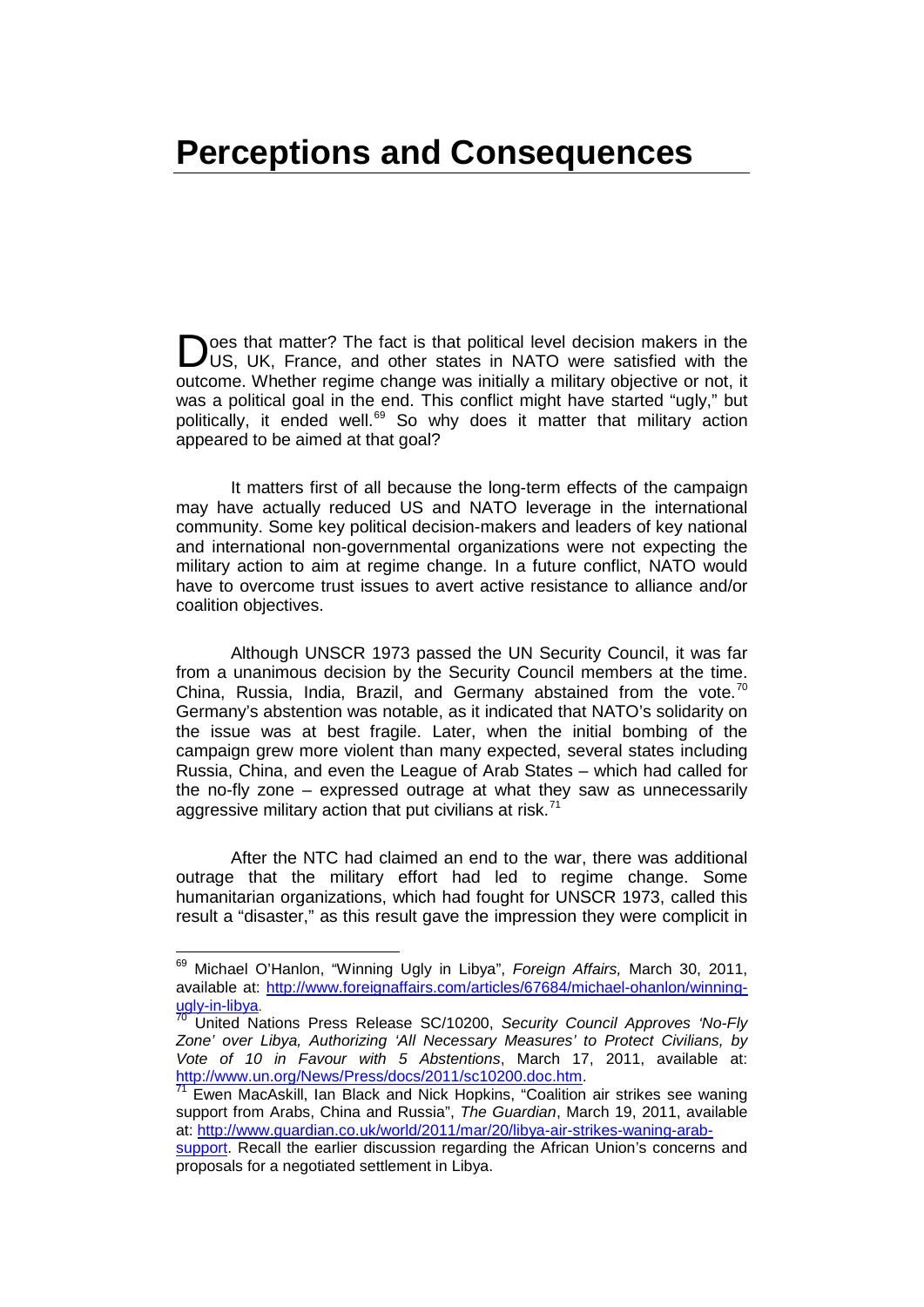

the effort. $72$  Of greater concern, Russia used it as an impetus to veto UN efforts to develop solutions and a resolution to the crisis in Syria several months later. Following the vote, where Russia and China were the only negative votes, Russian ambassador Vitaly Churkin claimed, "Some influential members of the international community unfortunately [...] have been undermining the opportunity for political settlement, calling for a regime change, pushing the oppositionists to power."<sup>[73](#page-31-1)</sup> Where the war in Libya should have served to deter other leaders and facilitate settlement in future intrastate conflict, it seems to have had the opposite effect.

Equally important is the potential that military results shaped policy in a manner that has far-reaching consequences, as military action can often overwhelm and/or shape policy.<sup>[74](#page-31-2)</sup> For example, in 2001, following the 9/11 attacks and the declaration of a War on Terror, President Bush and the National Security Council had not decided exactly what to do about the Taliban in Afghanistan when the war started in October. There was still discussion of the possibility that the US could exploit internal fractures and impose a more moderate regime. However, when air attacks, directed by Special Operations Forces, gave indigenous forces like the Northern Alliance an asymmetrical advantage that overwhelmed the Taliban and forced them to flee Mazar-i-Sharif, Kandahar, and Kabul, there emerged a new, more expansive nation building strategy.<sup>[75](#page-31-3)</sup> The US-led coalition (now NATO-led) assisted in the installation of a moderate government and supported it in governing the nation, which had shown itself so resistant to central government in the past. After the insurgency emerged in 2003- 2004, once again military operations forced policymakers to alter strategy and in this case, to reduce their objective expectations for the war. NATO is still trying to extricate itself from this effort.

Of course, Libya is a different case as no Western troops are involved on the ground, therefore one can hope that the country will stabilize itself, but that would defy the odds. The Libyans seemed to take much more ownership in the revolution of 2011 than did the Afghans in 2001. It is possible the Libyan anti-Qadhafi leaders and the people will take ownership for transforming the 2011 success into long-term stability. When NTC Chairman Mustafa Abdul Jalil declared the NTC to be the legitimate

<span id="page-31-0"></span> $72$  This sentiment was expressed vehemently by several members of a panel of humanitarian organizations at a conference on Libyan operations chaired by Harvard's Carr Center for Human Rights, held at the Center for American Progress, Washington D.C., January 24, 2012.

<span id="page-31-1"></span><sup>&</sup>lt;sup>73</sup> Paul Wood, "Russia and China veto resolution on Syria at UN Accessibility", *BBC News*, February 4, 2011, available at: [http://www.bbc.co.uk/news/world-](http://www.bbc.co.uk/news/world-16890107)[16890107.](http://www.bbc.co.uk/news/world-16890107) Also see Florence Gaub, "Six Strategic Lessons learned from Libya: NATO's operation Unified Protector", *NDC Research Report*, March 2012, p. 5. 74 This observation is not a new one; unfortunately, many examples abound.

<span id="page-31-2"></span>Classic historical examples include World War I and the militarization of policy resulting in tragic costs far exceeding any benefits of war. Military battlefield success can influence leaders to expand their objectives as occurred in the Korean War after the successful landings at Inchon and subsequent successes of the USled UN forces.

<span id="page-31-3"></span><sup>75</sup> Michael Kometer, *Command in Air War*, Maxwell Air Force Base, Alabama, Air University Press, 2007, p. 105.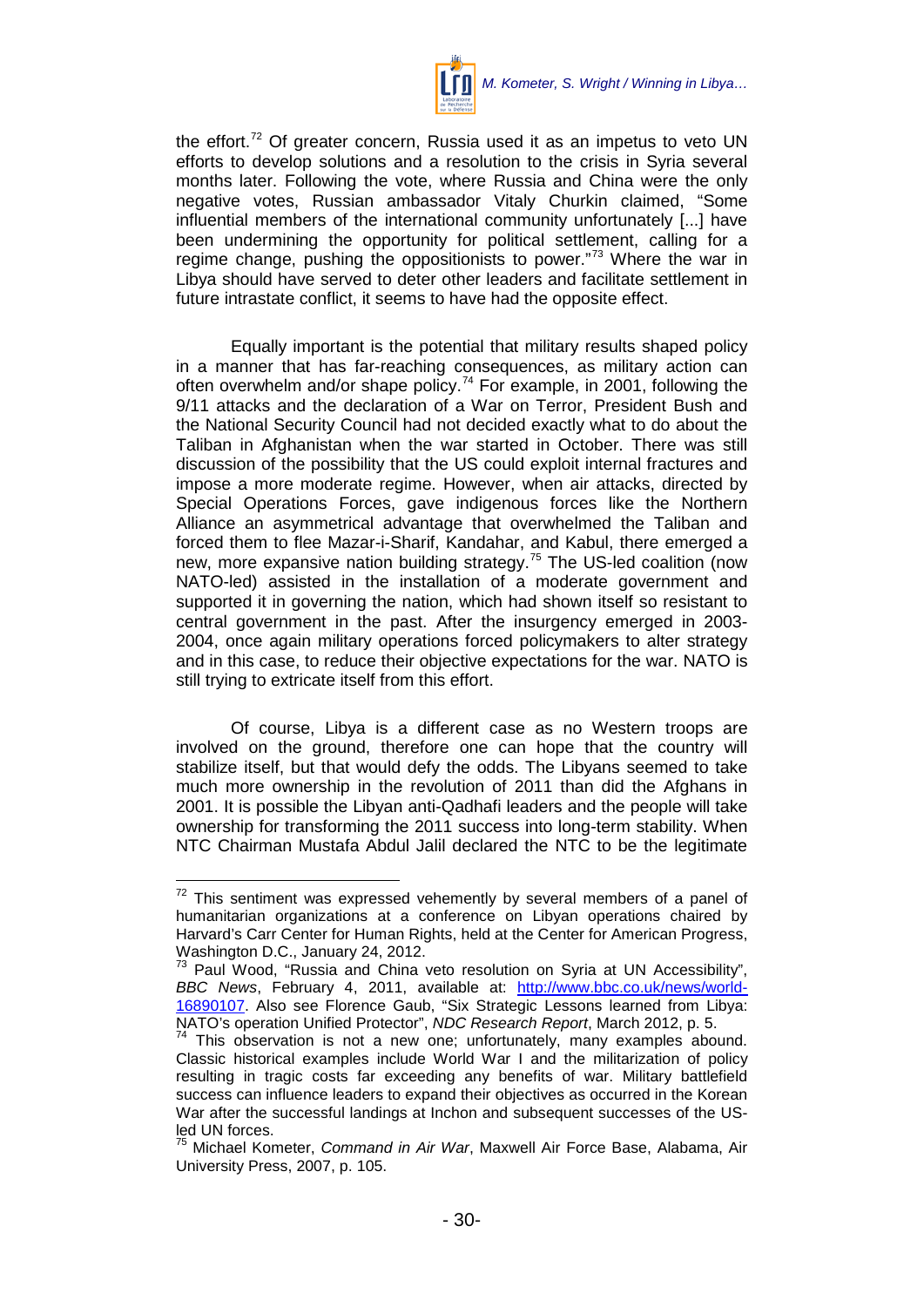

government of Libya after Qadhafi's death on 23 October 2011, he called on Libyans to avoid hatred and show mercy.<sup>[76](#page-32-0)</sup> Yet in the following six months, Libyans experienced strife that included armed factions and several tests to the legitimacy of the NTC. In addition to near continuous political turmoil, Libya has seen the emergence of fledgling terror networks.

At this writing, the NTC has decided to postpone the promised elections from June 2012 to July 2012, an indication that it is having difficulty registering voters and obtaining consensus on the details of the vote.<sup>[77](#page-32-1)</sup> It is clearly too soon to tell whether the 2011 civil war will lead to stability in Libya or another call for intervention to stabilize a country on which western states depend for oil. Long-term stability is elusive when a dictatorship leaves a power vacuum.

In both examples above, airpower played a significant role  $-$  a role that was the difference between success and failure for indigenous ground forces. Airpower strategists, however, must recognize the power of their capabilities, realizing the tremendous power air operations has to overwhelm or push policymakers during the heat of battle. In the Libyan operation, one sees this dynamic contrasted in the two primary uses of airpower in the conflict in targeting dynamic versus deliberate targets. The dynamic targets attacked by the coalition air component were, for the most part, those directly threatening civilians or civilian-populated areas. NATO targeting of pro-Qadhafi forces, especially when directly threatening civilians, as in Benghazi, Brega, and other cities in Western Libya, received little condemnation from the international community. Efforts to sever regime troops' lines of communication, to attack regime troops in the act of shelling civilians, or to gain information to help separate victim from perpetrator were the actions responsible for airpower's greatest effects during the war. On the other hand, the deliberate focus on a wider range of targets, especially during the stalemate months, led to criticisms by relief agencies and many in the international community.<sup>[78](#page-32-2)</sup>

The deliberately planned air attacks have proven problematic for strategists and planners. From the initial wave of cruise missiles to destroy the IADS and then the many attacks on Tripoli, airpower went well beyond any stated policy or objectives and in a way pushed coalition strategy more than it was guided by it. Although the actions may have been in line with some of the more aggressive political rhetoric, military action carries a weight that can constrain strategy by shaping perceptions. For example,

<span id="page-32-0"></span><sup>76</sup> Rami al-Shaheibi and Slobodan Lekic, "Libya After Gaddafi: Leader Mustafa Abdul-Jalil Declares Liberation", *Huffington Post,* October 23, 2011, available at: [http://www.huffingtonpost.com/2011/10/23/libya-liberation-](http://www.huffingtonpost.com/2011/10/23/libya-liberation-gaddafi_n_1027138.html)

<span id="page-32-1"></span>[gaddafi\\_n\\_1027138.html.](http://www.huffingtonpost.com/2011/10/23/libya-liberation-gaddafi_n_1027138.html) 77 "Libya: The Long and Formidable Road to Stability", *The Soufan Group*, May 4, 2012, available at: [http://www.soufangroup.com/briefs/details/?Article\\_Id=288.](http://www.soufangroup.com/briefs/details/?Article_Id=288) David Kirkpatrick, "Libya to Delay National Election", *New York Times,* June 11, 2012, available at: http://www.nytimes.com/2012/06/11/world/africa/libya-to-delay-<br>national-election.html?\_r=1.<br><sup>78</sup> Beaseli the seriism

<span id="page-32-2"></span>Recall the earlier discussion regarding the African Union and Russian complaints regarding the NATO-led air operations.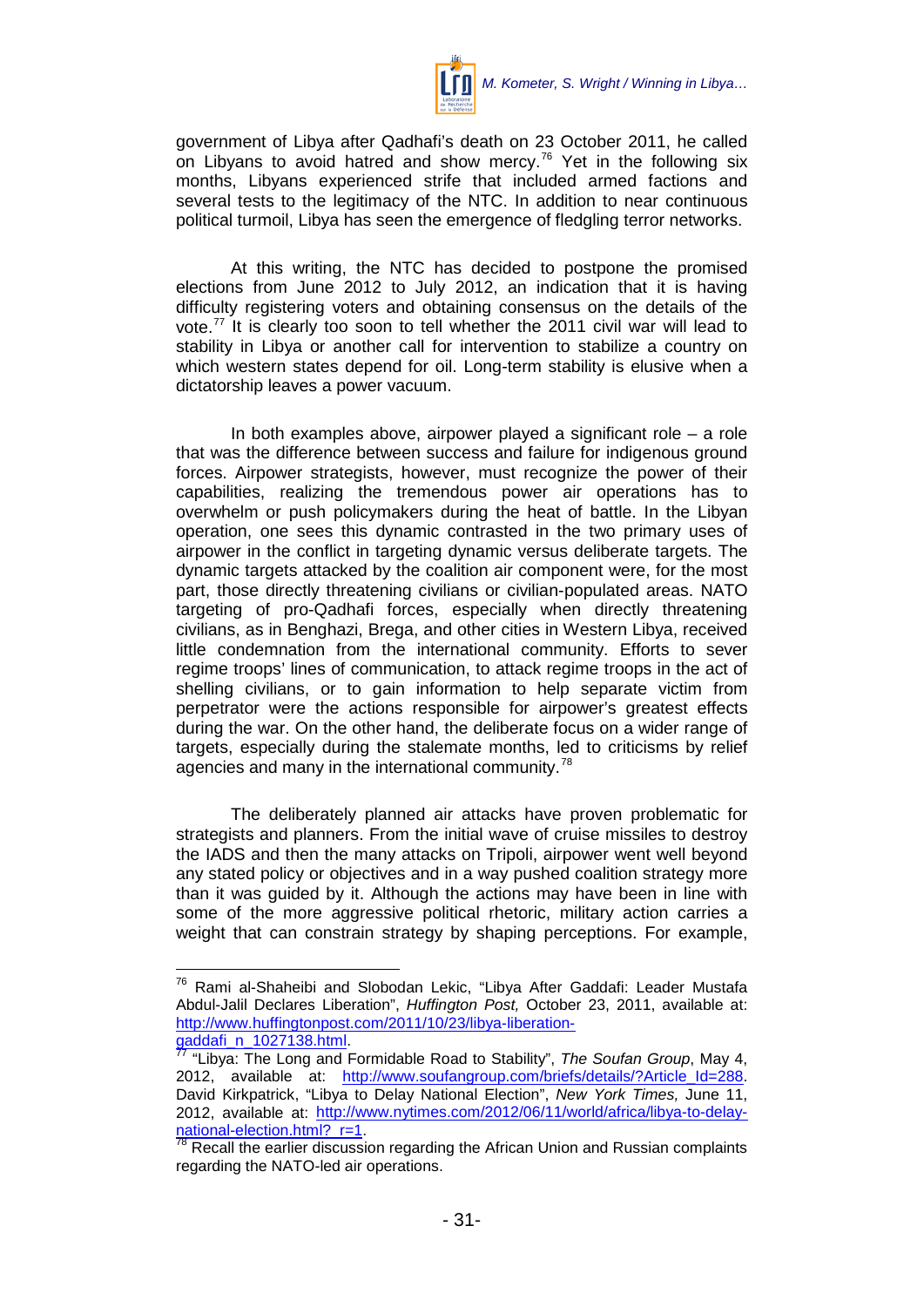

the US-led coalition established the no fly zone in a matter of days, yet the bombing of IADS and command and control nodes continued almost to the end of the operation in October.<sup>[79](#page-33-0)</sup> As a result, these efforts sent a mixed message to Qadhafi and the international community that, despite its rhetoric, NATO was really trying to produce regime change.

Qadhafi was not coerced by attacks on Tripoli, so any claim that airpower coerced him are false. Instead, he was captured by the rebel forces that, in synergistic operations with airpower, defeated the once dictator's troops. There is a chance that attacks on command and control hindered Qadhafi's troops; however, the duration of the war and the timing of the momentum change suggest that attrition and the addition of special forces that could help the rebels take advantage of air attacks had more to do with the victory than lack of command and control. Similarly, the ISR, electronic warfare, SCAR, and other ground attack missions, reacting in real time to conditions on the battlefield, were the most significant contributions to this campaign.

The effect on NATO's leverage and the possibility that military action may have led policy do not negate the fact that the results of the air component operations produced desirable outcomes for policymakers. It is this dichotomy of purpose between policy and military operations that makes planning for combat operations so difficult for its practitioners. This tension between policymakers' desire for political maneuvering room and the military's craving for clarity of purpose and guidance is always at play. The power and options that air forces bring to the table for policymakers will continue to dictate that planners be prepared to deal with this intense bifurcation of objectives. What strategists and planners must seek, however, is to build strategy and plans by design, and not by default.

[20/world/us.mullen.libya\\_1\\_moammar-gadhafi-coalition-forces](http://articles.cnn.com/2011-03-20/world/us.mullen.libya_1_moammar-gadhafi-coalition-forces-mission?_s=PM:WORLD)[mission?\\_s=PM:WORLD.](http://articles.cnn.com/2011-03-20/world/us.mullen.libya_1_moammar-gadhafi-coalition-forces-mission?_s=PM:WORLD) In its daily reports, NATO breaks out many of its target sets including IADS and IADS-related targets, as well as command and control targets. See NATO daily operational reports at [http://www.nato.int/cps/en/natolive/news\\_71994.htm.](http://www.nato.int/cps/en/natolive/news_71994.htm)

<span id="page-33-0"></span><sup>79</sup> Tom Cohen, "Mullen: No-fly zone effectively in place in Libya", *CNN*, March 20, 2011, available at: [http://articles.cnn.com/2011-03-](http://articles.cnn.com/2011-03-20/world/us.mullen.libya_1_moammar-gadhafi-coalition-forces-mission?_s=PM:WORLD)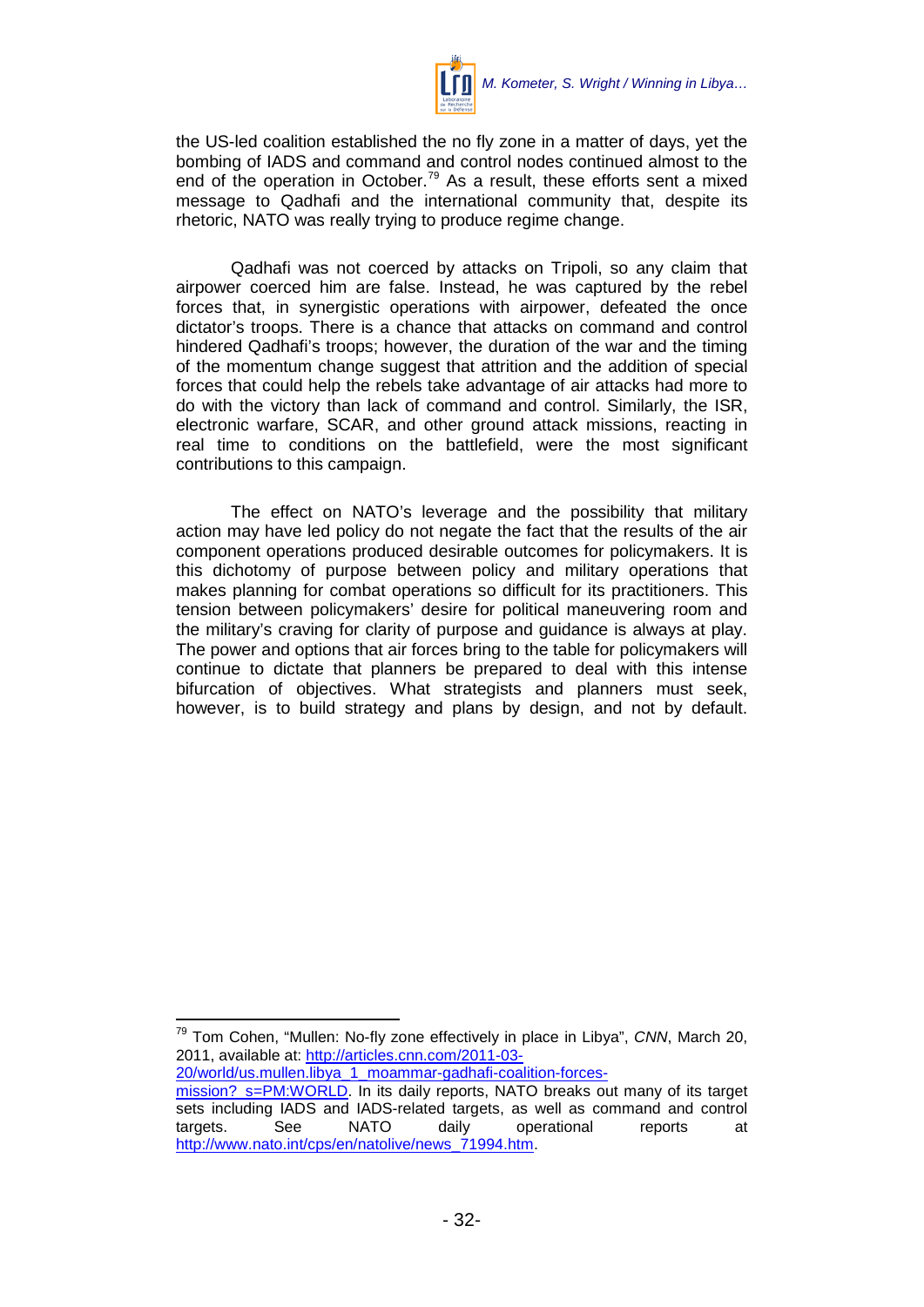### <span id="page-34-0"></span>**A Case Study for Planners and Strategists**

hile there are many strategic and operational lessons for civilian and **While there are many strategic and operational lessons for civilian and military leaders, campaign and component strategists and planners** should see from the text above the need for an approach to developing strategy and plans by design, rather than by default. This type of approach, had it been used in Libya operations, may have harnessed the desired effects of airpower to a strategy that considered long-term leverage, enabling policy to lead rather than be pushed by military operations. Granted, the time and expertise available may have rendered this extremely difficult in the Libya case. However, that does not reduce the value of the lessons we can learn from it  $-$  it merely demands that we remember time and expertise will continue to be variables to consider.

The desired results could have been facilitated by a "design" approach like that advocated in the US Joint Staff's *Planner's Handbook for Operational Design*. [80](#page-34-1) This progression helps "the JFC visualize the operational environment, understand the problem that must be solved, and develop a broad operational approach that can create the desired end state."<sup>[81](#page-34-2)</sup> In other words, this progression is from context definition, to problem definition, to resolution design. Strategists use this approach to guide the development of a solution (or multiple solutions) and the detailed planning needed to project power.<sup>[82](#page-34-3)</sup> Although the handbook talks mainly about campaign planning, ideally component planners would be intimately involved in this process, fostering agreement between the campaign plan and the supporting component plans. The Libyan campaign could have benefited from such a design process, especially with the ambiguous perspectives going into the conflict and the handoff from one coalition team to another early on in the crisis response.

[http://www.au.af.mil/au/awc/awcgate/dod/opdesign\\_hbk.pdf.](http://www.au.af.mil/au/awc/awcgate/dod/opdesign_hbk.pdf) [81](http://www.au.af.mil/au/awc/awcgate/dod/opdesign_hbk.pdf) *Ibid*., p. I-2.

<span id="page-34-1"></span><sup>80</sup> Joint Staff, J-7 Joint and Coalition Warfighting, *Planner's Handbook for Operational Design* (Suffolk, VA: Joint Staff J-7 Joint and Coalition Warfighting) October 7, 2011. Available at:

<span id="page-34-3"></span><span id="page-34-2"></span><sup>82</sup> In US Joint doctrine, the commander's approach serves to guide the Joint Operations Planning Process. The focus of the JOPP is on developing detailed solutions.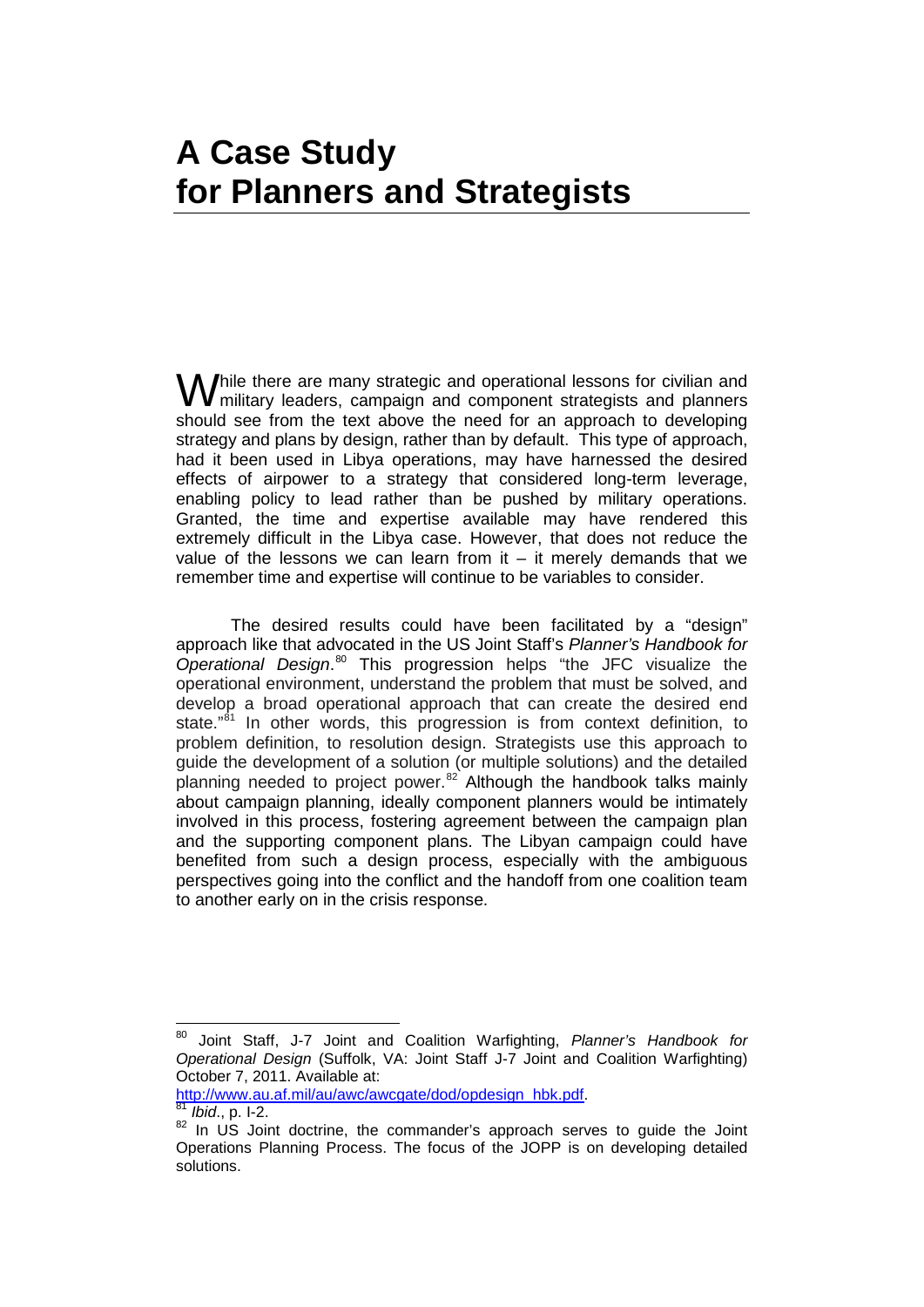

The context surrounding the Libyan conflict indicated it was a "war of choice" for less than vital interests.<sup>[83](#page-35-0)</sup> It was evident from very early on that this would be a "coalition of the willing" instead of an effort dominated by one particular state. Statements by heads of state, while calling for Qadhafi to step down, stopped short of committing to actions necessary to effect regime change. Instead, there was call for consensus, invoking the need for legitimacy from the UN, the League of Arab States, and the African Union. Both NATO and the EU required authorization from these organizations before getting involved in the operation.<sup>[84](#page-35-1)</sup> The less than vital interests in this case included the need for regional stability balanced against the desire to sustain the "Arab Spring." Clearly Libyan oil production was on the minds of the European powers, some of which relied on Libya for a substantial portion of their crude imports.<sup>[85](#page-35-2)</sup>

However, the international community experienced some uncertainty about the Arab Spring, especially in determining legitimacy of governance, contributing to the situational context. The Egyptian and Tunisian revolutions were still new, and while democratic states wanted to promote the success of self-determination, they were also aware that allies in the region needed reassurance of their own security. $86$  Accordingly, assessments of Qadhafi's legitimacy rested not on any state's desire for democracy, but rather on Qadhafi's breech of the internationally recognized Responsibility to Protect (R2P). Stemming from a 2001 International Commission for Intervention and State Sovereignty (ICISS) report, R2P had gained international acceptance as a condition of legitimacy by 2005. $87$ Appeals to this concept were evident; for example, President Obama claimed "Instead of respecting the rights of his own people, Qaddafi chose

http://washingtonexaminer.com/politics/beltway-confidential/2011/03/gates-libya-<br>not-vital-us-interest-clinton-yes-it/142814

<span id="page-35-0"></span><sup>&</sup>lt;sup>83</sup> The perspective here is that of the US-/NATO-led coalitions, keeping in mind that for the Libyan rebels and people, the interests were very vital and to many, survival in characteristic.

<span id="page-35-1"></span><sup>&</sup>lt;sup>84</sup> Even after Qadhafi used his air force to bomb civilians in early March both NATO and the EU looked to these organizations for authorization, see Thomas Penny and Leon Mangasarian, "EU Wants Qaddafi Out, Sees Libyan Rebels as Partners for Talks", *Bloomberg Business Week*, March 11, 2011, available at: http://www.businessweek.com/news/2011-03-11/eu-wants-qaddafi-out-sees-libyan-<br>rebels-as-partners-for-talks.html.

<span id="page-35-2"></span>The following articles illustrate the concern for oil price volatility and how events in Libya drove peaks and valleys in oil prices during the war. See "Oil prices rise as<br>Libyan unrest continues". BBC News. March 7. 2011. available at: Libyan unrest continues", *BBC* News, March 7, 2011, available at: [http://www.bbc.co.uk/news/business-12644002.](http://www.bbc.co.uk/news/business-12644002) "Libya: oil price drops on hopes of end to conflict", *The Telegraph* 22, August 2011, available at: [http://www.telegraph.co.uk/finance/newsbysector/energy/oilandgas/8715374/Libya](http://www.telegraph.co.uk/finance/newsbysector/energy/oilandgas/8715374/Libya-oil-price-drops-on-hopes-of-end-to-conflict.html)[oil-price-drops-on-hopes-of-end-to-conflict.html.](http://www.telegraph.co.uk/finance/newsbysector/energy/oilandgas/8715374/Libya-oil-price-drops-on-hopes-of-end-to-conflict.html) "Libya: oil price rises as fightback<br>unsettles market", The Telegraph, August 23, 2012, available at: unsettles market", *The Telegraph*, August 23, 2012, available at: [http://www.telegraph.co.uk/news/worldnews/africaandindianocean/libya/8717796/Li](http://www.telegraph.co.uk/news/worldnews/africaandindianocean/libya/8717796/Libya-oil-price-rises-as-fightback-unsettles-market.html) [bya-oil-price-rises-as-fightback-unsettles-market.html.](http://www.telegraph.co.uk/news/worldnews/africaandindianocean/libya/8717796/Libya-oil-price-rises-as-fightback-unsettles-market.html) Jonathan Fahey, "Oil Prices Fall After Qaddafi's Death", *The Fiscal Times*, October 20, 2011, available at: http://www.thefiscaltimes.com/Articles/2011/10/20/AP-oil-prices-fall-after-gadhafi-<br>death.aspx#page1.<br><sup>86</sup> Burga York: "Cotoo: Libys ast Vital US Interest. Clinton, York: "The

<span id="page-35-3"></span>Byron York, "Gates: Libya not Vital US Interest. Clinton: Yes it is", The *Examiner*, March 27, 2011, available at:

<span id="page-35-4"></span><sup>&</sup>lt;sup>[87](http://washingtonexaminer.com/politics/beltway-confidential/2011/03/gates-libya-not-vital-us-interest-clinton-yes-it/142814)</sup> Grant Bucks, Airpower in Mass, op. cit., p. 14.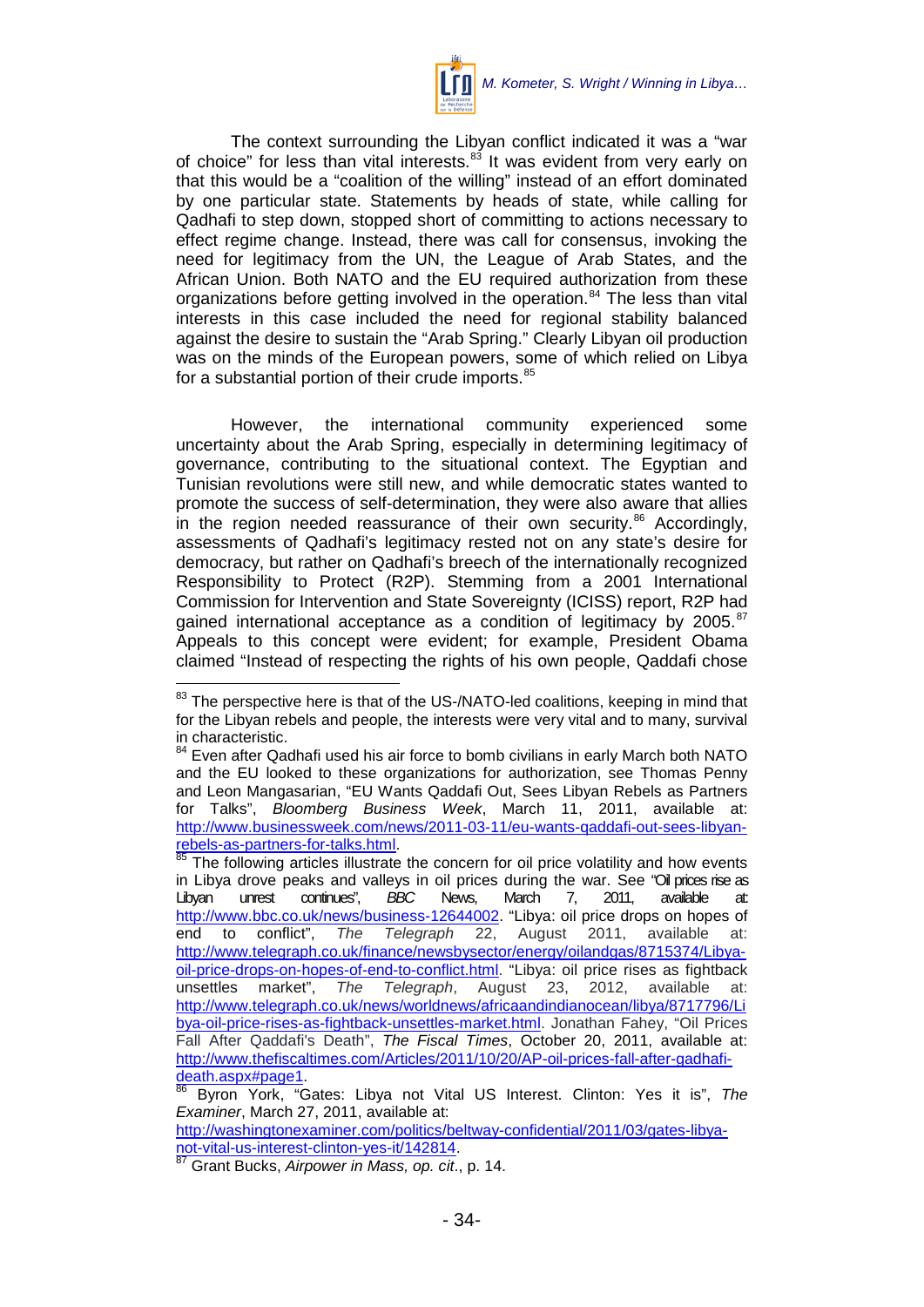

the path of brutal suppression… In the face of this injustice, the United States and the international community moved swiftly."<sup>[88](#page-36-0)</sup>

Given the timing and circumstances of the civil war, it was also evident that this would not involve overwhelming military force, at least not from the US In the United States, the discussion of the need for a no-fly zone was telling. The calls for a no-fly zone came most forcefully from Senator John McCain, who criticized the military for finding "reasons why you can't do something rather than why you can."<sup>[89](#page-36-1)</sup> This comment came as a result of Defense Secretary Robert Gates and Chairman of the Joint Chiefs of Staff Admiral Mike Mullen attempting to dampen enthusiasm and manage expectations by testifying about the difficulty and limited utility of a no-fly zone. As a former Navy pilot, McCain knew as well as anyone that a no-fly zone would technically only be able to stop Qadhafi from using his aircraft against his people. However, he and others called for this option, pinning an acceptable label on a tenuous course of action – a label that had provided flexible maneuvering room, politically and militarily, for successful operations in the past. A no-fly zone was a way to "do something" using very flexible airpower capabilities that could then morph into whatever was needed as the crisis developed over time.

Internationally, the mixture of consensus-building and indefinite objectives led to a predictably ambiguous Security Council resolution. UNSCR 1973 contained language that meant different things to different people. It was confusing to the military planners as it lacked specificity as to desired endstate and conditions for success. Humanitarian organizations took a literal interpretation of the resolution, expecting the goal of protecting civilians to be the objective and the limitation to the use of military force. Certainly President Obama encouraged this sentiment when he said "we are not going to use force to go beyond a well-defined goal – specifically, the protection of civilians in Libya."<sup>[90](#page-36-2)</sup> But to some of the more aggressive policy makers, it was undoubtedly a way to give the military leeway to be aggressive without saying exactly that.

Given this context and ambiguous guidance, the problem facing planners was very nuanced. In this case, coalition planners could have defined the problem as 'stop the killing of innocent civilians, contain the fighting at a low enough level that civilians are not put at further risk, and sustain the cohesion and legitimacy of the coalition long enough to see some political change that sustains the Arab Spring movement, while leaving NATO with increased credibility in its sphere of influence.' Note this takes into account the need to protect civilians, but does not presume a

<span id="page-36-0"></span><sup>88</sup> Remarks by the President of the United States on the Situation in Libya, The White House, March 18, 2011, available at: http://www.whitehouse.gov/the-press-<br>office/2011/03/18/remarks-president-situation-libya.

<span id="page-36-1"></span>John McCain, quoted in Christine Delargy, "McCain calls for no-fly zone over Libya, criticizes Obama's handling of situation", *CBS News*, March 2, 2011, available at: [http://www.cbsnews.com/8301-503544\\_162-20038372-](http://www.cbsnews.com/8301-503544_162-20038372-503544.html?tag=contentMain;contentBody)<br>503544.html?taq=contentMain:contentBody.

<span id="page-36-2"></span> $\frac{500344.11111111434}{500}$  Remarks by President Obama, March 18, 2011.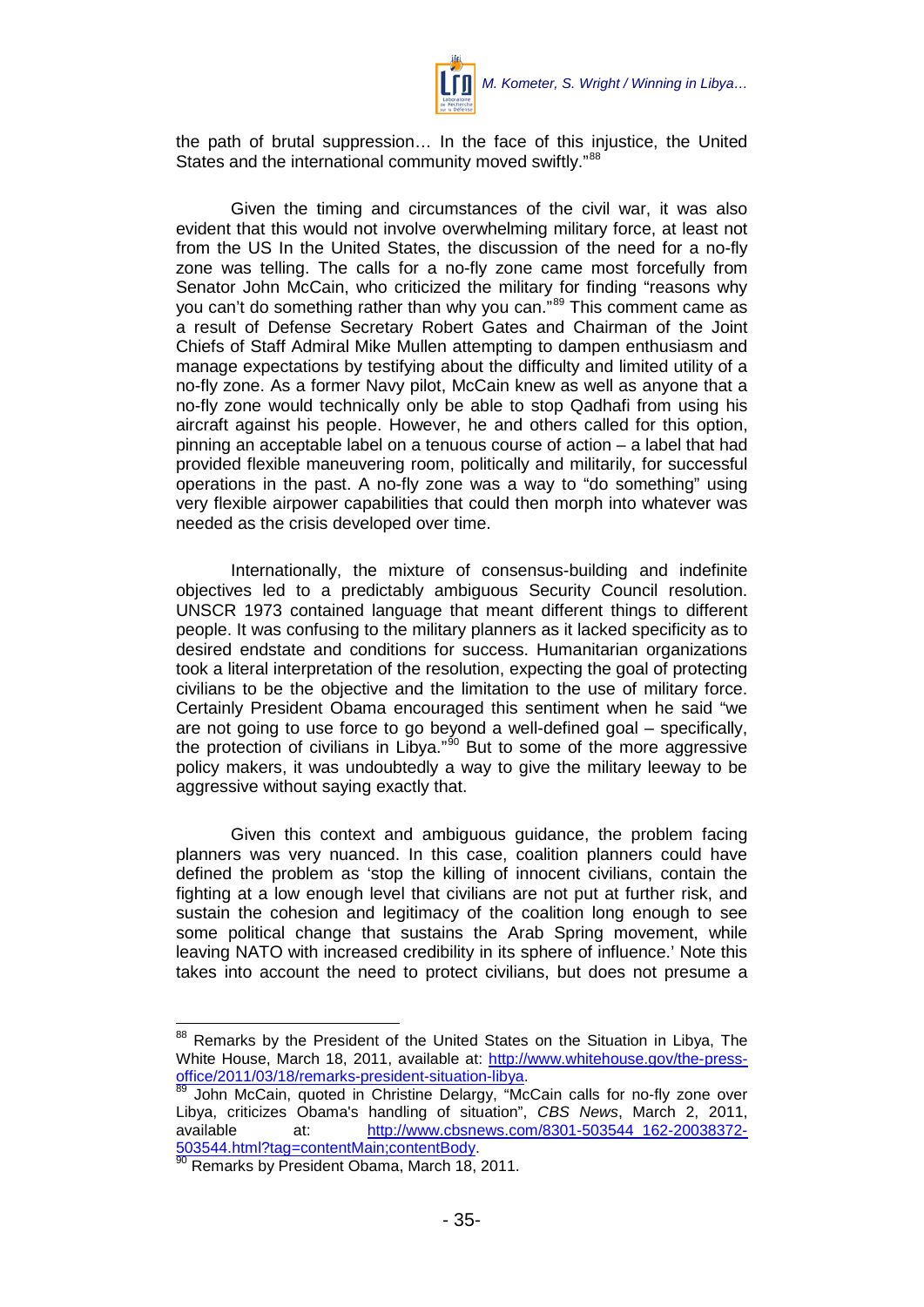

political solution that would end the conflict. International or national policy makers had defined no such end state by the start of military operations.

Since the nature of the political change that would end the conflict within these bounds was unknown at the time, military planners should have seen this as a case where military force would be applied to maintain the Libyan "system" dynamics at acceptable levels until the situation became clearer to political decision-makers. Unfortunately, this means they could not "aim" at a traditional end state, but rather one of condition where success depended more on political definition than on some finality of military operations. Such a problem definition would require very close integration of policymaker and military strategy and planning using the iterative elements found in operational design to ensure force applied was in keeping with desired political objectives. This kind of close civil-military integration and iteration did not occur, as indicated by the earlier discussion of the stalemate period of OUP. Time, the increasing effectiveness of air component operations, and the success of the Libyan rebel forces, eventually led to success, but at increased cost in terms of treasure, lives and expenditures, and prestige to the NATO Alliance.

At the risk of being accused of "second guessing," those who faced this situation in its evolving context with all its problems, let us speculate on what operational design might have provided more coherence to the efforts in Libya. As we know, the crisis in Libya escalated rapidly as the Arab Spring movement moved across North Africa. Military strategists and planners need to realize that in such circumstances, they will be able to plan well in advance of political negotiations. Any strategies would require clear assumptions, defined success measures, and clear endstates – or at least well-defined end conditions that would end military action. The following two examples illustrate the operational design concept.

First, strategists could have set up the establishment of the no fly zone with varying endstates that included political "off ramps" for policymakers. Planners could have made one option the "no Libyan Air Force (LAF) flights" choice with targeting limited to LAF aircraft airborne and direct threats to coalition aircrew. This option looks like the NFZs of Operations Northern and Southern Watch of the 1990s. Planners could have built an escalation ramp to achieve air superiority, even air supremacy, if policymakers opted to increase their support to rebel ground forces. The termination criteria for the NFZ would be Libyan acquiescence to a "no fly" directive from the UN.

A second, more difficult challenge for strategists was the task to protect civilians. Here they could have broken the task into the mandate's two components – civilians and civilians in populated areas. To protect these two aspects of the UN mandate, planners might divide the problem into two conditions – direct threat and indirect threat. To handle direct threats, planners could have focused on stopping pro-Qadhafi forces from attacks on civilians in the open, refugee camps, and towns/cities. Relying on local or general air superiority/supremacy from the previous task, close air support assets would have ensured on call response capability,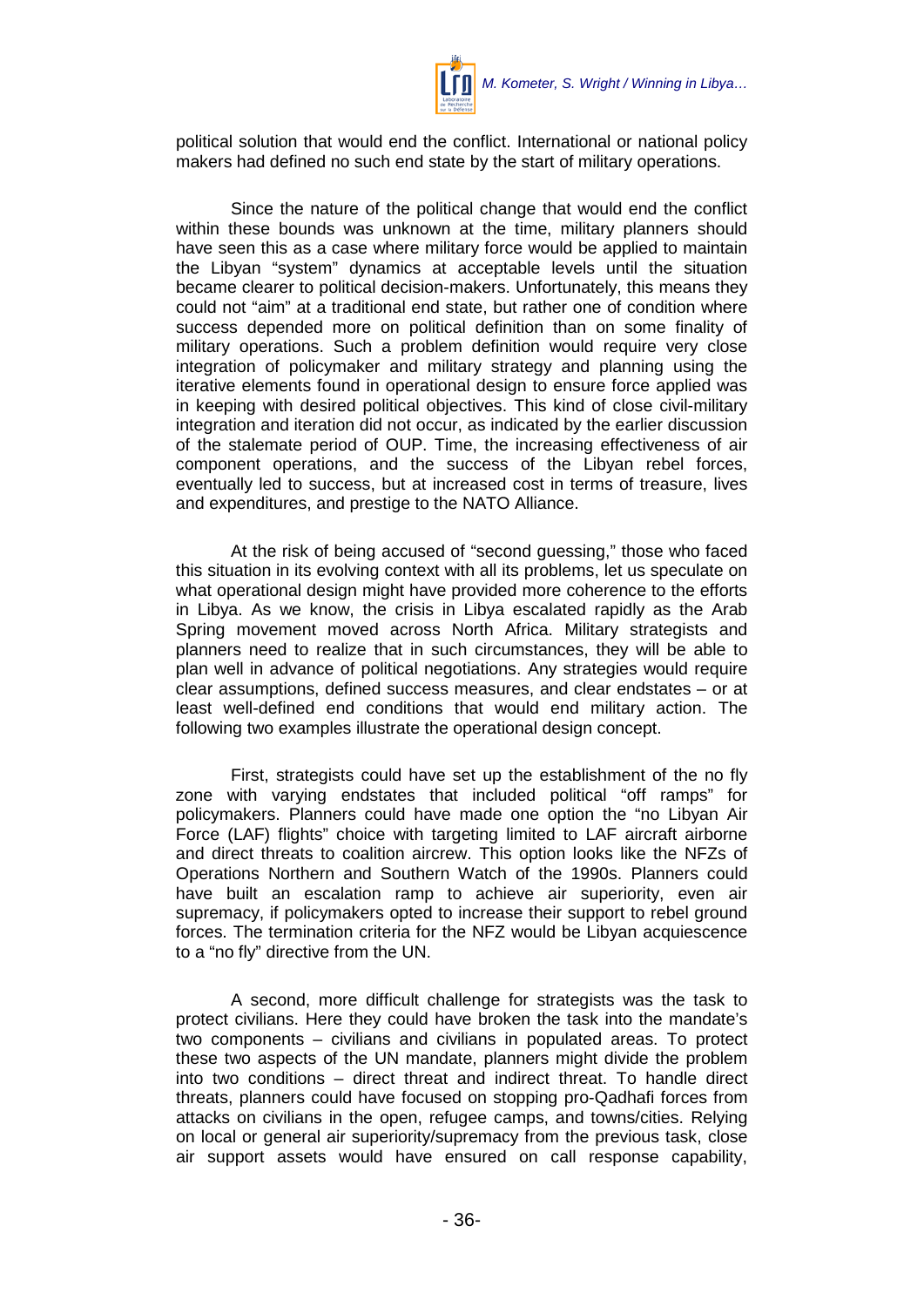

responding to surveillance and reconnaissance platforms. The endstate would have required policymakers to develop political agreement. Working together, the military task force would have merely set conditions by denying pro-Qadhafi forces the opportunity to attack civilians and the policymakers would have been forced to build the consensus required for political settlement.

If policymakers determined circumstances dictated escalation, then strategists could have built options that extended interdiction from the battlespace, to the marshaling points, the base of origination, or even leadership targets in Tripoli. Options in terms of the levels of escalation give policymakers the ability to pursue escalation dominance in the coercion of the adversary. The coalition did not achieve such a condition during the Libyan civil war and Qadhafi did not relent until he was killed in October 2011. A multi-level, multi-option coercion plan could have given policymakers, integrating efforts with their military forces, clear options and decision points to achieve the outcomes desired by design, not just by default.

For the airpower advocate, the operational design methodology can be a very uncomfortable journey. Traditionally, airpower thinkers have focused on how to create decisive effects that shorten, or even independently end, wars. The implications of the approach above are that the air component would be acting as an escalation force able to increase coercion on Qadhafi as directed by policymakers. We would expect to see some initial IADS dismantling, but not the massive cruise missile attacks that occurred early on in the campaign. In particular, attacks on Tripoli would have been limited and confined to the first couple days. Qadhafi should have been warned by such attacks that punishment would ensue if he did not call off his troops and allow the situation to stabilize. If required, later attacks on Tripoli would have served this escalation purpose, accompanied by social media and news media messaging linking the escalation rationale to the increased punishment. Air operations might not have differed much from their actual manifestation, using ISR, SCAR, EW, and information operations to 1) determine the extent to which regime forces were threatening civilians, 2) hinder or attack those forces, and 3) sustain international awareness. However, allowing policymakers to lead and dictate the pace of escalation could have apprised the international community of the fact that the NATO-led coalition was legitimately accomplishing its expressed purpose. Finally, with these nuanced operations as a backdrop, NATO may have been able to facilitate the use of limited ground troops – potentially even UN peacekeepers – strictly to help evaluate the threat to civilians.

One of the most important steps in this design approach is the need to deliberately alter the design when it becomes clear that the situation has changed. This action is part of the iterative process linking design with planning and is called re-framing. Planners need to acknowledge that operations affect the context of the situation, causing an evolution in the political arena even as they produced effects on the battlefield. They need to assess whether the situation has changed enough to warrant solving a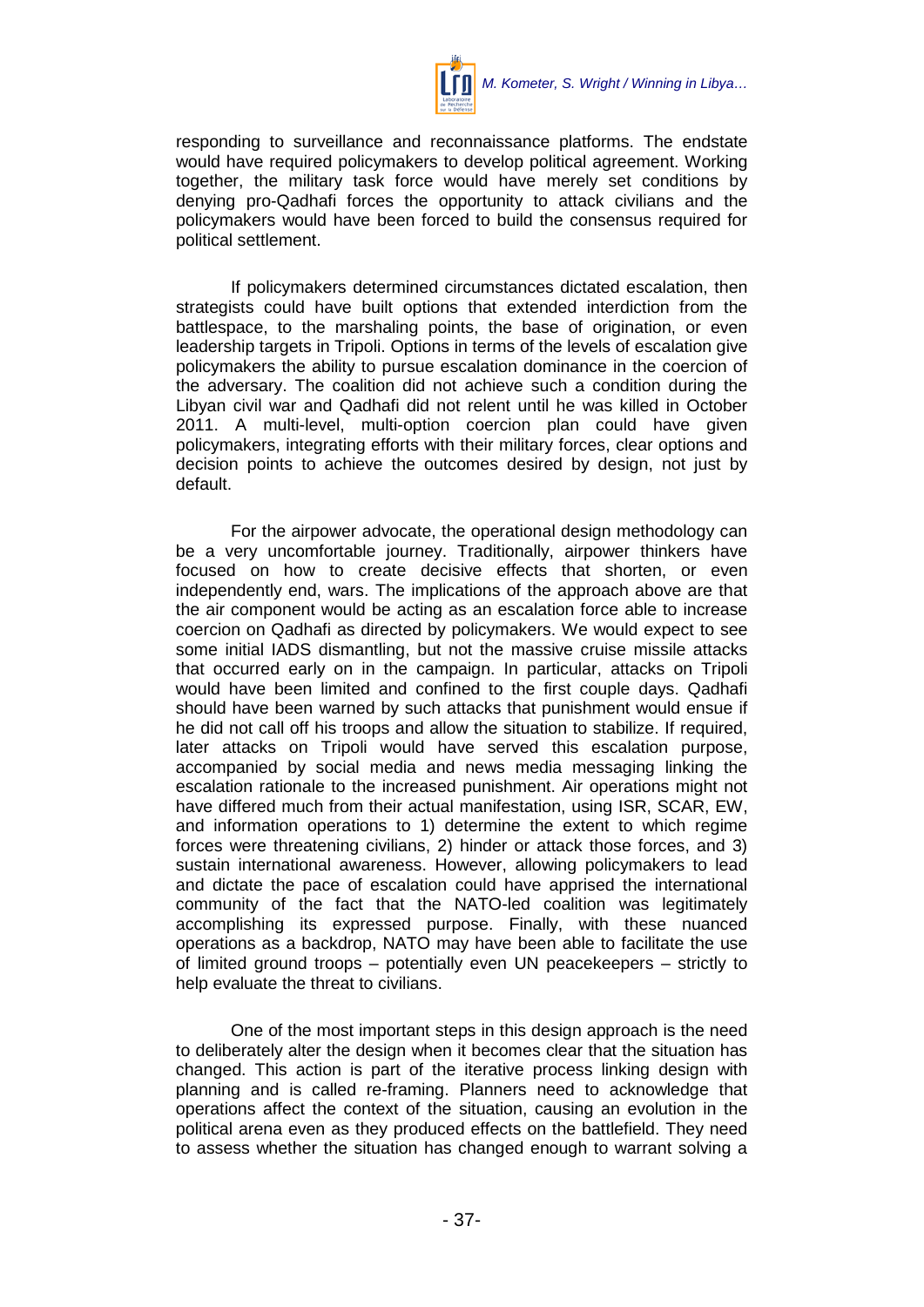

different problem.<sup>[91](#page-39-0)</sup> For example, if the political decision makers had refined their desires for political change to end the conflict, military planners could then have worked with them to effect this political change. The iterative and integrated approach in operational design works to ensure outcomes result from forethought, not serendipity.

Although planners did not acknowledge it, this type of shift actually occurred during OUP. With hindsight, the shift is discernible through several measures. First, there was a shift in formal recognition of the NTC. At the beginning of the conflict, the French were the only government that recognized the NTC as the legitimate government of Libya.<sup>[92](#page-39-1)</sup> By the end of July, both the UK and US had recognized the NTC. These formal recognitions freed up frozen assets for the rebels; however, these funds were not immediately available.<sup>[93](#page-39-2)</sup> So France and Britain started sending arms and supplies directly to the rebels in late June – although both insisted that even the small arms were only for defensive purposes.<sup>9</sup>

A second measure of the shift is that more direct involvement was also increasing, although admittedly in secret. In April, following the accidental bombing of a rebel armored position, Special Forces from the UK and France started coordinating with the rebels to de-conflict ground and air operations. This involvement eventually grew in focus, so that by August perhaps hundreds of Special Forces from Qatar, France, and Britain were actively advising the rebels and allegedly even acting as an information conduit with NATO.<sup>[95](#page-39-4)</sup> But there was more direct evidence. In July, NATO Secretary General Fogh Rasmussen visited with Lt Gen Bouchard, and in a video teleconference with the air component the general asked him whether the military action had reached the limits of its leverage. Rasmussen replied that it had not.<sup>[96](#page-39-5)</sup> Obviously, there was call for more aggressive action. Yet the strict interpretation of the military mandate for NATO remained in effect. Iteration occurred, but was ineffective at altering policy.

<span id="page-39-0"></span><sup>&</sup>lt;sup>91</sup> This assessment is different than that typical in military operations, where assessment aims to detect progress toward accomplishing a goal. Re-framing aims to detect whether the goal itself is still valid.

<span id="page-39-1"></span><sup>92</sup> France recognized the NTC as the legitimate government of Libya on March 10, 2011, see Alan Cowell and Steve Erlanger, "France Becomes First Country to Recognize Libyan Rebels", *New York Times*, March 10, 2011, available at: [http://www.nytimes.com/2011/03/11/world/europe/11france.html.](http://www.nytimes.com/2011/03/11/world/europe/11france.html)<br><sup>[93](http://www.nytimes.com/2011/03/11/world/europe/11france.html)</sup> Sebnem Arsu and Steven Erlanger, "Rebels Get Formal Backing, and \$30

<span id="page-39-2"></span>Billion", *New York Times*, July 15, 2011, available at: [http://www.nytimes.com/2011](http://www.nytimes.com/2011/07/16/world/africa/16libya.html?pagewanted=all) [/07/16/world/africa/16libya.html?pagewanted=all.](http://www.nytimes.com/2011/07/16/world/africa/16libya.html?pagewanted=all) Nicholas Watt, "Britain Recognise s Libyan Rebels and Expels Gaddafi's London Embassy Staff", *The Guardian*, July 27, 2011, available at: [http://www.guardian.co.uk/world/2011/jul/27/libya-](http://www.guardian.co.uk/world/2011/jul/27/libya-transitional-council-london-embassy-hague)

[transitional-council-london-embassy-hague.](http://www.guardian.co.uk/world/2011/jul/27/libya-transitional-council-london-embassy-hague)<br><sup>[94](http://www.guardian.co.uk/world/2011/jul/27/libya-transitional-council-london-embassy-hague)</sup> David Jolly, "Britain Sends Supplies to Libyan Rebels", *New York Times*, June

<span id="page-39-3"></span><sup>30, 2011,</sup> available at:<br>http://www.nytimes.com/2011/07/01/world/europe/01london.html.

<span id="page-39-5"></span><span id="page-39-4"></span><sup>&</sup>lt;sup>95</sup> Mark Urban, "Inside Story", *op. cit*. **Example:** 6 Mark Urban, "Inside Story", *op. cit*. 86 Andrew Forstner, Col, USAF, military aide to Lt Gen Jodice from July 2011 to present, email to author, 10 May 2012.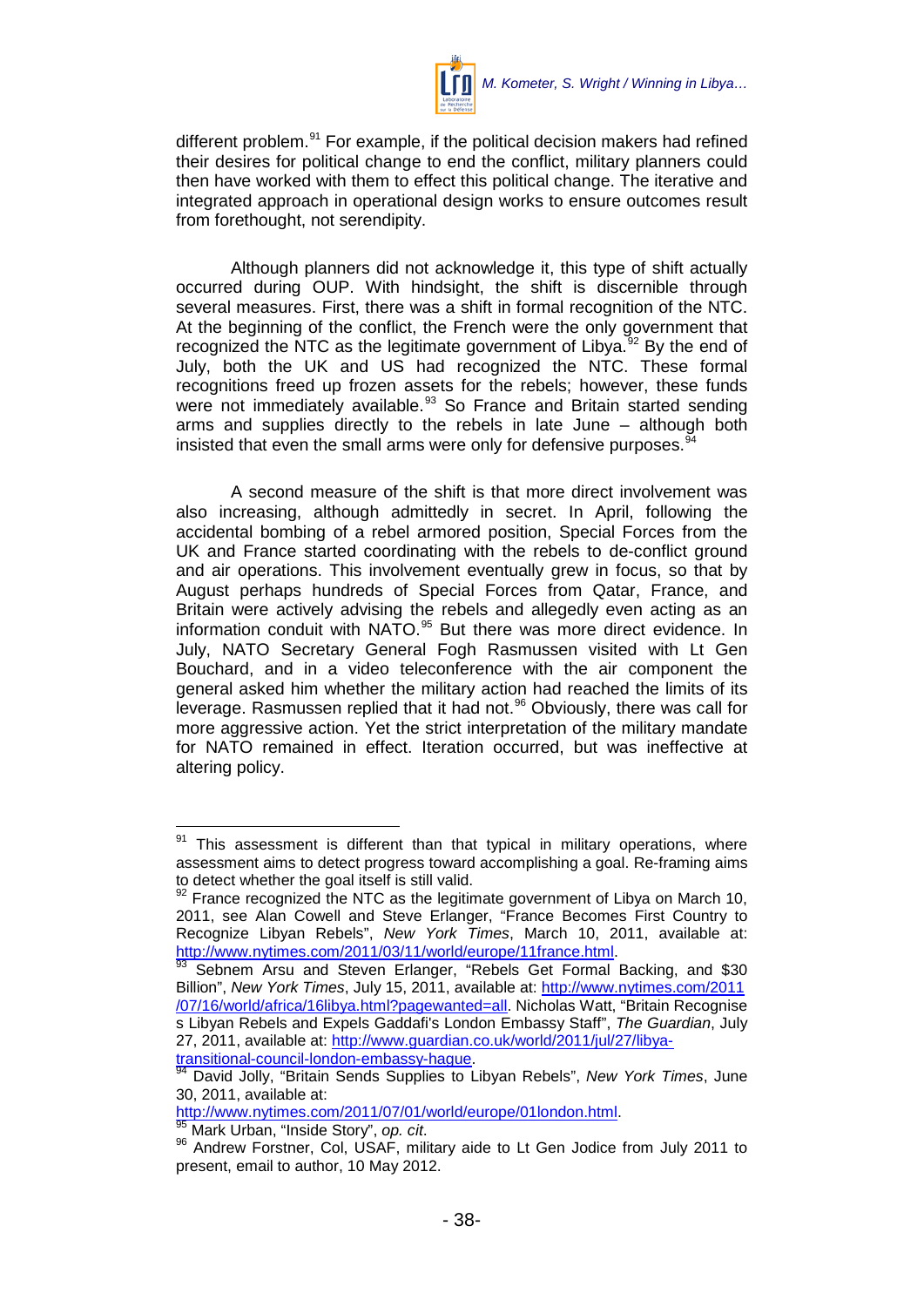<span id="page-40-0"></span>he 2011 civil war in Libya provides a case study that delivers many perspectives and lessons for strategists and planners, especially for the air component. It is a testament to the impact of airpower that a small force, averaging fewer than 200 sorties per day, fought a larger force, protecting the civilian population in Libya and enabling rebel forces to overthrow a ruthless dictator after over 40 years in power.  $\prod_{i=1}^n$ 

The lack of a clear mandate from the UN, slow maturing consensus among the US- and NATO-led coalitions, and the lack of clear guidance to direct campaign strategy, plans, and execution proved problematic to both policymakers and military planners. As a result, the campaign suffered from an extended political stalemate that left military forces without policy direction to give purpose to action. In this void, military planners relied on traditional target sets and pursued their destruction without coherent linkage to possible policy outcomes. In effect, the strategy defaulted to standard practices and, at times, placed military actions out in front of policymaking and coalition consensus.

However, in this type of political context, with limited consensus dictating caution, it may be appropriate that military action proceed slowly. The slow pace of the campaign  $-$  especially in OUP  $-$  dictated by the combination of ambiguous guidance and ill-preparedness allowed the rebels to get better organized and coordinated. The "victory" over Qadhafi in the end resulted from their actions, aided by NATO air operations, rather than solely from a massive air attack by interventionists. If this is true, less was probably better early on – provided it was still enough to protect civilians from mass atrocities.

Military strategists and planners at the CJTF/JTF and component levels can use the Libyan example as impetus to master the critical thinking methodology of operational design. This approach brings together elements that link planning to policy. These elements include developing a clear understanding of the situation and the environment in which the crisis exists. Next, the method requires strategists to develop a deep understanding of the problem, to include both its causal and symptomatic aspects. Then strategists use their gathered insights to develop an operational design to guide the planning process in the development of potential solutions. Critical to success is the iteration of all the above between leadership and strategists in order to link purpose with actions, allowing for the integration of these two critical aspects of strategy making.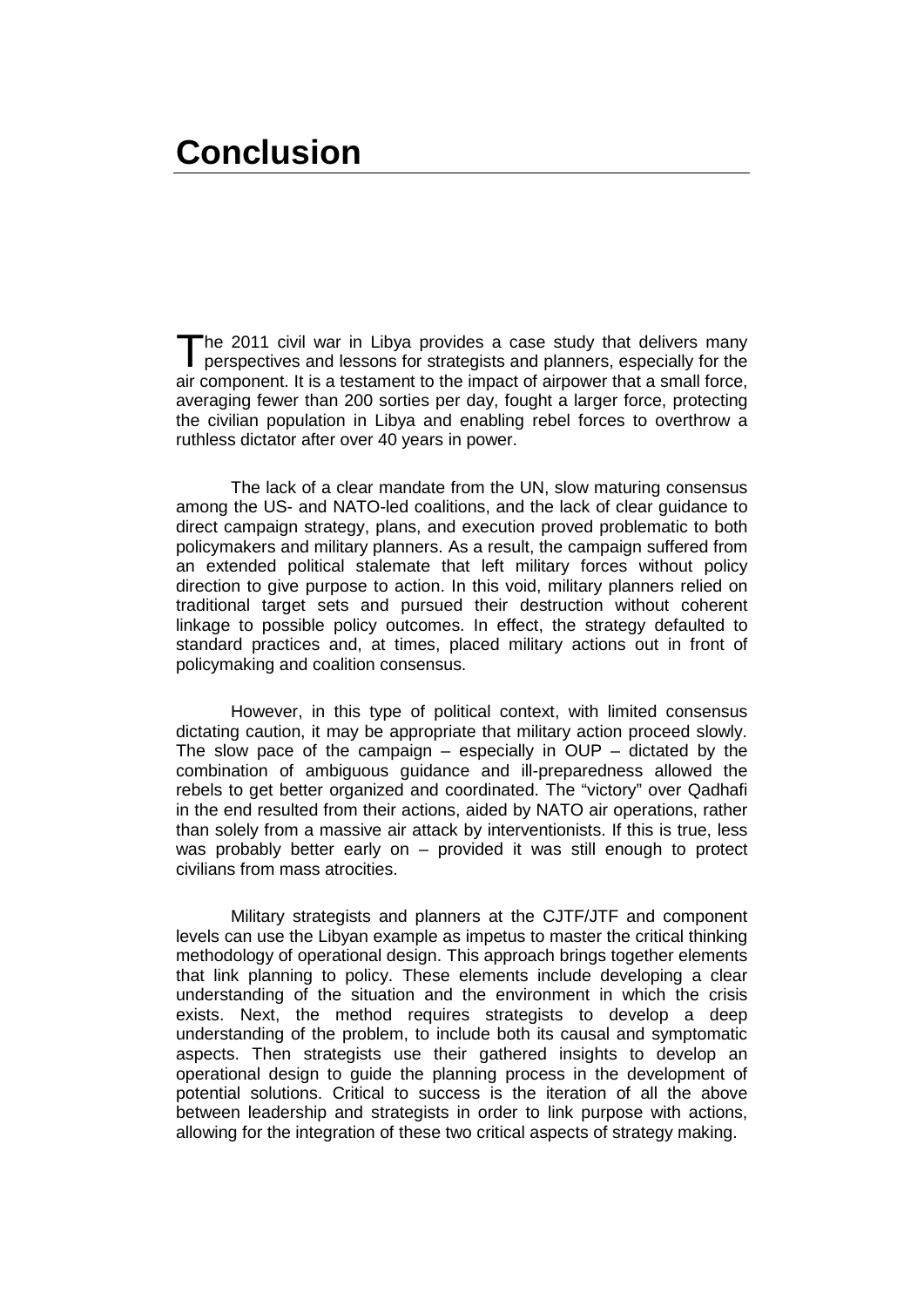

Unfortunately, the efforts in Operations *Odyssey Dawn* and *Unified Protector* lacked depth in the ability to put this methodology into action. To their great credit, the men and women in these operations successfully carried the NATO-led coalition to success in Libya. In fact, some of the conditions that ensued *by default –* like the slow pace of the campaign to allow the rebellion to mature – should be considered by strategists for operational designs in the future. Had they been given the time and capability to implement a more deliberate design, they may have achieved a more comprehensive success in terms of enduring stability and international leverage.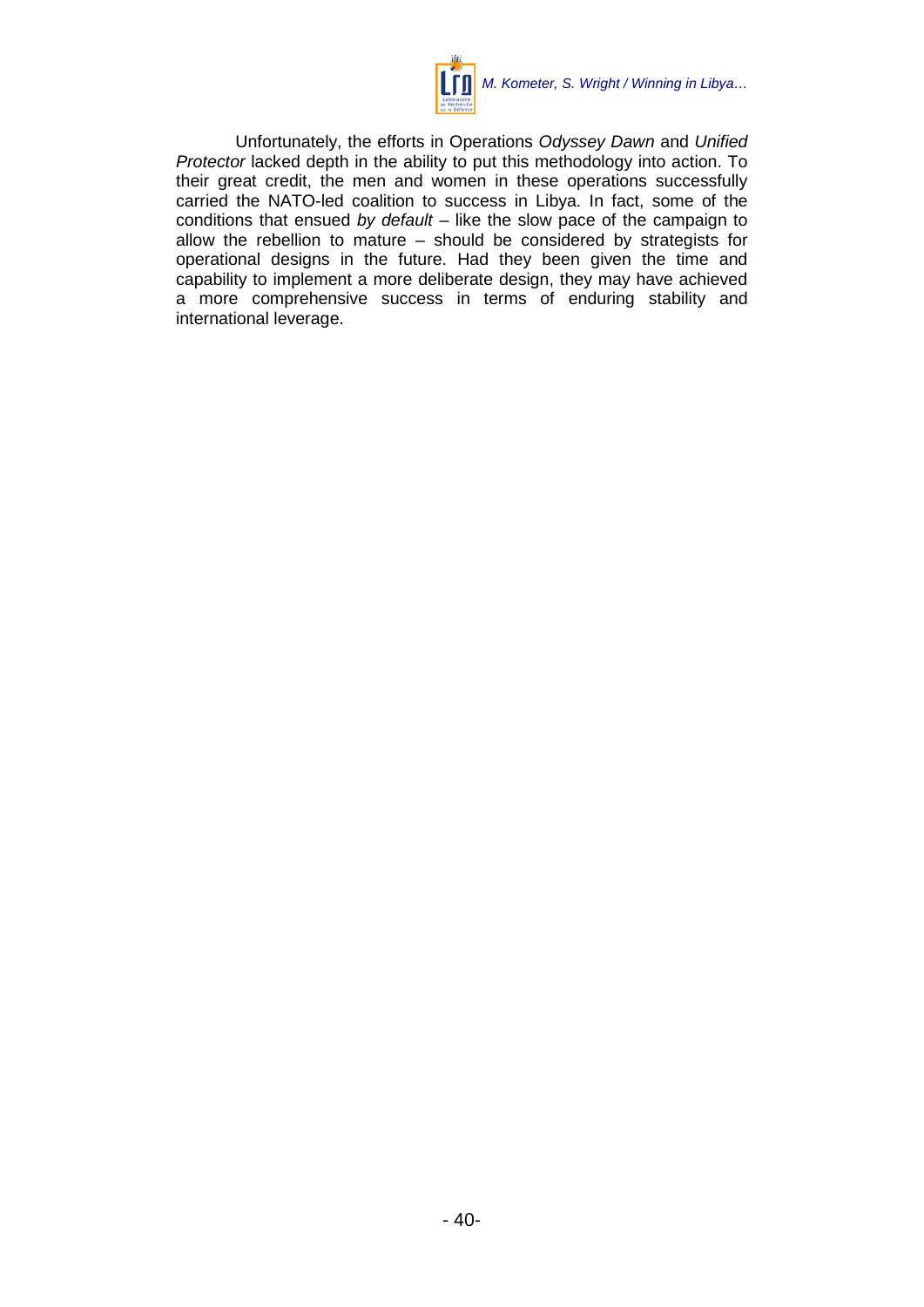### <span id="page-42-0"></span>**References**

#### **Official Documents:**

- AFRICAN UNION, *Peace and Security Council Report,* No. 25, August 2, 2011, available at: [http://www.iss.co.za/pgcontent.php?UID=31056.](http://www.iss.co.za/pgcontent.php?UID=31056)
- OBAMA Barack, *Remarks by President Obama in Address to the United Nations General Assembly*, (General Assembly of the United Nations), September 21, 2011, available at: [http://www.whitehouse.gov/the-press](http://www.whitehouse.gov/the-press-office/2011/09/21/remarks-president-obama-address-united-nations-general-assembly)[office/2011/09/21/remarks-president-obama-address-united-nations](http://www.whitehouse.gov/the-press-office/2011/09/21/remarks-president-obama-address-united-nations-general-assembly)[general-assembly.](http://www.whitehouse.gov/the-press-office/2011/09/21/remarks-president-obama-address-united-nations-general-assembly)
- RASMUSSEN Anders, *Secretary General's Annual Report 2011*, NATO, available at: [http://www.nato.int/cps/en/natolive/opinions\\_82646.htm.](http://www.nato.int/cps/en/natolive/opinions_82646.htm)
- UNITED NATIONS Press Release SC/10200, *Security Council Approves 'No-Fly Zone' over Libya, Authorizing 'All Necessary Measures' to Protect Civilians, by Vote of 10 in Favour with 5 Abstentions*, March 17, 2011, available at: [http://www.un.org/News/Press/docs/2011/sc10200.do](http://www.un.org/News/Press/docs/2011/sc10200.doc.htm) [c.htm.](http://www.un.org/News/Press/docs/2011/sc10200.doc.htm)
- UNITED NATIONS SECURITY COUNCIL, *Resolution 1970 (2011), Report S/RES/1970 (2011)*, February 26, 2011.
- UNITED NATIONS SECURITY COUNCIL, *Resolution 1973 (2011),* March 17, 2011, available at: [http://www.un.org/Docs/sc/unsc\\_resolutions11.htm.](http://www.un.org/Docs/sc/unsc_resolutions11.htm)
- ZHIHUI Li, "Qadhafi's Situation is Increasingly More Difficult", *Xinhua*
- *Domestic Service*, May 31, 2011, from Open Source Center CPP20110531038008.

#### **Books:**

- BUCKS Grant, *Airpower in Mass Atrocity Response Operations (MARO),* Unpublished master's thesis, Maxwell Air Force Base, Alabama, Air University, May 2012.
- JOHNSON Adrian and MUEEN Saqeb (eds.), *Whitehall Report 1-12: Short War, Long Shadow – The Political and Military Legacies of the 2011 Libya Campaign*, London, The Royal United Services Institute for Defence and Security Studies, March 2012.
- JOINT STAFF, J-7 Joint and Coalition Warfighting, *Planner's Handbook for Operational Design (Suffolk, VA: Joint Staff J-7 Joint and Coalition Warfighting)*, October 7, 2011, available at: [http://www.au.af.mil/au/awc/awcgate/dod/opdesign\\_hbk.pdf.](http://www.au.af.mil/au/awc/awcgate/dod/opdesign_hbk.pdf)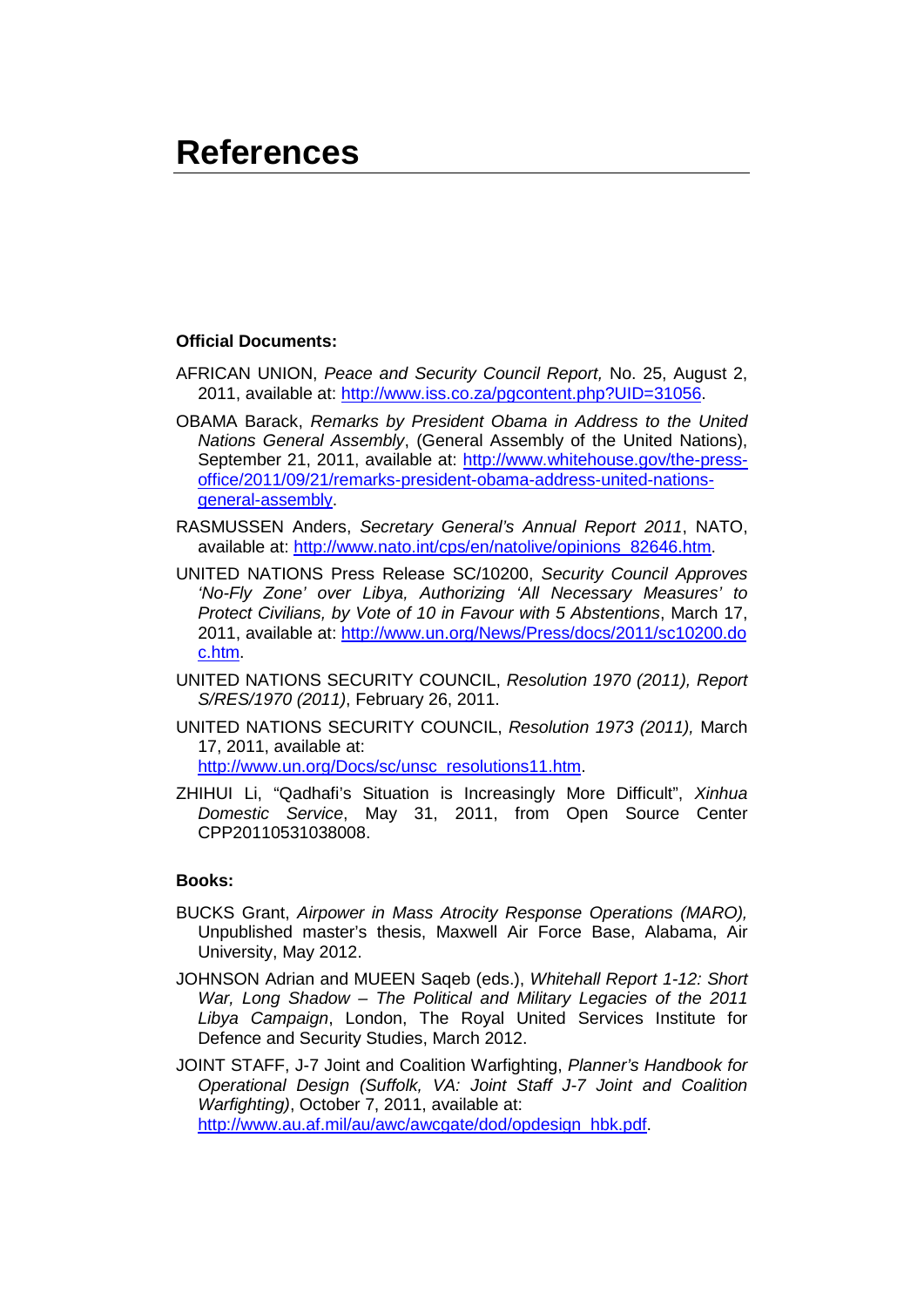

KOMETER Michael, *Command in Air War*, Maxwell Air Force Base, Alabama, Air University Press, 2007.

#### **Periodical Articles:**

- "Libya win unlikely to convince war-weary US Congress", IISS *Strategic Comments*, Vol. 17, August 29, 2011.
- DAALDER Ivo and STAVRIDIS James G., "NATO's Victory in Libya: The Right Way to Run an Intervention", *Foreign Affairs*, March/April 2012.
- GAUB Florence, "Six Strategic Lessons from Libya: NATO's Operation Unified Protector", *NATO Research Paper*, March 2012, available at: [http://www.ndc.nato.int/research/.](http://www.ndc.nato.int/research/)
- JAMES Gregory, HOLCOMB Larry, and MANSKE Chad, "Joint Task Force Odyssey Dawn: A Model for Joint Experience, Training, and Education", *Joint Forces Quarterly*, Issue 64,1st quarter 2012.
- O'HANLON Michael, "Winning Ugly in Libya", *Foreign Affairs*, March 30, 2011, available at: [http://www.foreignaffairs.com/articles/67684/michael](http://www.foreignaffairs.com/articles/67684/michael-ohanlon/winning-ugly-in-libya)[ohanlon/winning-ugly-in-libya.](http://www.foreignaffairs.com/articles/67684/michael-ohanlon/winning-ugly-in-libya)
- TIRPAK John A., "Short's View of the Air Campaign", *Air Force Magazine*, Vol. 82, No. 9, September 1999.
- WELSH Mark, Lt Col, USAF, "Day of the Killer Scouts," *Air Force Magazine,* Vol. 76, No. 4, April 1993.

#### **Press Articles and Internet Websites:**

- "Allies: 'Gadhafi must go, and go for good'", *MSNBC*, April 15, 2011, available at: [http://www.msnbc.msn.com/id/42602914/ns/world\\_news](http://www.msnbc.msn.com/id/42602914/ns/world_news-mideast_n_africa/t/allies-gadhafi-must-go-go-good/#.T1JzdsyTbgo)[mideast\\_n\\_africa/t/allies-gadhafi-must-go-go-good/#.T1JzdsyTbgo.](http://www.msnbc.msn.com/id/42602914/ns/world_news-mideast_n_africa/t/allies-gadhafi-must-go-go-good/#.T1JzdsyTbgo)
- "Attack Helicopters Boost NATO Air Ops over Libya", *Aviation International News*, July 18, 2011, available at: [http://www.ainonline.com/aviation](http://www.ainonline.com/aviation-news/ain-defense-perspective/2011-07-18/attack-helicopters-boost-nato-air-ops-over-libya)[news/ain-defense-perspective/2011-07-18/attack-helicopters-boost-nato](http://www.ainonline.com/aviation-news/ain-defense-perspective/2011-07-18/attack-helicopters-boost-nato-air-ops-over-libya)[air-ops-over-libya.](http://www.ainonline.com/aviation-news/ain-defense-perspective/2011-07-18/attack-helicopters-boost-nato-air-ops-over-libya)
- "Libya and the War Powers Act," *The New York Times*, June 16, 2011, available at: [http://www.nytimes.com/2011/06/17/opinion/17fri1.html.](http://www.nytimes.com/2011/06/17/opinion/17fri1.html)
- "Libya: British, French attack helicopters make first strikes," *Flightglobal*, June 4, 2011, available at: [http://www.flightglobal.com/news/articles/liby](http://www.flightglobal.com/news/articles/libya-british-french-attack-helicopters-make-first-strikes-357573) [a-british-french-attack-helicopters-make-first-strikes-357573.](http://www.flightglobal.com/news/articles/libya-british-french-attack-helicopters-make-first-strikes-357573)
- "Libya: oil price drops on hopes of end to conflict," *The Telegraph 22*, August 2011, available at: [http://www.telegraph.co.uk/finance/newsbyse](http://www.telegraph.co.uk/finance/newsbysector/energy/oilandgas/8715374/Libya-oil-price-drops-on-hopes-of-end-to-conflict.html) [ctor/energy/oilandgas/8715374/Libya-oil-price-drops-on-hopes-of-end](http://www.telegraph.co.uk/finance/newsbysector/energy/oilandgas/8715374/Libya-oil-price-drops-on-hopes-of-end-to-conflict.html)[to-conflict.html.](http://www.telegraph.co.uk/finance/newsbysector/energy/oilandgas/8715374/Libya-oil-price-drops-on-hopes-of-end-to-conflict.html)
- "Libya: oil price rises as fightback unsettles market", *The Telegraph*, August 23, 2012, available at: [http://www.telegraph.co.uk/news/worldnews/africa](http://www.telegraph.co.uk/news/worldnews/africaandindianocean/libya/8717796/Libya-oil-price-rises-as-fightback-unsettles-market.html) [andindianocean/libya/8717796/Libya-oil-price-rises-as-fightback](http://www.telegraph.co.uk/news/worldnews/africaandindianocean/libya/8717796/Libya-oil-price-rises-as-fightback-unsettles-market.html)[unsettles-market.html.](http://www.telegraph.co.uk/news/worldnews/africaandindianocean/libya/8717796/Libya-oil-price-rises-as-fightback-unsettles-market.html)
- "Libya: Operation *Odyssey Dawn* (OOD) Executive Summary", *Joint and Coalition Operational Analysis (JCOA)*, September 21, 2011.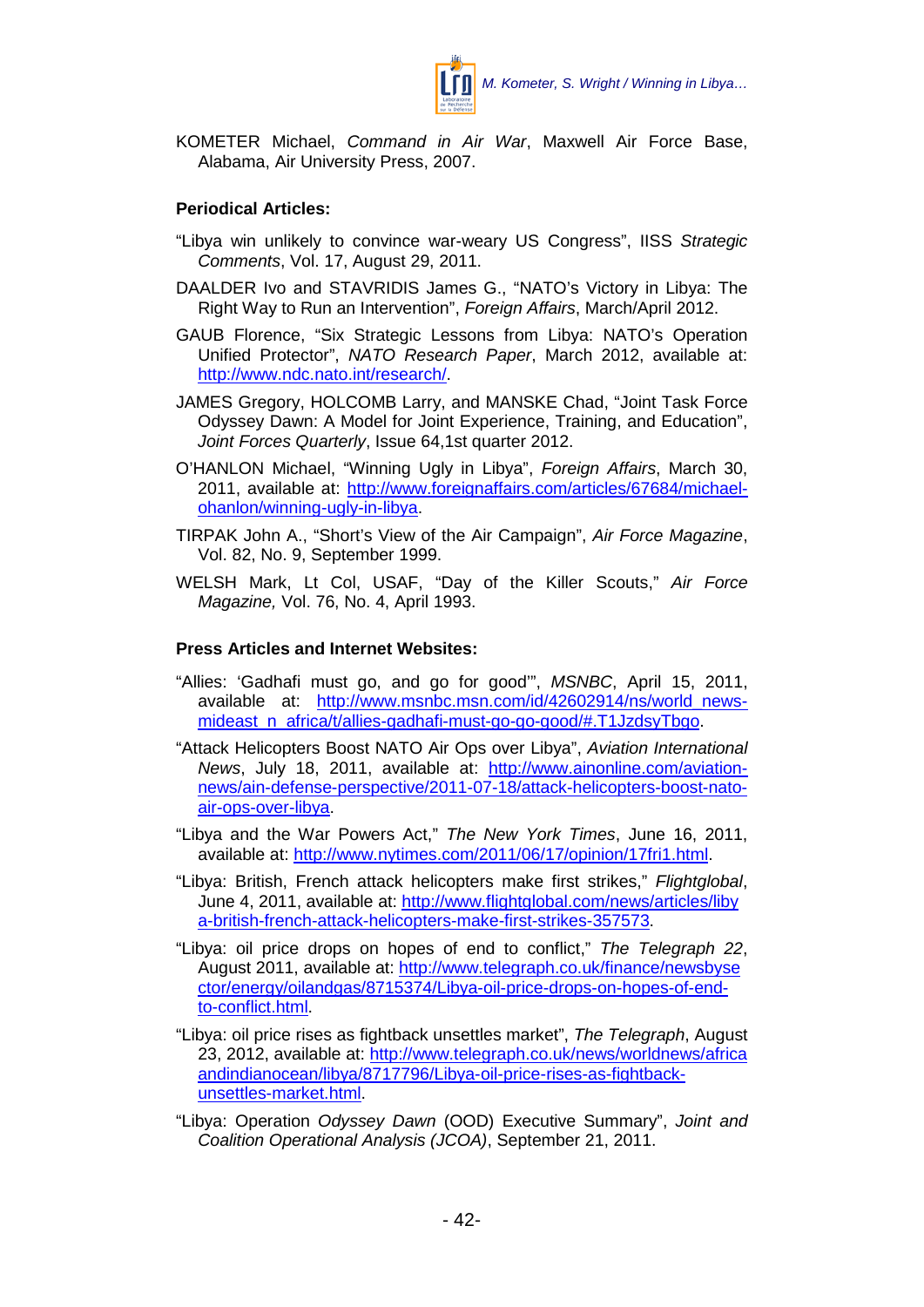

- "Libya: The Long and Formidable Road to Stability", *The Soufan Group*, May 4, 2012, available at: [http://www.soufangroup.com/briefs/details/?Ar](http://www.soufangroup.com/briefs/details/?Article_Id=288) [ticle\\_Id=288.](http://www.soufangroup.com/briefs/details/?Article_Id=288)
- "Libya: Tripoli air strikes keep pressure on Gaddafi," *BBC News Africa*, March 22, 2011, available at: [http://www.bbc.co.uk/news/world-africa-](http://www.bbc.co.uk/news/world-africa-12814748)[12814748.](http://www.bbc.co.uk/news/world-africa-12814748)
- "Nato vows to keep pressure on Gaddafi", *New 24*, June 28, 2011, available at: [http://www.news24.com/Africa/News/Nato-vows-to-keep](http://www.news24.com/Africa/News/Nato-vows-to-keep-pressure-on-Gaddafi-20110628)[pressure-on-Gaddafi-20110628.](http://www.news24.com/Africa/News/Nato-vows-to-keep-pressure-on-Gaddafi-20110628)
- "Nato vows to keep pressure on Gaddafi remnants", *Sofia Echo*, August 31, 2011, available at: [http://sofiaecho.com/2011/08/31/1147818\\_nato](http://sofiaecho.com/2011/08/31/1147818_nato-vows-to-keep-pressure-on-gaddafi-remnants)[vows-to-keep-pressure-on-gaddafi-remnants.](http://sofiaecho.com/2011/08/31/1147818_nato-vows-to-keep-pressure-on-gaddafi-remnants)
- "Oil prices rise as Libyan unrest continues", *BBC News*, March 7, 2011, available at: [http://www.bbc.co.uk/news/business-12644002.](http://www.bbc.co.uk/news/business-12644002)
- "The full list of how MPs voted on Libya action," *BBC News*, March 22, 2011, http:www.bbc.co.uk/news/uk-politics-12816279.
- "The Libya Stalemate: What happens when America hedges its bets in a war," *The Wall Street Journal*, April 14, 2011, available at: [http://online.wsj.com/article/SB100014240527487045292045762568428](http://online.wsj.com/article/SB10001424052748704529204576256842836936566.html) [36936566.html.](http://online.wsj.com/article/SB10001424052748704529204576256842836936566.html)
- "Qatar Admits It Had Boots on Ground in Libya", *DefenseNews*, October 26, 2011, [http://www.defensenews.com/article/20111026/DEFSECT04/1](http://www.defensenews.com/article/20111026/DEFSECT04/110260309/Qatar-Admits-Had-Boots-Ground-Libya) [10260309/Qatar-Admits-Had-Boots-Ground-Libya\)](http://www.defensenews.com/article/20111026/DEFSECT04/110260309/Qatar-Admits-Had-Boots-Ground-Libya).
- AL-SHAHEIBI Rami and LEKIC Slobodan, "Libya After Gaddafi: Leader Mustafa Abdul-Jalil Declares Liberation", *Huffington Post*, October 23, 2011, available at: [http://www.huffingtonpost.com/2011/10/23/libya](http://www.huffingtonpost.com/2011/10/23/libya-liberation-gaddafi_n_1027138.html)[liberation-gaddafi\\_n\\_1027138.html.](http://www.huffingtonpost.com/2011/10/23/libya-liberation-gaddafi_n_1027138.html)
- ARSU Sebnem and ERLANGER Steven, "Rebels Get Formal Backing, and \$30 Billion", *New York Times*, July 15, 2011, available at: [http://www.nytimes.com/2011/07/16/world/africa/16libya.html?pagewant](http://www.nytimes.com/2011/07/16/world/africa/16libya.html?pagewanted=all) [ed=all.](http://www.nytimes.com/2011/07/16/world/africa/16libya.html?pagewanted=all)
- BELKIN Paul, "France: Factors Shaping Foreign Policy, and Issues in US-French Relations," *Congressional Research Service*, April 14, 2011, available at: [http://www.fas.org/sgp/crs/row/RL32464.pdf.](http://www.fas.org/sgp/crs/row/RL32464.pdf)
- BERMAN Russell, "House to vote on Libya", *The Hill*, May 30, 2011, available at: [http://thehill.com/homenews/house/163839-after-years-of](http://thehill.com/homenews/house/163839-after-years-of-war-house-holds-voted-to-check-military-action)[war-house-holds-voted-to-check-military-action.](http://thehill.com/homenews/house/163839-after-years-of-war-house-holds-voted-to-check-military-action)
- CALABRESI Massimo, "Obama on Libya: Gaddafi Must Go; All Options on Table", *Time*, March 4, 2011, available at: [http://www.time.com/time/nation/article/0,8599,2057191,00.html.](http://www.time.com/time/nation/article/0,8599,2057191,00.html)
- CASERT Raf, "Despite NATO rift, US holds to limited Libya role," *The Guardian*, April 13, 2011, available at: [http://www.guardian.co.uk/world/f](http://www.guardian.co.uk/world/feedarticle/9594037) [eedarticle/9594037.](http://www.guardian.co.uk/world/feedarticle/9594037)
- COHEN Tom, "Mullen: No-fly zone effectively in place in Libya", *CNN*, March 20, 2011, available at: [http://edition.cnn.com/2011/WORLD/africa/](http://edition.cnn.com/2011/WORLD/africa/03/20/us.mullen.libya/index.html?iref=NS1) [03/20/us.mullen.libya/index.html?iref=NS1.](http://edition.cnn.com/2011/WORLD/africa/03/20/us.mullen.libya/index.html?iref=NS1)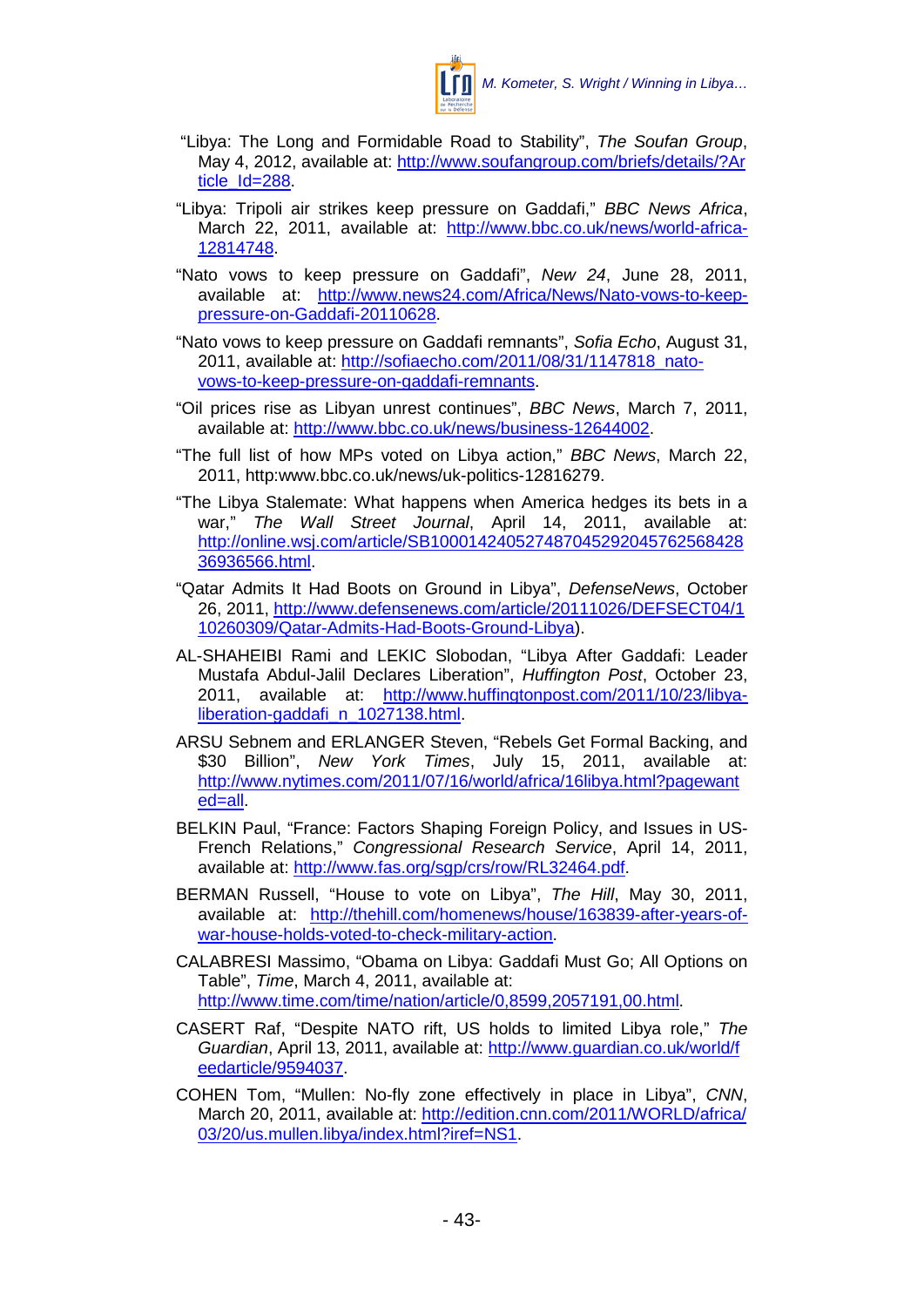

- COWELL Alan and ERLANGER Steve, "France Becomes First Country to Recognize Libyan Rebels", *New York Times*, March 10, 2011, available at: [http://www.nytimes.com/2011/03/11/world/europe/11france.html.](http://www.nytimes.com/2011/03/11/world/europe/11france.html)
- CROFT Adrian, "Cameron tries to calm fears over Libya operation", *Reuters UK*, March 21, 2011, available at: [http://uk.reuters.com/article/2](http://uk.reuters.com/article/2011/03/21/uk-libya/britain/parliament-idUKTRE72K75B20110321) [011/03/21/uk-libya/britain/parliament-idUKTRE72K75B20110321.](http://uk.reuters.com/article/2011/03/21/uk-libya/britain/parliament-idUKTRE72K75B20110321)
- DELARGY Christine, "McCain calls for no-fly zone over Libya, criticizes Obama's handling of situation", *CBS News*, March 2, 2011, available at: [http://www.cbsnews.com/8301-503544\\_162-20038372-](http://www.cbsnews.com/8301-503544_162-20038372-503544.html?tag=contentMain;contentBody) [503544.html?tag=contentMain;contentBody.](http://www.cbsnews.com/8301-503544_162-20038372-503544.html?tag=contentMain;contentBody)
- DENYER Simon, "Libyan Government promises UN Access to Misurata," *Washington Post*, April 18, 2011, available at: [http://www.washingtonpos](http://www.washingtonpost.com/world/libyan-government-promises-un-access-to-misurata-as-desperation-mounts/2011/04/18/AF7g3fzD_story.html) [t.com/world/libyan-government-promises-un-access-to-misurata-as](http://www.washingtonpost.com/world/libyan-government-promises-un-access-to-misurata-as-desperation-mounts/2011/04/18/AF7g3fzD_story.html)[desperation-mounts/2011/04/18/AF7g3fzD\\_story.html.](http://www.washingtonpost.com/world/libyan-government-promises-un-access-to-misurata-as-desperation-mounts/2011/04/18/AF7g3fzD_story.html)
- DENYER Simon and FADEL Leila, "Gaddafi calls for ceasefire as NATO strikes Tripoli", *Washington Post*, April 30, 2011, [http://www.washingtonp](http://www.washingtonpost.com/world/gaddafi-calls-for-ceasefire-as-nato-strikes-tripoli/2011/04/30/AFWPndKF_story.html) [ost.com/world/gaddafi-calls-for-ceasefire-as-nato-strikes](http://www.washingtonpost.com/world/gaddafi-calls-for-ceasefire-as-nato-strikes-tripoli/2011/04/30/AFWPndKF_story.html)[tripoli/2011/04/30/AFWPndKF\\_story.html#.](http://www.washingtonpost.com/world/gaddafi-calls-for-ceasefire-as-nato-strikes-tripoli/2011/04/30/AFWPndKF_story.html)
- DEYOUNG Karen and MILLER Greg, "Allies Guided Rebel 'Pincer' Assault on Tripoli", *Washington Post*, August 22, 2011, available at: [http://www.](http://www.washingtonpost.com/world/national-security/allies-guided-rebel-pincer-assault-on-tripoli/2011/08/22/gIQAeAMaWJ_story.html?nav=emailpage) [washingtonpost.com/world/national-security/allies-guided-rebel-pincer](http://www.washingtonpost.com/world/national-security/allies-guided-rebel-pincer-assault-on-tripoli/2011/08/22/gIQAeAMaWJ_story.html?nav=emailpage)[assault-on-tripoli/2011/08/22/gIQAeAMaWJ\\_story.html?nav=emailpage.](http://www.washingtonpost.com/world/national-security/allies-guided-rebel-pincer-assault-on-tripoli/2011/08/22/gIQAeAMaWJ_story.html?nav=emailpage)
- FADEL Leila, "Libyan Rebels Reject African Union Cease-fire Proposal," *Washington Post*, April 10, 2011, available at: [http://www.washingtonpos](http://www.washingtonpost.com/world/gaddafi-accepts-road-map-for-peace-proposed-by-african-leaders/2011/04/10/AFbrtuJD_story.html) [t.com/world/gaddafi-accepts-road-map-for-peace-proposed-by-african](http://www.washingtonpost.com/world/gaddafi-accepts-road-map-for-peace-proposed-by-african-leaders/2011/04/10/AFbrtuJD_story.html)[leaders/2011/04/10/AFbrtuJD\\_story.html.](http://www.washingtonpost.com/world/gaddafi-accepts-road-map-for-peace-proposed-by-african-leaders/2011/04/10/AFbrtuJD_story.html)
- FARMER Ben, "Gaddafi's Final Hours: NATO and the SAS Helped Rebels Drive Hunted Leader into Endgame in a Desert Drain," *The Telegraph*, 22 October 2011, available at: [http://www.telegraph.co.uk/news/worldne](http://www.telegraph.co.uk/news/worldnews/africaandindianocean/libya/8843684/Gaddafis-final-hours-Nato-and-the-SAS-helped-rebels-drive-hunted-leader-into-endgame-in-a-desert-drain.html) [ws/africaandindianocean/libya/8843684/Gaddafis-final-hours-Nato-and](http://www.telegraph.co.uk/news/worldnews/africaandindianocean/libya/8843684/Gaddafis-final-hours-Nato-and-the-SAS-helped-rebels-drive-hunted-leader-into-endgame-in-a-desert-drain.html)[the-SAS-helped-rebels-drive-hunted-leader-into-endgame-in-a-desert](http://www.telegraph.co.uk/news/worldnews/africaandindianocean/libya/8843684/Gaddafis-final-hours-Nato-and-the-SAS-helped-rebels-drive-hunted-leader-into-endgame-in-a-desert-drain.html)[drain.html.](http://www.telegraph.co.uk/news/worldnews/africaandindianocean/libya/8843684/Gaddafis-final-hours-Nato-and-the-SAS-helped-rebels-drive-hunted-leader-into-endgame-in-a-desert-drain.html)
- FAHEY Jonathan, "Oil Prices Fall After Qaddafi's Death", *The Fiscal Times*, October 20, 2011, available at: [http://www.thefiscaltimes.com/Articles/20](http://www.thefiscaltimes.com/Articles/2011/10/20/AP-oil-prices-fall-after-gadhafi-death.aspx#page1) [11/10/20/AP-oil-prices-fall-after-gadhafi-death.aspx#page1.](http://www.thefiscaltimes.com/Articles/2011/10/20/AP-oil-prices-fall-after-gadhafi-death.aspx#page1)
- GARAMONE Jim, "Coalition Launches Operation *Odyssey Dawn*", *Defense.gov*., March 19, 2011, available at: [http://www.defense.gov/new](http://www.defense.gov/news/newsarticle.aspx?id=63225) [s/newsarticle.aspx?id=63225.](http://www.defense.gov/news/newsarticle.aspx?id=63225)
- GAUB Florence, "Six Strategic Lessons learned from Libya: NATO's operation Unified Protector", *NDC Research Report*, March 2012.
- HILL Evan, "Libyan Rebels Get Organized", *Al Jazeera*, April 19, 2011, available at: [http://www.aljazeera.com/indepth/features/2011/04/201141](http://www.aljazeera.com/indepth/features/2011/04/201141942947854663.html) [942947854663.html.](http://www.aljazeera.com/indepth/features/2011/04/201141942947854663.html)
- INSKEEP Steve, "B-2 Bombers From Missouri Hit Libyan Targets", *NPR Morning Edition*, March 21, 2011, available at: [http://www.npr.org/2011/0](http://www.npr.org/2011/03/21/134726240/No-Fly-Zone-Enforcer) [3/21/134726240/No-Fly-Zone-Enforcer.](http://www.npr.org/2011/03/21/134726240/No-Fly-Zone-Enforcer)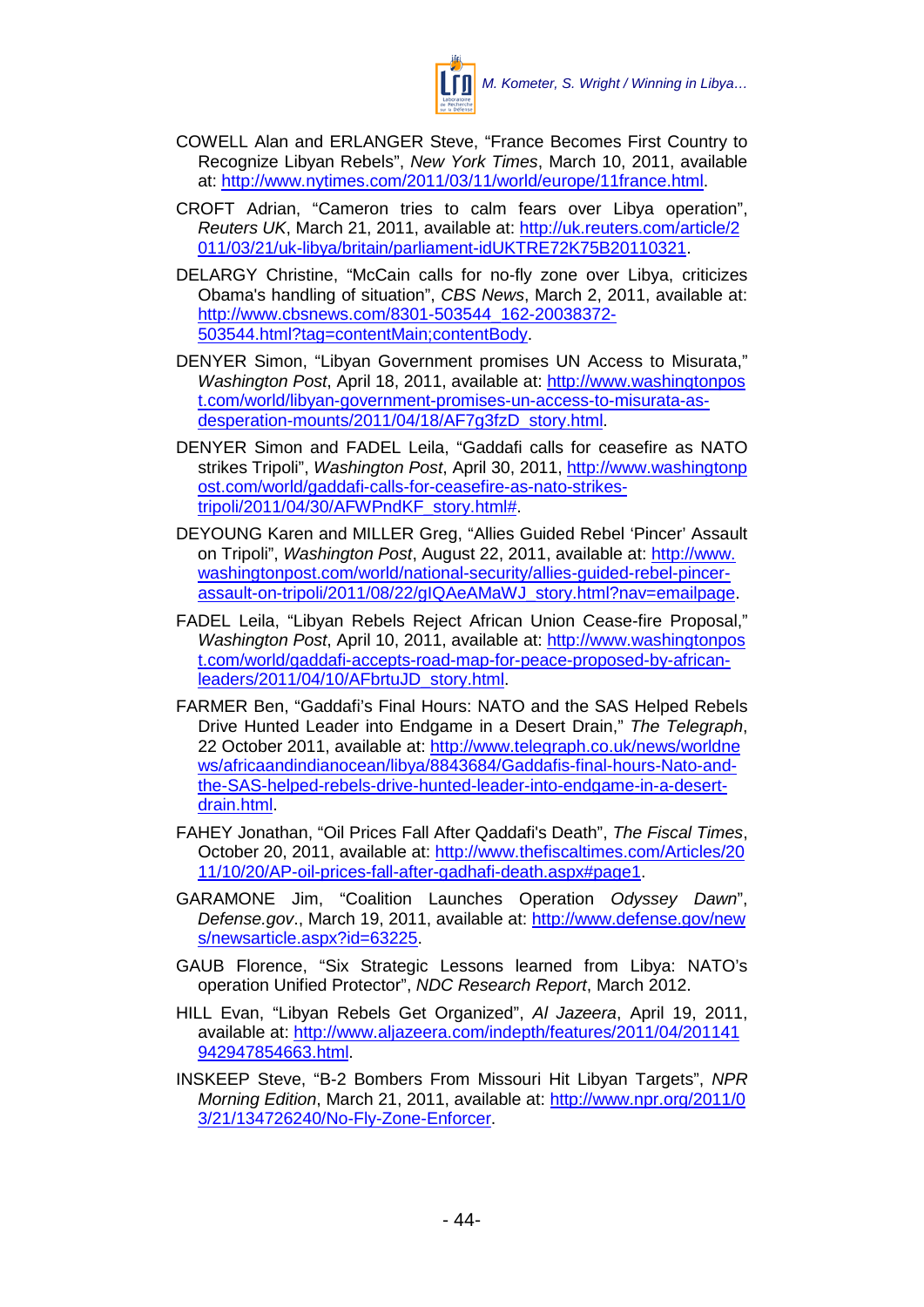

- JAFFE Greg, CODY Edward, and BRANIGIN William, "McCain visits Benghazi; Libyan rebels welcome armed drone aircraft", *Washington Post*, April 21, 2011, available at: [http://www.washingtonpost.com/world/](http://www.washingtonpost.com/world/obama-authorizes-predator-drone-strikes-in-libya/2011/04/21/AFWELQKE_story.html) [obama-authorizes-predator-drone-strikes-in](http://www.washingtonpost.com/world/obama-authorizes-predator-drone-strikes-in-libya/2011/04/21/AFWELQKE_story.html)[libya/2011/04/21/AFWELQKE\\_story.html.](http://www.washingtonpost.com/world/obama-authorizes-predator-drone-strikes-in-libya/2011/04/21/AFWELQKE_story.html)
- JOLLY David, "Britain Sends Supplies to Libyan Rebels", *New York Times*, June 30, 2011, available at: [http://www.nytimes.com/2011/07/01/world/e](http://www.nytimes.com/2011/07/01/world/europe/01london.html) [urope/01london.html.](http://www.nytimes.com/2011/07/01/world/europe/01london.html)
- KERN Soeren, "Why France was so Keen to Attack Libya", *Gatestone Institute*, March 23, 2011, available at: [http://www.gatestoneinstitute.org/](http://www.gatestoneinstitute.org/1983/france-libya-attack) [1983/france-libya-attack.](http://www.gatestoneinstitute.org/1983/france-libya-attack)
- KIRKPATRICK David, "Libya to Delay National Election", *New York Times*, June 11, 2012, available at: [http://www.nytimes.com/2012/06/11/world/af](http://www.nytimes.com/2012/06/11/world/africa/libya-to-delay-national-election.html?_r=1) rica/libya-to-delay-national-election.html? r=1.
- MACASKILL Ewen, BLACK Ian and HOPKINS Nick, "Coalition air strikes see waning support from Arabs, China and Russia", *The Guardian*, March 19, 2011, available at: [http://www.guardian.co.uk/world/2011/mar/](http://www.guardian.co.uk/world/2011/mar/20/libya-air-strikes-waning-arab-support) [20/libya-air-strikes-waning-arab-support.](http://www.guardian.co.uk/world/2011/mar/20/libya-air-strikes-waning-arab-support)
- MORGAN David, "Rice: US will pressure Gaddafi until he leaves", *Reuters*, March 1, 2011, available at: [http://www.reutersreprints.com.](http://www.reutersreprints.com/)
- PENNY Thomas and MANGASARIAN Leon, "EU Wants Qaddafi Out, Sees Libyan Rebels as Partners for Talks", *Bloomberg Business Week*, March 11, 2011, available at: [http://www.businessweek.com/news/2011-03-](http://www.businessweek.com/news/2011-03-11/eu-wants-qaddafi-out-sees-libyan-rebels-as-partners-for-talks.html) [11/eu-wants-qaddafi-out-sees-libyan-rebels-as-partners-for-talks.html.](http://www.businessweek.com/news/2011-03-11/eu-wants-qaddafi-out-sees-libyan-rebels-as-partners-for-talks.html)
- RADDATZ Martha and WOLF Z. Byron, "President Obama Wants Options as Pentagon Issues Warnings about Libyan No-Fly Zone," *ABC News*, March 3, 2011, available at: [http://abcnews.go.com.](http://abcnews.go.com/)
- SANGER David E. and SHANKER Thom, "Gates Warns of Risks of a No-Fly Zone," *The New York Times*, March 2, 2011.
- SCHMITT Eric, "NATO Sees Flaws in Air Campaign in Libya", *New York Times*, April 14, 2012, available at; [http://www.nytimes.com/2012/04/15/](http://www.nytimes.com/2012/04/15/world/africa/nato-sees-flaws-in-air-campaign-against-qaddafi.html?pagewanted=1&_r=1&hp) [world/africa/nato-sees-flaws-in-air-campaign-against](http://www.nytimes.com/2012/04/15/world/africa/nato-sees-flaws-in-air-campaign-against-qaddafi.html?pagewanted=1&_r=1&hp)[qaddafi.html?pagewanted=1&\\_r=1&hp.](http://www.nytimes.com/2012/04/15/world/africa/nato-sees-flaws-in-air-campaign-against-qaddafi.html?pagewanted=1&_r=1&hp)
- SPILLIUS Alex, "Libya: Mike Mullen admits stalemate could leave Gaddafi in charge", *The Telegraph*, March 20, 2011, available at: [http://www.tele](http://www.telegraph.co.uk/news/worldnews/africaandindianocean/libya/8393938/Libya-Mike-Mullen-admits-stalemate-could-leave-Gaddafi-in-charge.html) [graph.co.uk/news/worldnews/africaandindianocean/libya/8393938/Libya-](http://www.telegraph.co.uk/news/worldnews/africaandindianocean/libya/8393938/Libya-Mike-Mullen-admits-stalemate-could-leave-Gaddafi-in-charge.html)[Mike-Mullen-admits-stalemate-could-leave-Gaddafi-in-charge.html.](http://www.telegraph.co.uk/news/worldnews/africaandindianocean/libya/8393938/Libya-Mike-Mullen-admits-stalemate-could-leave-Gaddafi-in-charge.html)
- STEELE Jonathan, "Libya's stalemate shows it is time to tempt Gaddafi out, not blast him out", *The Guardian*, July 26, 2011, available at: [http://www.guardian.co.uk/commentisfree/2011/jul/26/libya-gaddafi-war](http://www.guardian.co.uk/commentisfree/2011/jul/26/libya-gaddafi-war-nato-ceasefire)[nato-ceasefire.](http://www.guardian.co.uk/commentisfree/2011/jul/26/libya-gaddafi-war-nato-ceasefire)
- URBAN Mark, "Inside Story of the UK's Secret Mission to Beat Gaddafi," *BBC*, January 19, 2012, available at: [http://www.bbc.co.uk/news/magazi](http://www.bbc.co.uk/news/magazine-16573516) [ne-16573516.](http://www.bbc.co.uk/news/magazine-16573516)
- WATT Nicholas, "Britain Recognises Libyan Rebels and Expels Gaddafi's London Embassy Staff", *The Guardian*, July 27, 2011, available at: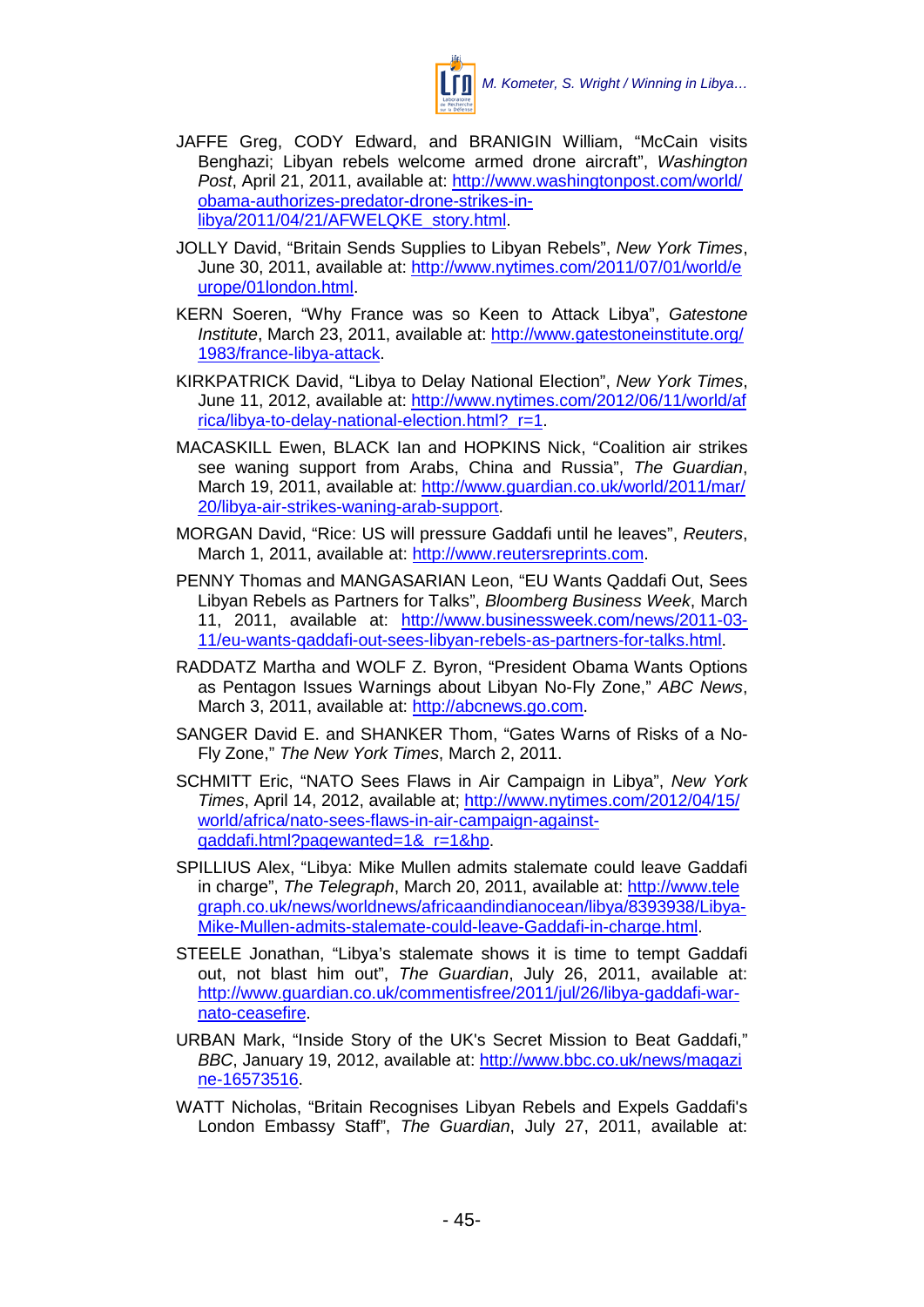

[http://www.guardian.co.uk/world/2011/jul/27/libya-transitional-council](http://www.guardian.co.uk/world/2011/jul/27/libya-transitional-council-london-embassy-hague)[london-embassy-hague.](http://www.guardian.co.uk/world/2011/jul/27/libya-transitional-council-london-embassy-hague)

- WATT Nicholas, "US defence secretary Robert Gates slams 'loose talk' about no-fly zones", *The Guardian*, March 3, 2011, available at: [http://www.guardian.co.uk/2011/mar/03/robert-gates-dismisses-no-fly](http://www.guardian.co.uk/2011/mar/03/robert-gates-dismisses-no-fly-zone)[zone.](http://www.guardian.co.uk/2011/mar/03/robert-gates-dismisses-no-fly-zone)
- WOOD Paul, "Russia and China veto resolution on Syria at UN Accessibility", *BBC News*, February 4, 2011, available at: [http://www.bbc.co.uk/news/world-16890107.](http://www.bbc.co.uk/news/world-16890107)
- YORK Byron, "Gates: Libya not Vital US Interest. Clinton: Yes it is," *The Examiner*, March 27, 2011, available at: [http://washingtonexaminer.com/](http://washingtonexaminer.com/politics/beltway-confidential/2011/03/gates-libya-not-vital-us-interest-clinton-yes-it/142814) [politics/beltway-confidential/2011/03/gates-libya-not-vital-us-interest](http://washingtonexaminer.com/politics/beltway-confidential/2011/03/gates-libya-not-vital-us-interest-clinton-yes-it/142814)[clinton-yes-it/142814.](http://washingtonexaminer.com/politics/beltway-confidential/2011/03/gates-libya-not-vital-us-interest-clinton-yes-it/142814)

#### **Interview, Conference and Speech:**

- "Remarks by the President of the United States on the Situation in Libya, The White House", March 18, 2011, available at: [http://www.whitehouse.](http://www.whitehouse.gov/the-press-office/2011/03/18/remarks-president-situation-libya) [gov/the-press-office/2011/03/18/remarks-president-situation-libya.](http://www.whitehouse.gov/the-press-office/2011/03/18/remarks-president-situation-libya)
- Conference on Libyan operations chaired by Harvard's Carr Center for Human Rights, Center for American Progress, Washington D.C., January 24, 2012.
- Email exchange with Ancel Yarbrough, Col, USAF, Coalition Forces Air Component (CFAC) Director for CAOC 5 during OUP, June 26, 2012.
- Email exchange with Caroom Cameron, Lt Col, USAF, Chief of Current Operations (A3O) for 17th AF during OOD, July 12, 2012.
- Email exchange with Colonel John Shapland, July 12, 2012.
- Email exchange with Rachel McCaffrey, Col, USAF, HQ USAFE/A2 and CAOC 5 ISRD Chief during OUP, June 26, 2012. Shapland email, 12 July 2012.
- Interview with Aaron Clark, Maxwell Air Force Base, Alabama, February 29, 2012.
- Interview with Richard Howard, Col (USAF), Naval Warfare Center, Newport Rhode Island, June 21, 2012.
- JODICE Ralph, "Operation Unified Protector (OUP) Mission Brief", *presentation to School of Advanced Air and Space Studies*, Maxwell Air Force Base, Alabama, February 29, 2012.
- WOODWARD Margaret H., "Defending America's Vital National Interests in Africa", *speech at the Air Force Association's 2011 Air & Space Conference & Technology Exposition*, National Harbor, MD, September 21, 2011, available at:

[http://www.af.mil/information/speeches/speech.asp?id=671.](http://www.af.mil/information/speeches/speech.asp?id=671)